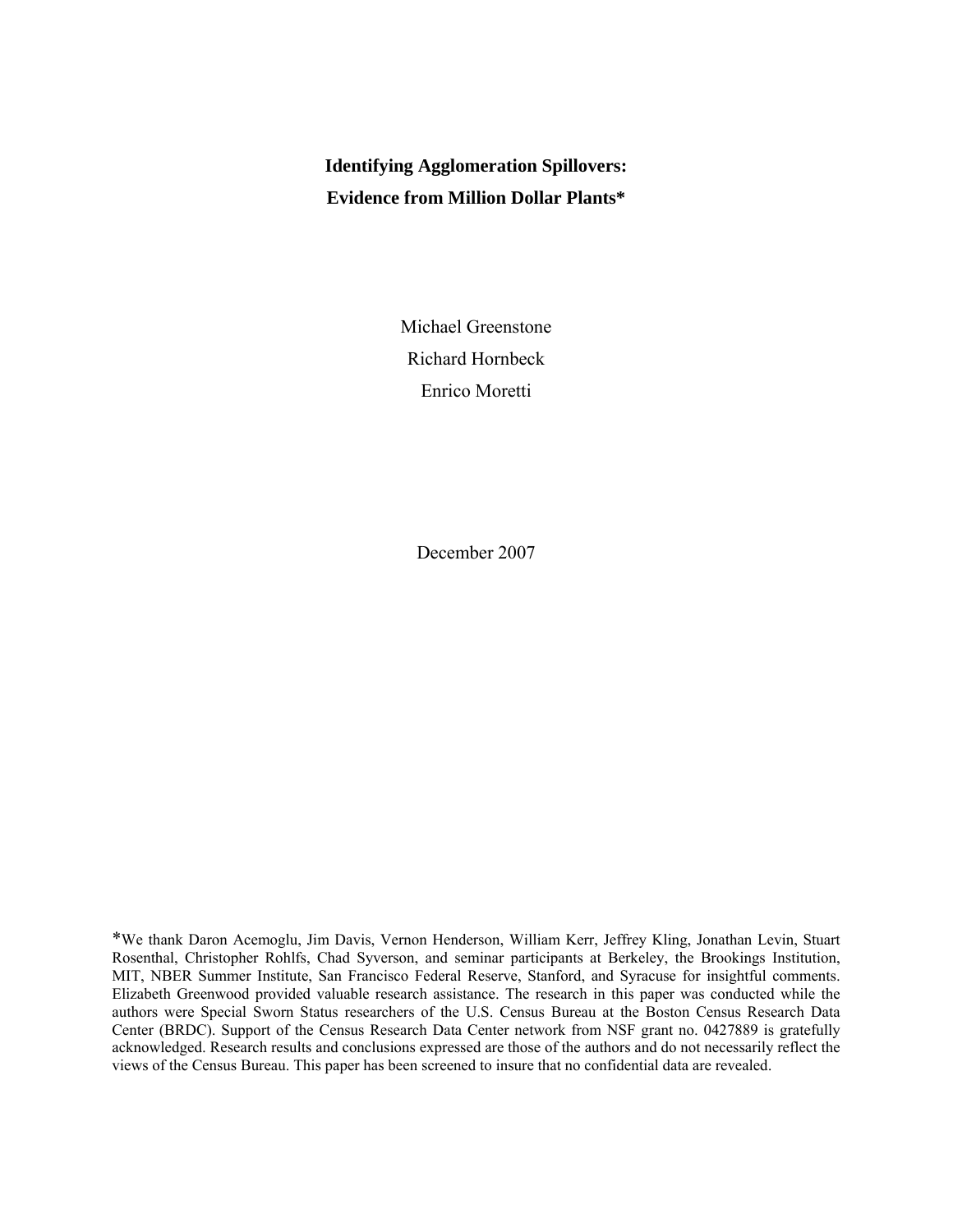#### **Abstract**

We quantify agglomeration spillovers by estimating the impact of the opening of a large new manufacturing plant on the total factor productivity (TFP) of incumbent plants in the same county. Articles in the corporate real estate journal *Site Selectio*n reveal the county where the "Million Dollar Plant" ultimately chose to locate (the "winning county"), as well as the one or two runner-up counties (the "losing counties"). The incumbent plants in the losing counties are used as a counterfactual for the TFP of incumbent plants in winning counties in the absence of the plant opening. Incumbent plants in winning and losing counties have economically and statistically similar trends in TFP in the 7 years before the opening, which supports the validity of the identifying assumption.

After the new plant opening, incumbent plants in winning counties experience a sharp relative increase in TFP. Five years after the opening, TFP of incumbent plants in winning counties is 12% higher than TFP of incumbent plants in losing counties. Consistent with some theories of agglomeration, this effect is larger for incumbent plants that share similar labor and technology pools with the new plant. We also find evidence of a relative increase in skill-adjusted labor costs in winning counties, indicating that the ultimate effect on profits is smaller than the direct increase in productivity.

Michael Greenstone MIT Department of Economics 50 Memorial Drive, E52-359 Cambridge, MA 02142-1347 and NBER mgreenst@mit.edu

Richard Hornbeck MIT Department of Economics E52-391 77 Massachusetts Avenue Cambridge MA 02142-1347 hornbeck@mit.edu

Enrico Moretti University of California, Berkeley Department of Economics Berkeley, CA 94720-3880 and NBER moretti@econ.berkeley.edu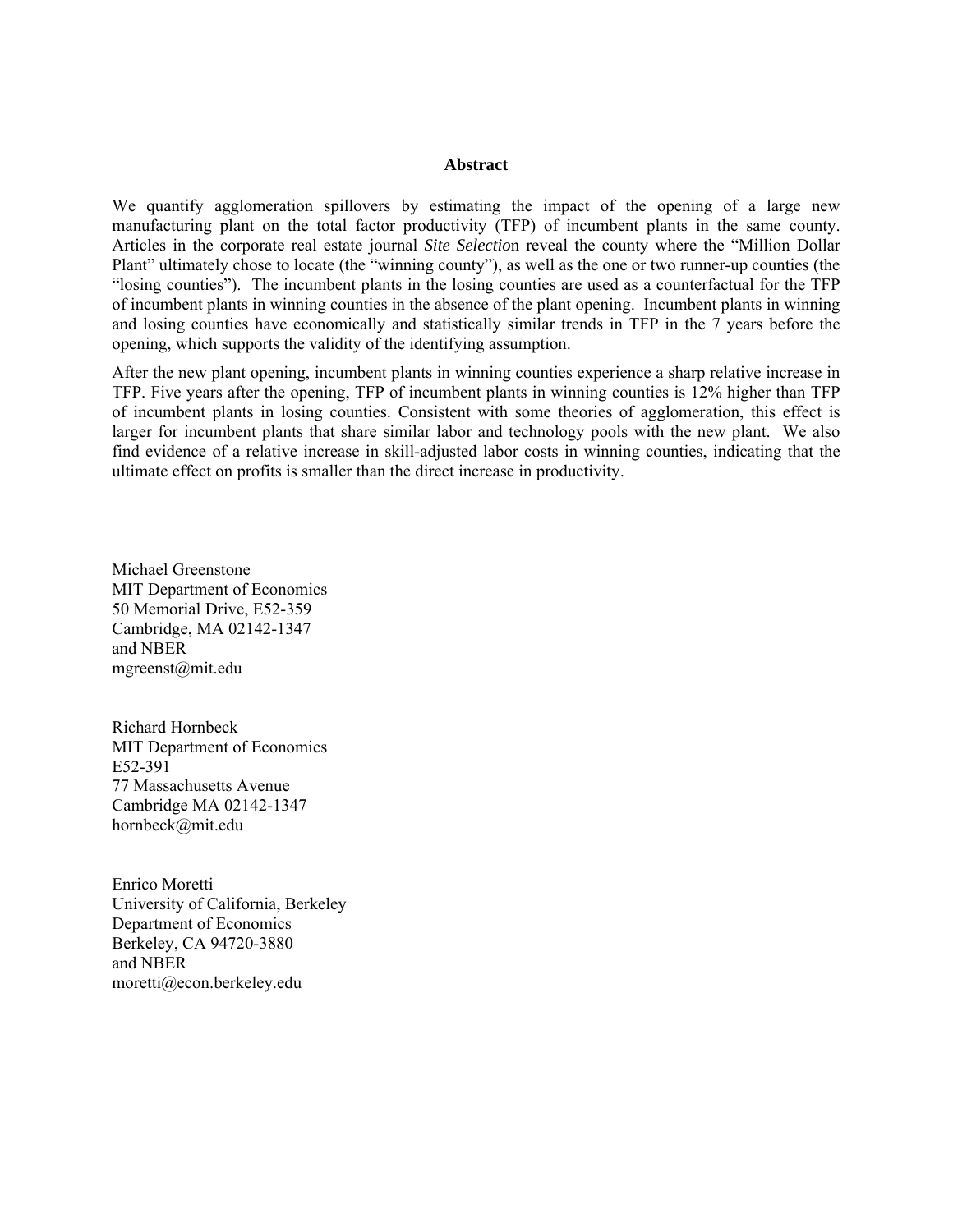#### **Introduction**

In most countries, economic activity is spatially concentrated. While some of this concentration is explained by the presence of natural advantages that constrain specific productions to specific locations, Ellison and Glaeser (1999) and others argue that natural advantages alone cannot account for the observed degree of agglomeration. Spatial concentration is particularly remarkable for industries that produce nationally traded goods, because the areas where economic activity is concentrated are typically characterized by high costs of labor and land. Since at least Marshall (1890), economists have speculated that this concentration of economic activity may be explained by cost or productivity advantages enjoyed by firms when they locate near other firms. The list of potential sources of these agglomerations advantages includes: cheaper and faster supply of intermediate goods and services; proximity to workers or consumers; better quality of the worker-firm match in thicker labor markets; lower risk of unemployment for workers and lower risk of unfilled vacancies for firms following idiosyncratic shocks; and knowledge spillovers.<sup>[1](#page-2-0)</sup>

The possibility of documenting that productivity advantages through agglomeration are real is tantalizing, because it could provide insights into a series of important questions. Why are firms that produce nationally traded goods willing to locate in cities like New York, San Francisco or London, characterized by extraordinary production costs? In general, why do cities exist and what explains their historical development? Why do income differences persist across regions and countries?

Beside its obvious interest for urban and growth economists, the existence of agglomeration spillovers has tremendous practical relevance. Increasingly, local governments compete by offering substantial subsidies to industrial plants to locate within their jurisdictions. The main economic rationale for these incentives depends on whether the attraction of new businesses generates some form of agglomeration externalities. In the absence of positive externalities, it is difficult to justify the use of taxpayer money for subsidies based on efficiency grounds. The optimal magnitude of these incentives depends on the magnitude of agglomerations spillovers, if they exist. $2$ 

Despite their enormous theoretical and practical relevance, the existence and exact magnitude of agglomeration spillovers are considered open questions by many. To date, there are two primary approaches for testing for spillovers. The first tests for an unequal distribution of firms across the country. These "dartboard" style tests reveal that firms are spread unevenly across the country and that

<span id="page-2-0"></span><sup>&</sup>lt;sup>1</sup> The literature on this topic is enormous, and can not be fully summarized here. Examples include, but are not limited to, Lucas (1988), Krugman (1991a, 1991b), Henderson (2001a, 2001b, 2003), Davis and Henderson (2004), Davis and Weinstein (2002), Henderson and Black (1999), Rosenthal and Stange (2001, 2004), Duranton and Puga (2004), Audretsch and Feldman, (1996, 2004), Moretti (2004a, 2004b, 2004c), Dumais, Ellison and Glaeser (2002), Glaeser (1999), Ottaviano and Thisse (2004).

<span id="page-2-1"></span><sup>&</sup>lt;sup>2</sup> We discuss in more detail the policy implications of local subsidies in Greenstone and Moretti (2004). See also Card, Hallock, and Moretti (2007) and Glaeser (2001).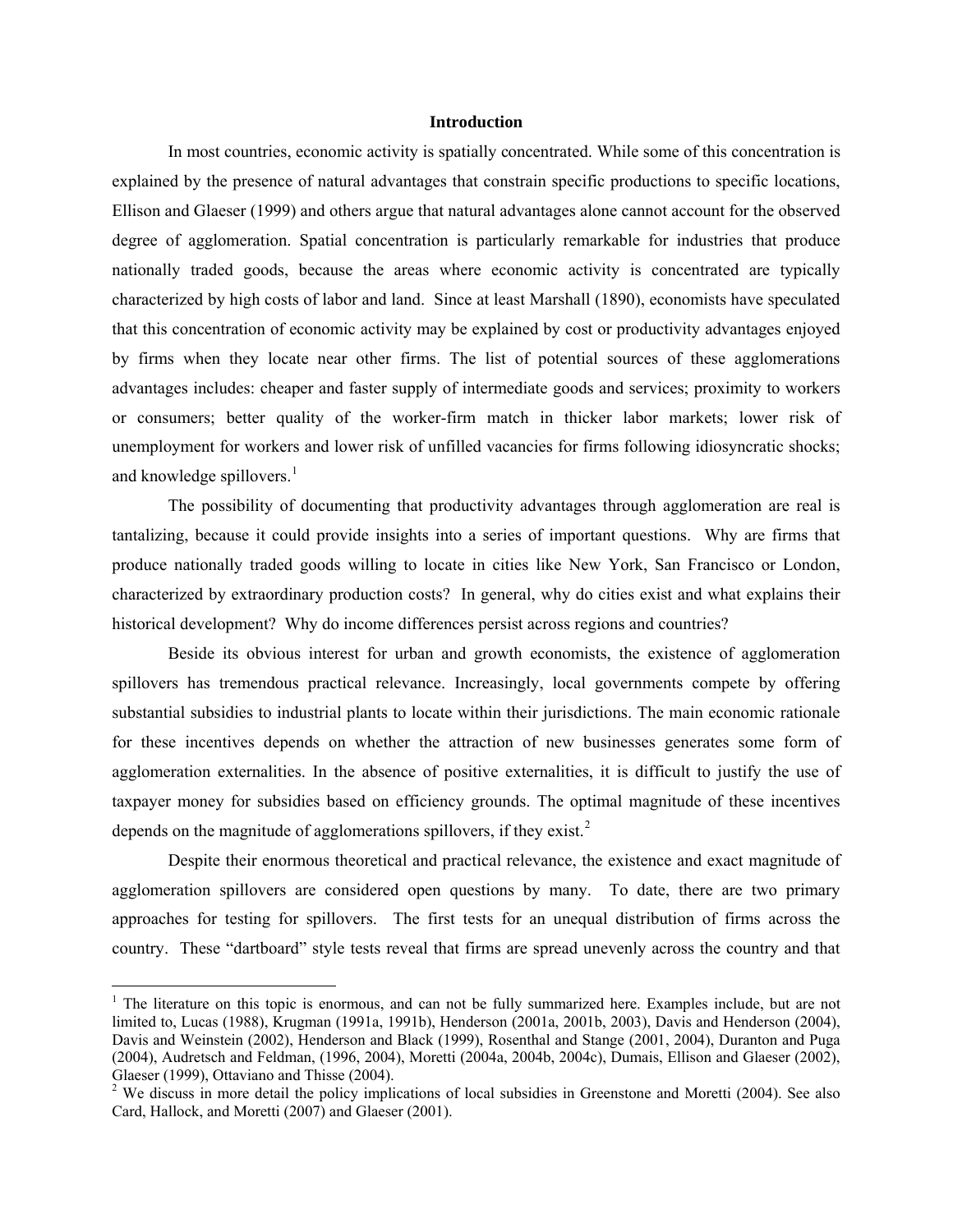coagglomeration rates are higher between industries that are economically similar (Ellison, Glaeser and Kerr, 2007). This approach is based on equilibrium location decisions and does not provide a direct measure of spillovers.

The second approach uses micro data to assess whether firms' total factor productivity (TFP) is higher when similar firms are located nearby. A notable example is Henderson (2003), which estimates plant level production functions for machinery and high-tech industries as a function of the scale of other plants in the same and different industries.<sup>[3](#page-3-0)</sup> The challenge for both approaches is that firms base their location decisions on where their profits will be highest, and this could be due to spillovers, natural advantage, or other cost shifters. A causal estimate of the magnitude of spillovers requires a solution to this problem of identification.

This paper tests for and quantifies agglomeration spillovers by estimating how the productivity of incumbent manufacturing plants changes when a new, large plant opens in their county. We estimate augmented Cobb-Douglass production functions that allow TFP to depend on the presence of the new plant, using plant-level data from the Annual Survey of Manufacturers. Because the location decision is made to maximize profits, the chosen county is likely to differ substantially from an average or randomly chosen county both at the time of opening and in future periods. Valid estimates of the plant opening's spillover effect require the identification of a county that is identical to the county where the plant decided to locate in the determinants of incumbent plants' TFP. These determinants are likely to include factors that affect the new plant's TFP.

This paper's solution is to rely on the reported location rankings of profit-maximizing firms to identify a valid counterfactual for what would have happened to incumbent plants' TFP in winning counties in the absence of the plant opening. These rankings come from the corporate real estate journal *Site Selection*, which includes a regular feature titled "Million Dollar Plants" that describes how a large plant decided where to locate. When firms are considering where to open a large plant, they typically begin by considering dozens of possible locations. They subsequently narrow the list to roughly 10 sites, among which 2 or 3 finalists are selected. The "Million Dollar Plants" articles report the county that the plant ultimately chose (i.e., the 'winner'), as well as the one or two runner-up counties (i.e., the 'losers'). The losers are counties that have survived a long selection process, but narrowly lost the competition.

The identifying assumption is that the incumbent plants in the losing county form a valid counterfactual for the incumbents in the winning counties, after conditioning on differences in preexisting trends, plant fixed effects, industry-by-year fixed effects, and other control variables. Compared to the rest of the country, winning counties have higher rates of growth in income, population, and labor

<span id="page-3-0"></span><sup>&</sup>lt;sup>3</sup> Moretti (2004b) takes a similar approach to estimate agglomeration externalities generated by human capital spillovers.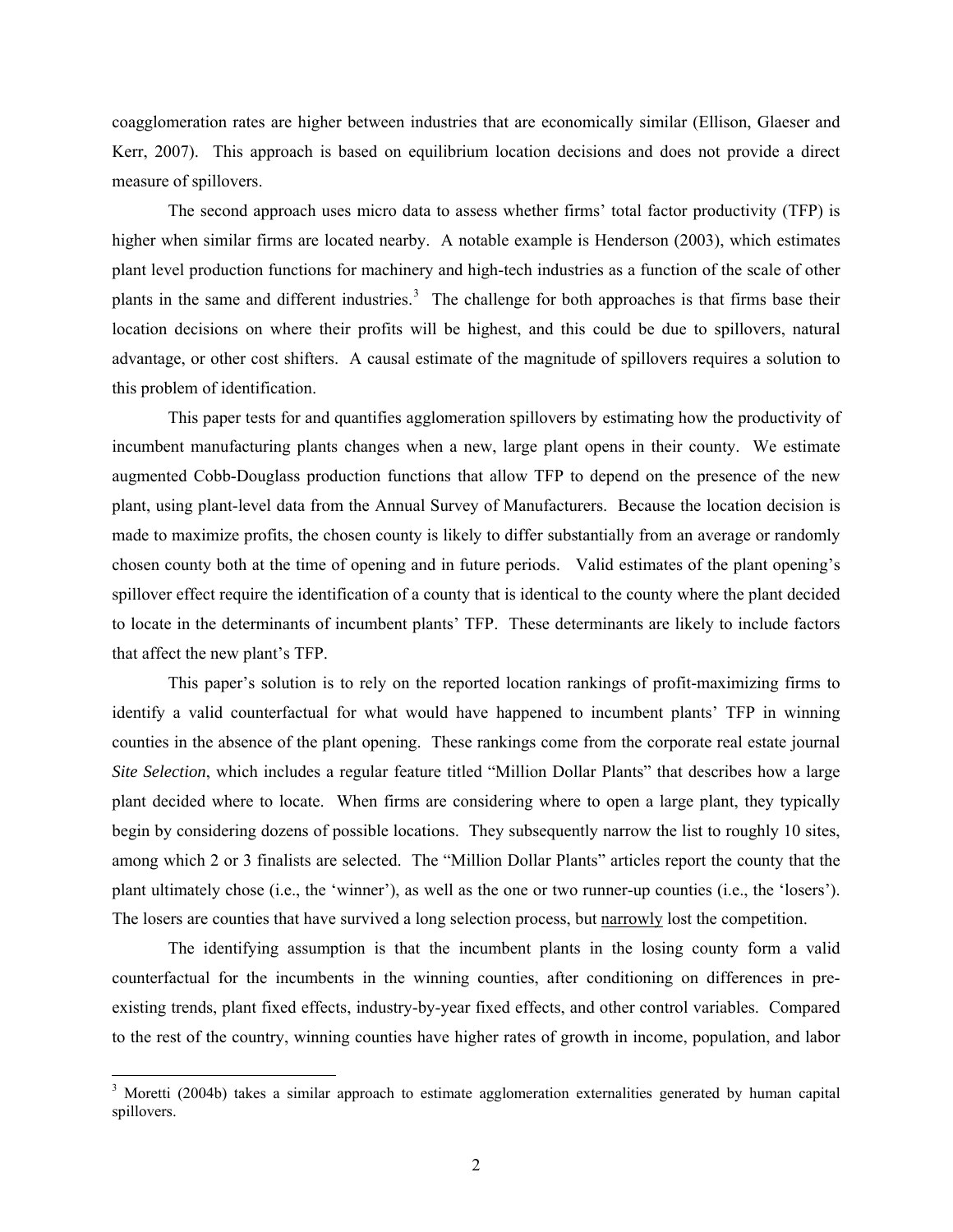force participation. But compared to losing counties in the years before the opening of the new plant, winning counties have similar trends in most economic variables. This finding is consistent with both our presumption that the average county is not a credible counterfactual and our identifying assumption that the losers form a valid counterfactual for the winners.

We first measure the effect of the new Million Dollar Plant (MDP) on total factor productivity (TFP) of all incumbent manufacturing plants in winning counties. In the 7 years before the MDP opened, we find statistically equivalent trends in TFP for incumbent plants in winning and losing counties, which supports the validity of the identifying assumption. After the MDP opened, incumbent plants in winning counties experienced a sharp relative increase in TFP. Five years later, the MDP opening is associated with a 12% relative increase in incumbent plants'  $TFP<sup>4</sup>$  $TFP<sup>4</sup>$  $TFP<sup>4</sup>$  This effect is statistically significant and economically substantial; on average incumbent plants' output in winning counties is \$430 million higher 5 years later (relative to incumbents in losing counties), holding constant inputs. We interpret this finding as evidence of meaningful productivity spillovers generated by increased agglomeration.

Having found evidence in favor of the existence of agglomeration spillovers, we then try to shed some light on the possible mechanisms. We follow Moretti (2004b) and Ellison, Glaeser, and Kerr (2007) and investigate whether the magnitude of the spillovers depends on economic linkages between the incumbent plant and the MDP. Specifically, we test whether incumbents that are geographically and economically linked to the MDP experience larger spillovers, relative to incumbents that are geographically close but economically distant from the MDP. We use several measures of economic links including input and output flows, measures of the degree of sharing of labor pools, and measures of technological linkages.<sup>[5](#page-4-1)</sup>

We find that spillovers are larger for incumbent plants in industries that share worker flows with the MDP industry. A one standard deviation increase in our measure of worker transitions is associated with a 7 percentage point increase in the magnitude of the spillover. Similarly, the measures of technological linkages indicate statistically meaningful increases in the spillover effect. Surprisingly, we find little support for the importance of input and output flows in determining the magnitude of the spillover. Overall, this evidence provides some support for the notion that spillovers occur between firms that share workers and use similar technologies.

To guide the analysis and interpret the results, we set out a straightforward Roback (1982) style model that incorporates spillovers between producers and derives an equilibrium allocation of firms and workers across locations. In the model, the entry of a new firm produces spillovers. This leads new firms

<span id="page-4-0"></span><sup>&</sup>lt;sup>4</sup> Notably, naïve estimates that control for observables but do not use the MDP research design find negative productivity effects.<br><sup>5</sup> We are deeply indebted to Glenn Ellison, Edward Glaeser, and William Kerr for providing their data for five of

<span id="page-4-1"></span>these measures of economic distance.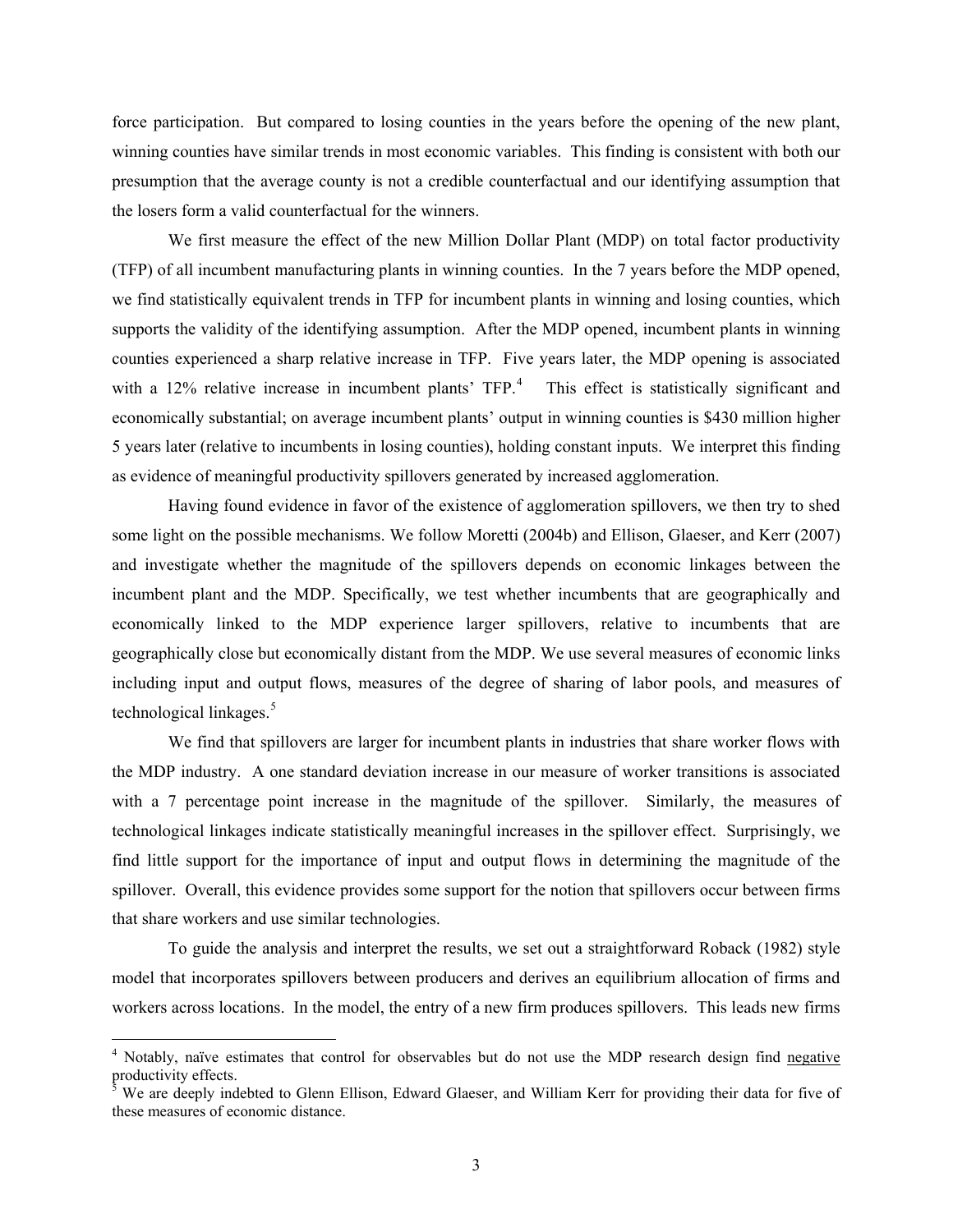who are interested in gaining access to the spillover to enter. This process of entry leads to competition for inputs so that incumbent firms face higher prices for labor, land, and other local inputs. In the model, firms produce nationally traded goods, so they cannot raise the price of their output in response to the higher input prices. Thus, the long run equilibrium is obtained when the value of the increase in output due to spillovers is equal to the increased costs of production due to the higher input prices

The data support two predictions derived from this model. First, we find positive net entry in winning counties, which the model predicts will occur if there are sufficiently large positive spillovers. Second, we find increases in quality-adjusted wages following MDP openings. These higher wages are consistent with the documented increase in economic activity in the winning counties (which presumably is a response to the spillovers). Furthermore, the higher wages support the model's prediction that the productivity gains from agglomeration do not necessarily translate into higher profits for incumbents in the long run.

The remainder of the paper is organized as follows. Section I presents a simple model. Section II discusses the identification strategy. Section III presents the data sources. Section IV presents the econometric model. Sections V and VI presents the empirical findings and interpret them. Section VII concludes.

### **I. Theories of Agglomeration and Theoretical Framework**

We are interested in identifying how the opening of a new plant in a county affects the productivity, profits, and input use of existing plants in the same county. We begin by reviewing the theories of agglomeration. We then present a simple theoretical framework that guides the subsequent empirical exercise and aids in interpreting the results.

#### **A. Theories of Agglomeration**

Economic activity is geographically concentrated (Ellison and Glaeser, 1997). What are the forces that can explain such agglomeration of economic activity? Here we summarize five possible reasons for agglomeration, and briefly discuss what each of them implies for the relationship between productivity and the density of economic activity.

(1) First, it is possible that firms (and workers) are attracted to areas with a high concentration of other firms (and other workers) by the size of the labor market. There are at least two different reasons why larger labor markets may be attractive. First, a thick labor market is beneficial in the presence of search frictions, if jobs and workers are heterogeneous. In the presence of frictions, a worker-firm match will be on average more productive in areas where there are many firms offering jobs and many workers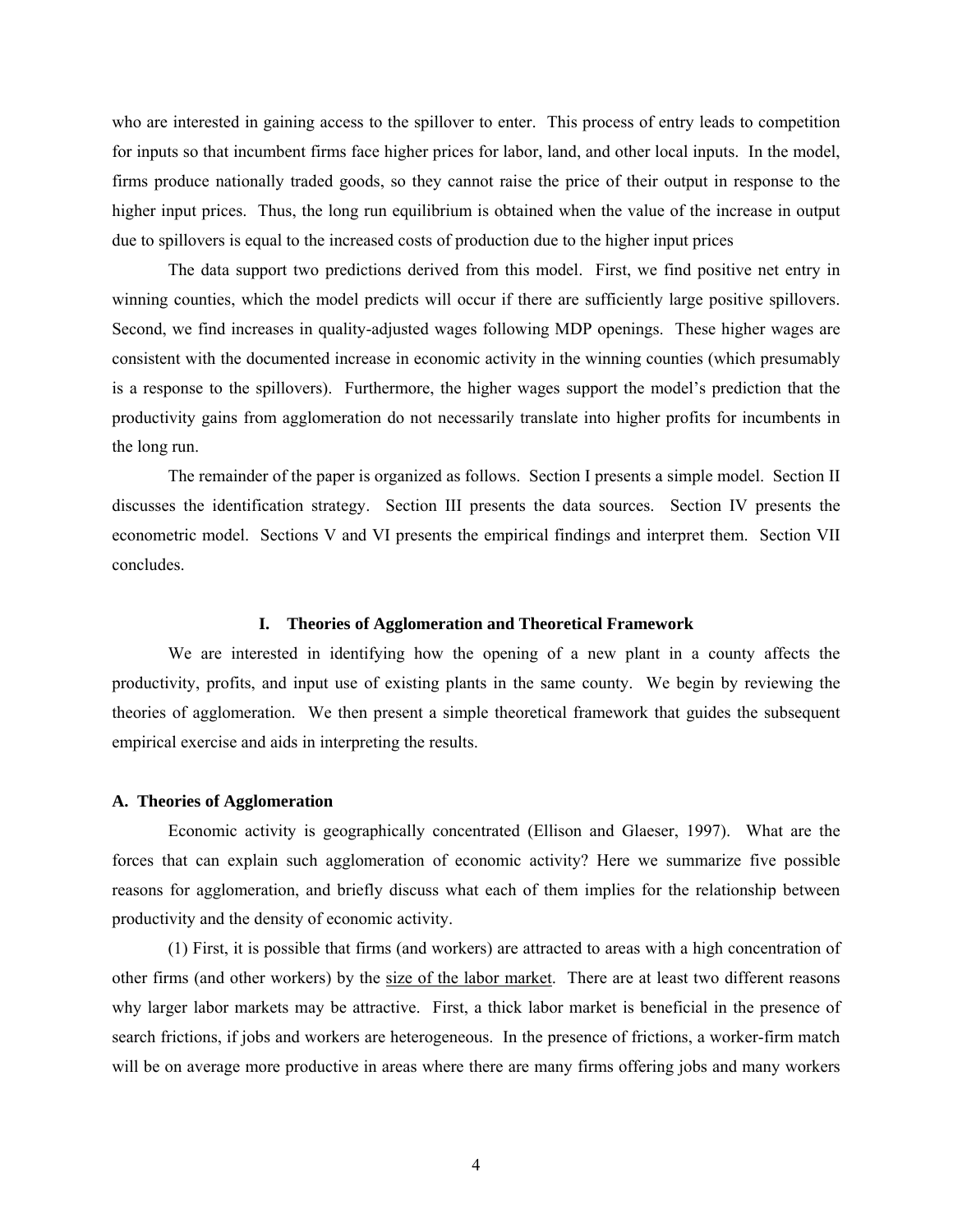looking for jobs.<sup>[6](#page-6-0)</sup>

 $\overline{a}$ 

Alternatively, it is possible that large labor markets are more desirable because they provide insurance against idiosyncratic shocks, either on the firm side or on the worker side (Krugman 1991a). If moving is costly for workers and firms are subject to idiosyncratic and unpredictable demand shocks that lead to lay-offs, workers will prefer to be in areas with thick labor markets to reduce the probability of being unemployed. Similarly, if finding new workers is costly, firms will prefer to be in areas with thick labor markets to reduce the probability of having unfilled vacancies.<sup>[7](#page-6-1)</sup>

These two hypotheses have different implications for the relationship between concentration of economic activity and productivity. If the size of the labor market leads only to better worker-firm matches, we should see that firms located in denser areas are more productive than otherwise identical firms located in less dense areas. The exact form of this productivity gain depends on the shape of the production function.<sup>[8](#page-6-2)</sup>

On the other hand, if the only effect of thickness in labor market is a lower risk of unemployment for workers and a lower risk of unfilled vacancies for firms, there should not be differences in productivity between dense and less dense areas. While productivity would not vary, wages would vary across areas depending on the thickness of the labor market, although the exact effect of density on wages is *a priori* ambiguous.<sup>[9](#page-6-3)</sup> This change in relative factor prices will change the relative amount of labor and capital used. Unlike the case of improved matching described above, the production function does not change: for the same set of labor and capital inputs, the output of firms in denser areas should be similar to the output of firms in less dense areas.

(2) A second reason why the concentration of economic activity may be beneficial has to do with transportation costs (Krugman 1991a and 1991b, Glaeser and Kohlhase, 2003). Because in this paper we focus on firms that produce nationally traded goods, transportation costs of finished products are unlikely to be the relevant cost in this paper's setting. Only a small fraction of buyers of the final product is likely

<sup>&</sup>lt;sup>6</sup> For a related point in a different context, see Petrongolo and Pissarides (2005).

 $<sup>7</sup>$  A third alternative hypothesis has to do with spillovers that arise because of endogenous capital accumulation. For</sup> example, in Acemoglu (1996), plants have more capital and better technology in areas where the number of skilled workers is larger. If firms and workers find each other via random matching and breaking the match is costly, externalities will arise naturally even without learning or technological externalities. The intuition is simple. The privately optimal amount of skills depends on the amount of physical capital a worker expects to use. The privately optimal amount of physical capital depends on the number of skilled workers. If the number of skilled workers in a city increases, firms in that city, expecting to employ these workers, will invest more. Because search is costly, some of the workers end up working with more physical capital and earn more than similar workers in other cities.

<sup>&</sup>lt;sup>8</sup> For example, it is possible that the productivities of both capital and labor benefit from the improved match in denser areas. It is also possible that the improved match caused by a larger labor market benefits only labor productivity. This has different implications for the relative use of labor and capital, but total factor productivity will be higher regardless.

<span id="page-6-3"></span><span id="page-6-2"></span><span id="page-6-1"></span><span id="page-6-0"></span><sup>&</sup>lt;sup>9</sup> Its sign depends on the relative magnitude of the compensating differential that workers are willing to pay for lower risk of unemployment (generated by an increase in labor supply in denser areas) and the cost savings that firms experience due to lower risk of unfilled vacancies (generated by an increase in labor demand in denser areas).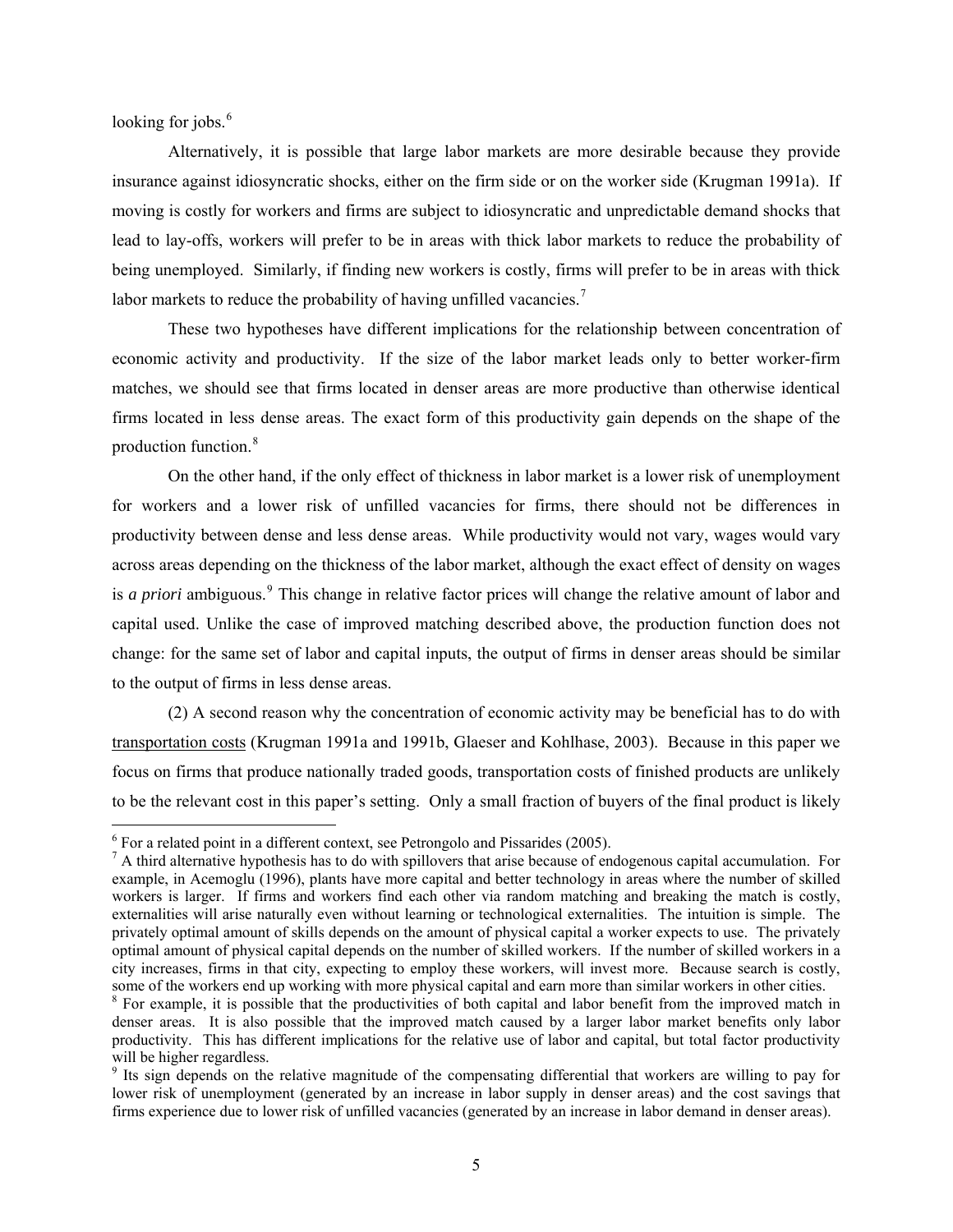to be located in the same area as our manufacturing plants. The relevant costs are the transportation costs of suppliers of local services and local intermediate goods. Firms located in denser areas are likely to enjoy cheaper and faster delivery of local services and local intermediate goods. For example, a high-tech firm that needs a specialized technician to fix a machine is likely to get service more quickly and at lower cost if it is located in Silicon Valley than in the Nevada desert.

This type of agglomeration spillover does not imply that the production function varies as a function of density of economic activity: for the same set of labor and capital inputs, the output of firms in denser areas should be similar to the output of firms in less dense areas. However, production costs should be lower in denser areas.

 (3) A third reason why the concentration of economic activity may be beneficial has to do with knowledge spillovers. There are at least two different versions of this hypothesis. First, economists and urban planners have long speculated that the sharing of knowledge and skills through formal and informal interaction may generate positive production externalities across workers.<sup>[10](#page-7-0)</sup> Empirical evidence indicates that this type of spillover may be important in some high-tech industries. For example, patent citations are more likely to come from the same state or metropolitan area as the originating patent (Jaffe et al. 1993). Saxenian (1994) argues that geographical proximity of high-tech firms in Silicon Valley is associated with a more efficient flow of new ideas and ultimately causes faster innovation.<sup>[11](#page-7-1)</sup> Second, it is also possible that proximity results in sharing of information on new technologies and therefore leads to faster technology adoption. This type of social learning phenomenon applied to technology adoption was first proposed by Griliches (1958).

 If density of economic activity results in intellectual externalities, the implication of this type of agglomeration model is higher productivity. In particular, we should see that firms located in denser areas are more productive than otherwise identical firms located in less dense areas. As with the search model, this higher productivity could benefit both labor and capital, or only one of the two factors, depending on the form of the production function. On the other hand, if density of economic activity only results in faster technology adoption and the price of new technologies reflects their higher productivity, there should be no relationship between productivity and density, after properly controlling for quality of capital.

 (4) It is possible that firms concentrate spatially not because of any technological spillover, but because local amenities valued by workers are concentrated. For example, skilled workers may prefer

<sup>&</sup>lt;sup>10</sup> See, for example, Marshall (1890), Lucas (1988), Jovanovic and Rob (1989), Grossman and Helpman (1991), Saxenian (1994), Glaeser (1999), and Moretti (2004a, 2004b and 2004c).

<span id="page-7-1"></span><span id="page-7-0"></span><sup>&</sup>lt;sup>11</sup> The entry decisions of new biotechnology firms in a city depend on the stock of outstanding scientists there, as measured by the number of relevant academic publications (Zucker et al., 1998). Moretti (2004b) finds stronger human capital spillovers between pairs of firms in the same city that are economically or technologically closer.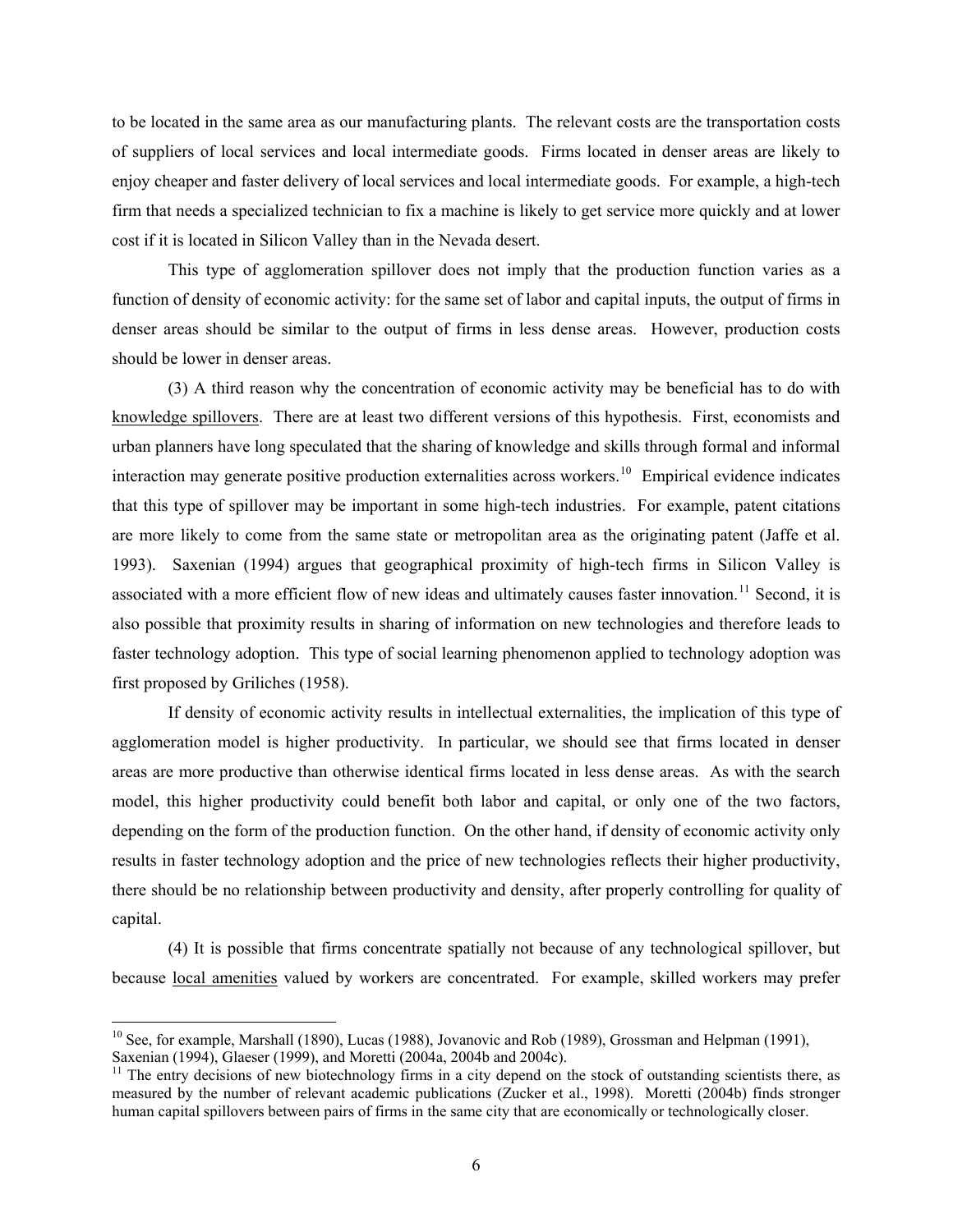certain amenities more than unskilled workers. This would lead firms that employ relatively more skilled workers to concentrate in locations where these amenities are available. In this case, we should not see any difference in productivity between dense areas and less dense areas, although we should see differences in wages that reflect the compensating differential.

 (5) Finally, spatial concentration of some industries may be explained by the presence of natural advantages. For example, the oil industry is concentrated in a limited number of states because those states have the most accessible oil fields. Similarly, the wine industry is concentrated in California because that is where good weather and suitable land are to be found. For some manufacturing productions, the presence of a harbor may be important. The presence of natural advantages has the implication that firms located in areas with high concentration of similar firms are more productive, but of course this correlation has nothing to do with agglomeration spillovers. Since most natural advantages are fixed over time, this explanation is not particularly relevant for our empirical estimates, which exploit variation over time in agglomeration.

#### **B. A Simple Model**

We begin by considering the case where incumbent firms are homogenous in size and technology. Later we consider what happens when incumbent firms are heterogeneous. Throughout the paper, we focus on the case of factor-neutral spillovers.

 **(a) Homogeneous Incumbents.** We assume that all incumbent firms use a production technology that uses labor, capital, and land to produce a nationally traded good whose price is fixed and is normalized to 1. Incumbent firms choose their amount of labor, L, capital, K, and land, T, to maximize the following expression:

$$
Max_{L,K,T} \{ f[A, L, K, T] - w L - r K - q T \}
$$

where w, r and q are input prices and A is a productivity shifter (TFP). Specifically, A includes all factors that affect the productivity of labor, capital, and land equally, such as technology and agglomeration spillovers, if they exist. In particular, to explicitly allow for agglomeration effects, we allow A to depend on the density of economic activity in an area:

(1)  $A = A(N)$ 

where N is the number of firms that are active in a county, and all counties have equal size. We define factor-neutral agglomeration spillovers as the case where A increases in N:

#### δA /δN >0

If instead  $(\delta A / \delta N) = 0$ , we say that there are no factor-neutral agglomeration spillovers.

Let  $L^*(w,r,q)$  be the optimal level of labor inputs, given the prevailing wage, cost of capital, and cost of industrial land. Similarly, let  $K^*(w,r,q)$  and  $T^*(w,r,q)$  be the optimal level of capital and land,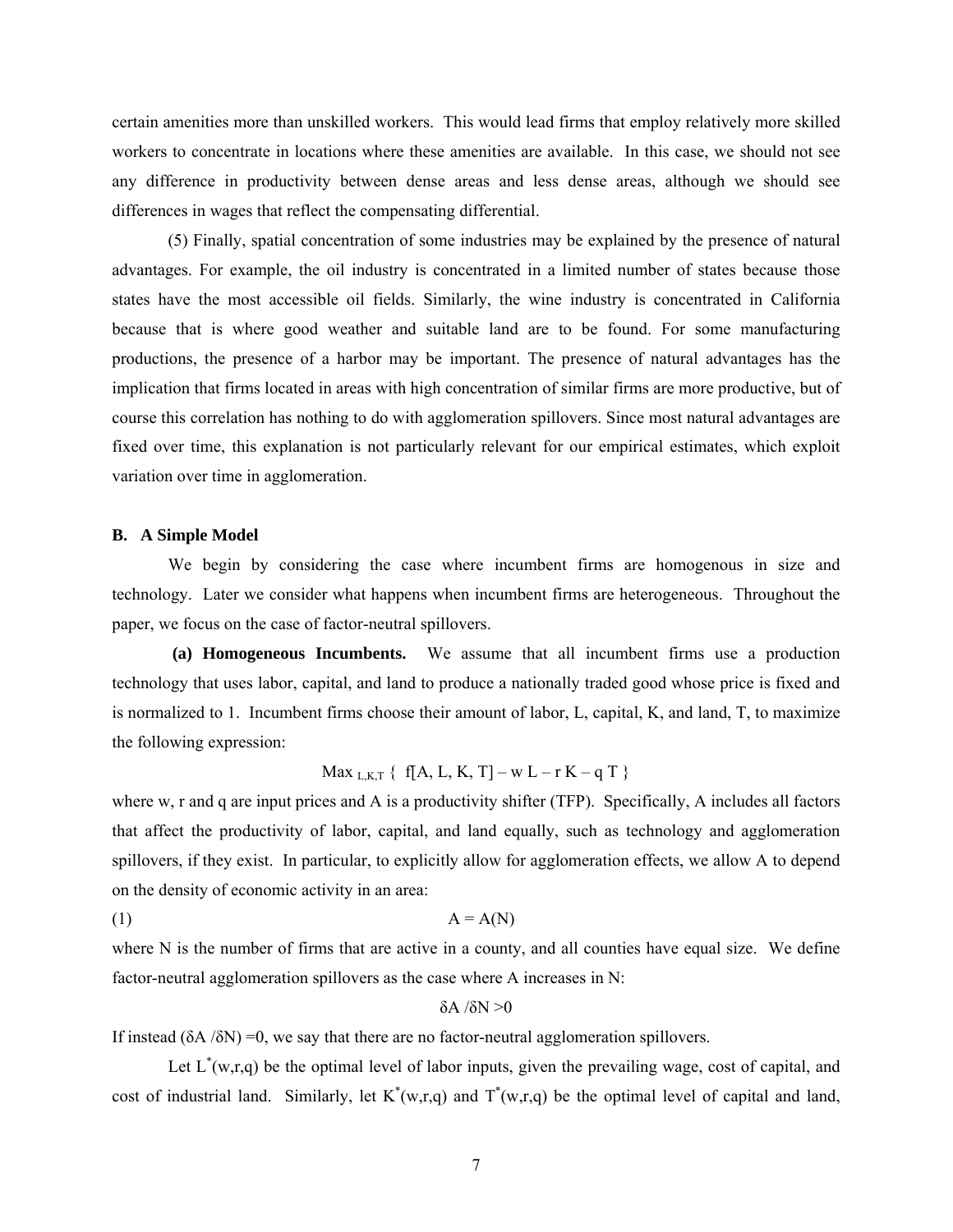respectively. In equilibrium,  $L^*$ ,  $K^*$ , and  $T^*$  are set so that the marginal product of each of the three factors is equal to its price.

We assume that capital is internationally traded, so its price does not depend on local demand or supply conditions. However, we allow for the price of labor and land to depend on local economic conditions. In particular, we allow the supply of labor and land to be less than infinitely elastic at the county level.

We attribute the upward sloping labor supply curve to the existence of moving costs. Like in the standard Roback (1982) model, we assume that workers' indirect utility depends on wages and cost of housing, and that in equilibrium workers are indifferent across locations. Workers are mobile across locations, but unlike the standard Roback (1982) model we allow for moving costs. For simplicity, we ignore labor supply decisions within a given location and assume that all residents provide a fixed amount of labor.

To illustrate this, consider that there are *m* workers in county *c* before the opening of the new plant. In particular, *m* is such that, given the distribution of wages and the housing costs across localities, the marginal worker in another county is indifferent between moving to county *c* and staying. When a new plant opens in county *c,* wages there start rising, and some workers find it optimal to move to *c*. The number of workers who move, and therefore the slope of the labor supply function, depend on the shape of the mobility cost function. Let  $w(N)$  be the inverse of the reduced-form labor supply function that links the number of firms, N, active in a county to the local nominal wage level, w.

Similarly, we allow the supply of industrial land to be less than infinitely elastic at the county level. For example, it is possible that the supply of land is fixed because of geography or land-use regulations. Alternatively, it may not be completely fixed, but it is possible that the best industrial land has already been developed, so that the marginal land is of decreasing quality or more expensive to develop. Irrespective of the reason, we call  $q(N)$  the (inverse of the) reduced form land supply function that links the number of firms, N, to the price of land, q. We can therefore write the equilibrium level of profits,  $\Pi^*$ , as

$$
\Pi^* = f[A(N), L^*(w(N), r, q(N)), K^*(w(N), r, q(N)), T^*(w(N), r, q(N))]
$$
  
- w(N) L^\*(w(N), r, q(N)) – r K^\*(w(N), r, q(N)) – q(N) T^\*(w(N), r, q(N))

where we now make explicit the fact that TFP, wages, and land prices depend on the number of firms active in a county.

 Consider the total derivative of incumbents' profits with respect to a change in the number of firms:

(2) 
$$
d\Pi^* / dN = (\delta f / \delta A \delta A / \delta N) + \delta w / \delta N \{ [\delta L^* / \delta w (\delta f / \delta L - w) - L^*] + [\delta K^* / \delta w (\delta f / \delta K - r)] + [\delta T^* / \delta w (\delta f / \delta T - q)] \}
$$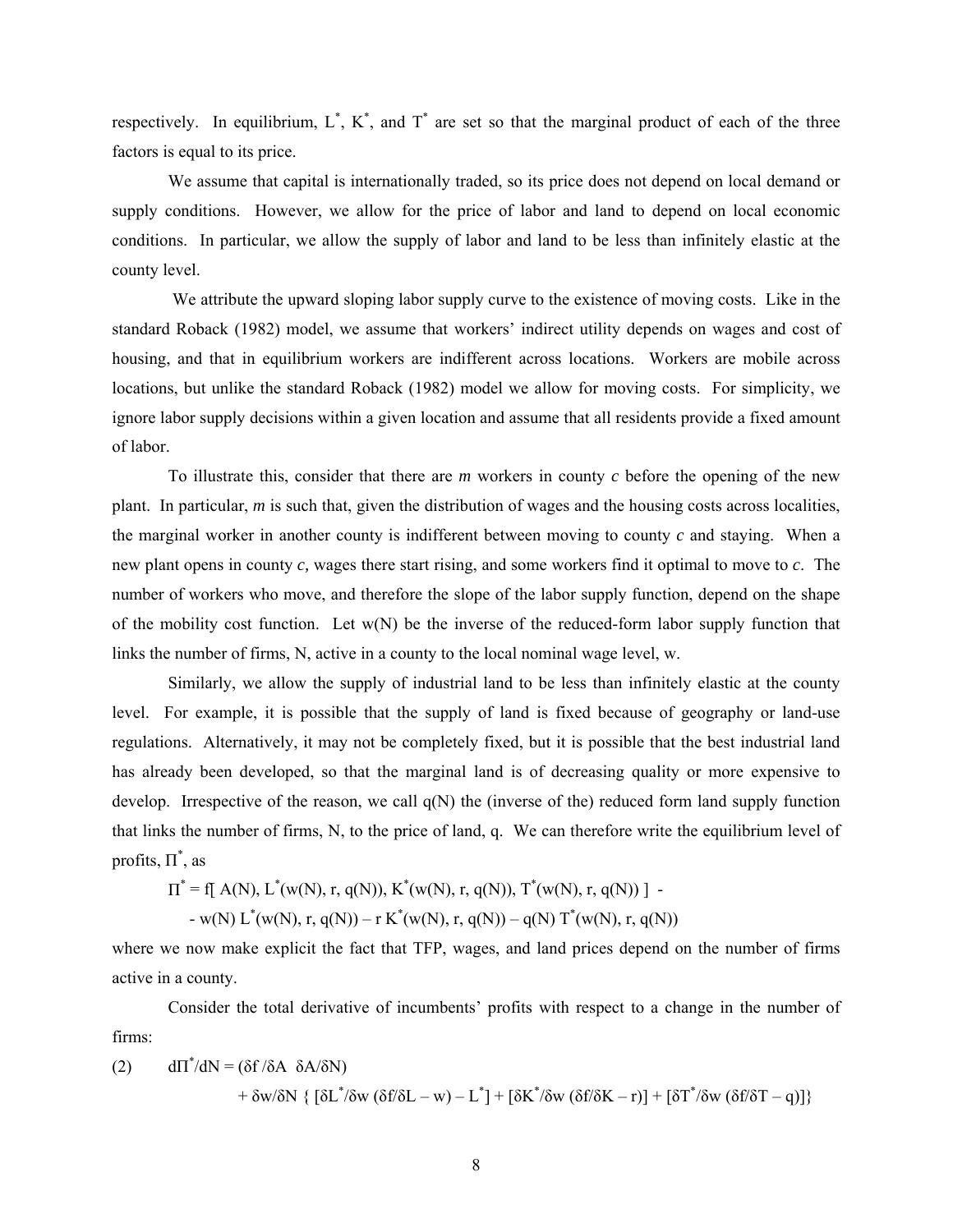<span id="page-10-0"></span> $+ \delta q / \delta N \{ [\delta L^* / \delta q (\delta f / \delta L - w)] + [\delta K^* / \delta q (\delta f / \delta K - r)] + [\delta T^* / \delta q (\delta f / \delta T - q) - T^*] \}$ 

If all firms are price takers and all factors are paid their marginal product, equation (2) simplifies considerably and can be written as:

(3)  $d\Pi^* / dN = (\delta f / \delta A \ \delta A / \delta N) - [\delta w / \delta N L^* + \delta q / \delta N T^*].$ 

Equation (3) makes clear that the effect of an increase in N is the sum of two opposite effects. First, if there are positive spillovers, the productivity of all factors increases. In equation (3), this effect on TFP is represented by the first term, (δf /δA δA/δN). This effect is unambiguously positive, because it allows an incumbent firm to produce more output using the same amount of inputs. Formally,  $\delta f / \delta A > 0$ by assumption and, if there are positive spillovers,  $\delta A/\delta N > 0$ .

The second term,  $\cdot$  [  $\delta w/\delta N$  L<sup>\*</sup> +  $\delta q/\delta N$  T<sup>\*</sup>], represents the negative effect from increases in the cost of production, specifically the prices of labor and land. Formally, this term is negative because we have assumed that  $\delta w / \delta N > 0$  and  $\delta q / \delta N > 0$ . (The magnitudes depend on the elasticity of the supply of labor and land.) Intuitively, an increase in  $N$  is an increase in the level of economic activity in the county and therefore an increase in the local demand for labor and land.

Unlike the beneficial effect of agglomeration spillovers, the increase in factor prices is costly for incumbent firms, because they now have to compete for locally scare resources with the new entrant. The increase in wages and land prices has two effects on incumbents. First, for a given level of input utilizations, it mechanically raises production costs. Second, it leads the firm to re-optimize and to change its use of the different production inputs. In particular, given that the price of capital is not affected by an increase in N, the firm is likely to end up using more capital than before:

# $\delta K^* / \delta N \Rightarrow 0$ .

By contrast, the effect on the use of labor and land is ambiguous. On the one hand, the productivity of all factors increases. On the other hand, the price of labor and land might increase. The net effect depends on the magnitude of the factor price increases, as well as on the exact shape of the production function (i.e., the strength of technological complementarities between labor, capital, and land).

It is instructive to apply these derivations to the case of a MDP opening that causes positive spillovers. We initially consider the case where for incumbent firms  $d\overline{\Pi}^* / dN \leq 0$ . This would occur when the agglomeration spillover is smaller than the increase in production costs. In this case, the MDP's opening would not lead to any entry and could cause some existing firms to exit.<sup>[12](#page-10-0)</sup>

The alternative case is that  $d\Pi^* / dN > 0$ , which occurs when the magnitude of the spillover due to the MDP's opening exceeds the increase in factor prices due to the MDP's demand for local inputs. In

 $12$  Similarly, if the spillovers are zero or negative, one might expect exit of incumbent firms and a reduction in local economic activity.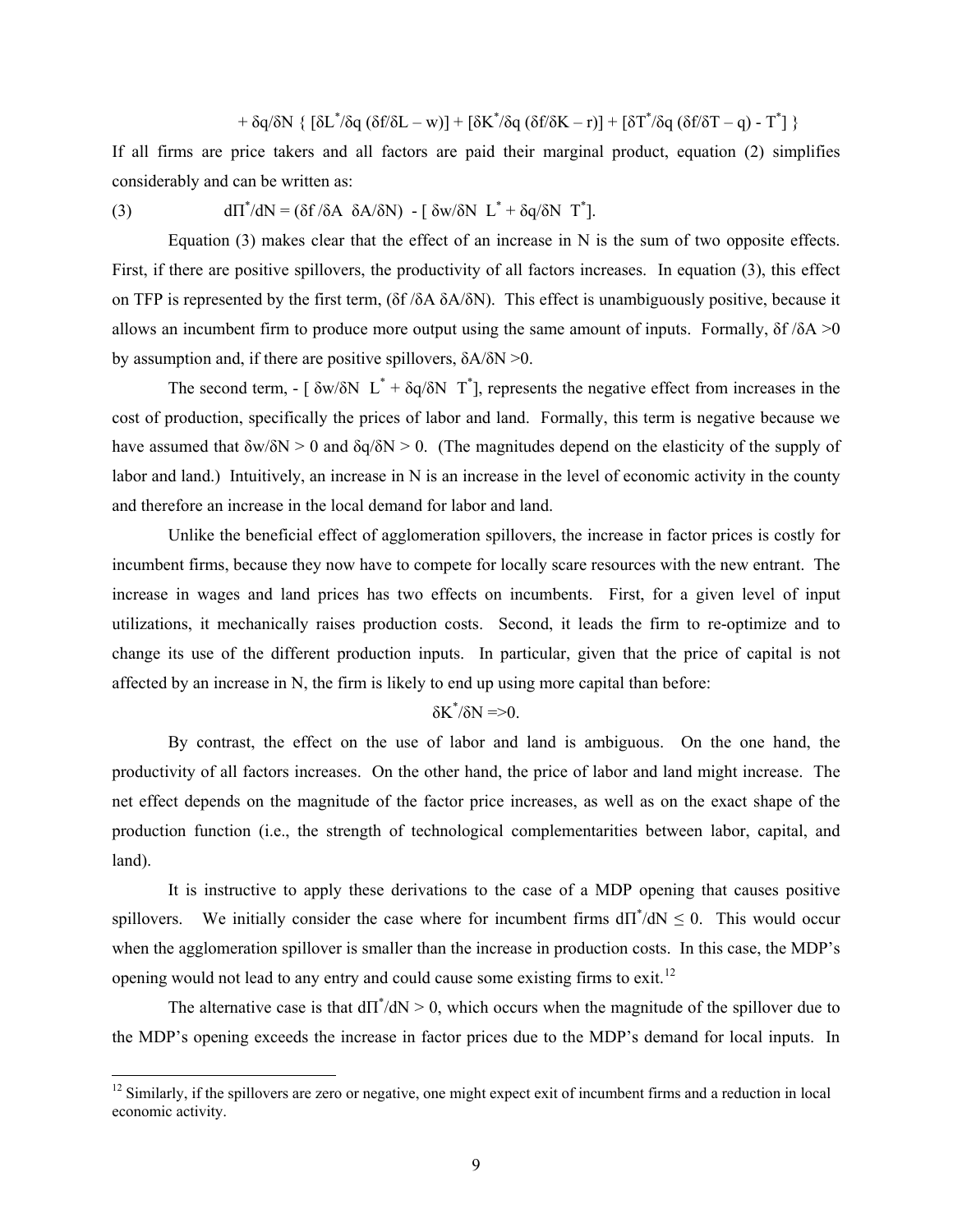<span id="page-11-0"></span>the short run, profits will be positive for new entrants. These positive profits will disappear over time as the price of local factors, like land and possibly labor, is bid up.

In the long run, there is an equilibrium such that firms and workers are indifferent between the county where the new plant has opened and other locales. Since the amount of land is fixed, the higher levels of productivity are likely to be capitalized into land prices. It is also likely that wages will increase. This may occur due to moving costs as noted above.<sup>[13](#page-11-0)</sup> These adjustments make workers indifferent between the county with the new plant and other counties. Similarly, the changes in factor prices mean that firms earn the same profits in the county with the new plant (even in the presence of the spillovers) and in other locations. From a practical perspective, it is impossible to know when the short run ends and the long run begins.

There are two empirical predictions that apply when there are positive spillovers. First, if the magnitude of the spillovers is large enough, new firms will enter the MDP's county to gain access to the spillover. This prediction of increased economic activity holds at any point after potential new entrants have had sufficient time to respond. The second prediction is that the prices of locally traded inputs will rise as the MDP and the new entrants bid for these inputs.<sup>[14](#page-11-0)</sup>

**(b) Heterogeneous Incumbents**. What happens if the population of incumbent firms is nonhomogeneous? Consider the case where there are two types of firms: high-tech and low-tech. Assume that for technological reasons, the type of workers employed by high-tech firms,  $L_H$ , differs to some extent from the type of workers employed by low-tech firms,  $L_1$ , although there is some overlap. Assume that the new entrant is a high-tech firm. Equations (4) and (5) characterize the effect of the new high-tech firm on high-tech and low-tech incumbents:

(4)  $d\Pi_H^* / dN_H = (\delta f_H / \delta A_H \delta A_H / \delta N_H) - [\delta w_H / \delta N_H L_H^* + \delta q / \delta N_H T^*]$ 

<sup>&</sup>lt;sup>13</sup> Even with zero moving costs and an infinitely elastic supply of labor, wages will increase if there are land price increases as workers will demand higher wages as compensation for the higher land rents for their homes (Roback 1982).

 $14$  This paper focuses on the case where the productivity benefits of the agglomeration spillovers are distributed equally across all factors. What happens when agglomeration spillovers are factor biased? Assume, for example, that agglomeration spillovers raise the productivity of labor, but not the productivity of capital. Like before, the technology is f[A, L, K, T], but now L represents units of effective labor. In particular,  $L = \theta H$ , where H is the number of physical workers and  $\theta$  is a productivity shifter. We define factor-biased agglomeration spillover as the case where the productivity shifter  $\theta$  depends positively on the density of the economic activity in the county  $\theta$  = θ(N) and δθ/δN >0. If δA /δN =0 and factors are paid their marginal product, then the effect of an increase in the density of the economic activity in a county on incumbent firms simplifies to  $d\overline{\Pi}^* / dN = (\delta f / \delta H \delta \theta / \delta N) H - [\delta w / \delta N$  $H^* + \delta q / \delta N$  T<sup>\*</sup>]. The effect on profits can be decomposed in two parts. The first term represents the increased productivity of labor. It is the product of the sensitivity of output to labor ( $\delta f / \delta H > 0$ ), times the magnitude of the agglomeration spillover ( $\delta\theta/\delta N > 0$  by definition), times the number of workers. The second term is the same as in equation (3), and represents the increase in the costs of locally supplied inputs. The increase in N changes the optimal use of the production inputs. Labor is now more productive, and its equilibrium use increases:  $\delta L^* / \delta N \leq 0$ . Land is equally productive but its price increases. Its equilibrium use declines:  $\delta T^* / \delta N \leq 0$ . Neither the price nor the productivity of capital is affected by an increase in N. Its equilibrium use depends on technology. Specifically, it depends on the elasticity of substitution between labor and capital.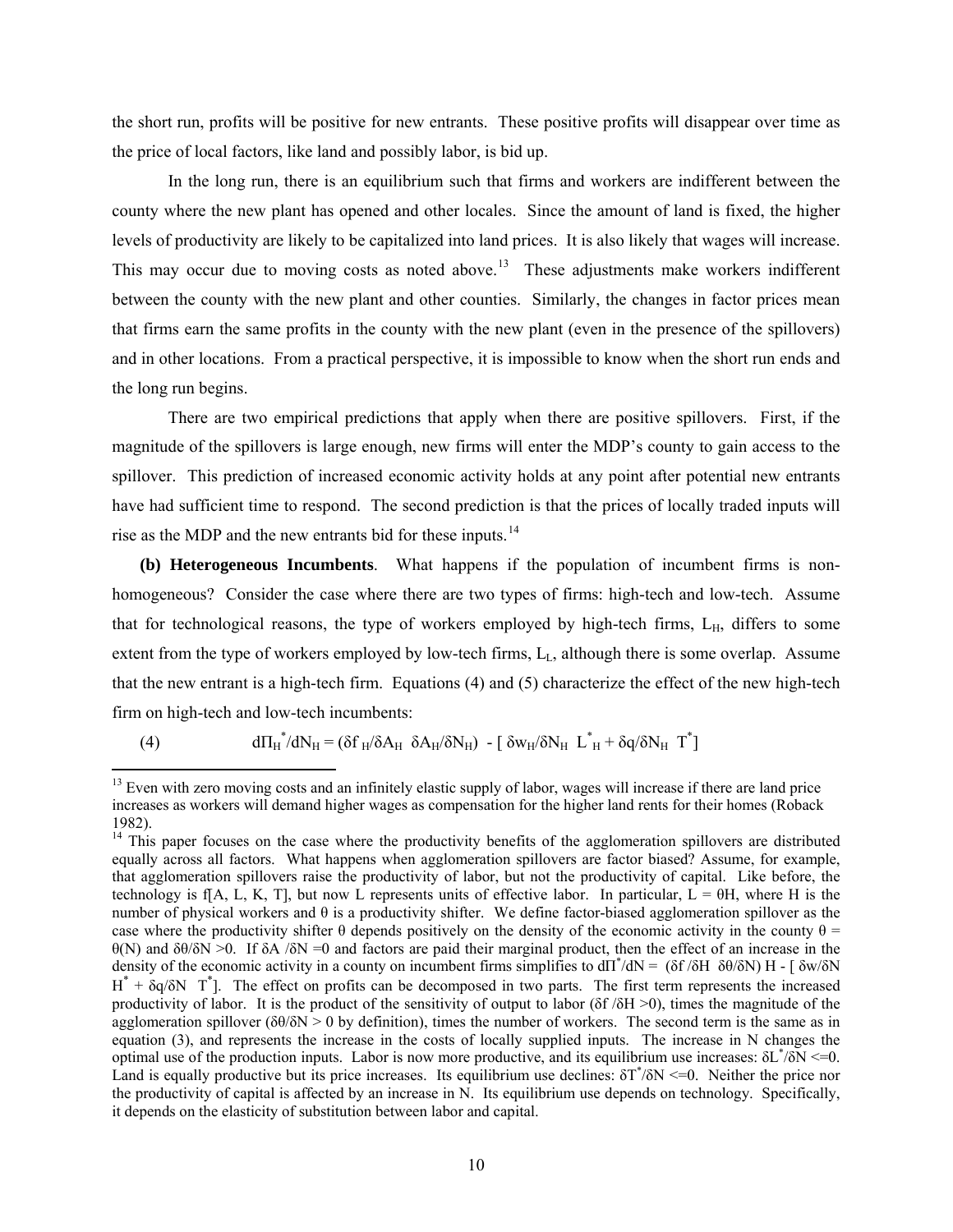(5)  $d\Pi_L^* / dN_H = (\delta f_L / \delta A_L \delta A_L / \delta N_H) - [\delta w_L / \delta N_H L_L^* + \delta q / \delta N_H T^*]$ 

It is plausible to expect that the beneficial effect of agglomeration spillovers generated by a new hightech entrant is larger for high-tech firms than for low-tech firms:

(5')  $(\delta f_H / \delta A_H \delta A_H / \delta N_H) > (\delta f_L / \delta A_L \delta A_L / \delta N_H)$ 

At the same time, one might expect that the increase in labor costs is also higher for the high-tech incumbents, given that they are now competing for workers with an additional high-tech firm:

$$
\delta w_H/\delta N_H \geq \delta w_L/\delta N_H
$$

The effect on land prices should be similar for both firm types, since the assumption of a single land market seems reasonable.

There are two takeaways here. First, it may be reasonable to expect larger spillovers to firms that are economically "close" to the new plant. Second the relative impact of the new plant on profits is unclear, because the economically "closer" plants are likely to have bigger spillovers and larger increases in production costs.

#### **C. Empirical Predictions**

The simple theoretical framework above generates four predictions that we bring to the data. Specifically if there are positive spillovers, then:

- 1. the opening of a new plant will increase the TFP of incumbent plants.
- 2. the increase in TFP may be larger for firms that are economically "closer" to the new plant.
- 3. the density of economic activity in the county will increase as firms move in to gain access to the positive spillovers (if the spillovers are large enough).
- 4. the price of factors of production that are traded locally will increase. We test for changes in the price of quality-adjusted labor, which is arguably the most important locally supplied factor of production for manufacturing establishments.

#### **II. Plant Location Decisions and Research Design**

 In testing the four empirical predictions outlined above, the main econometric challenge is the fact that firms do not choose their location randomly. Firms are profit maximizers and choose to locate where their expectation of the present discounted value of the stream of future profits is greatest. This net present value varies tremendously across locations, depending on many factors, including transportation infrastructure, the availability of workers with particular skills, subsidies, etc. These factors are frequently unobserved. Further, they are likely to be correlated with the TFP of existing plants.

Therefore, a naïve comparison of the TFP of incumbents in counties that experience a plant opening with the TFP of incumbents in counties that do not experience a plant opening is likely to yield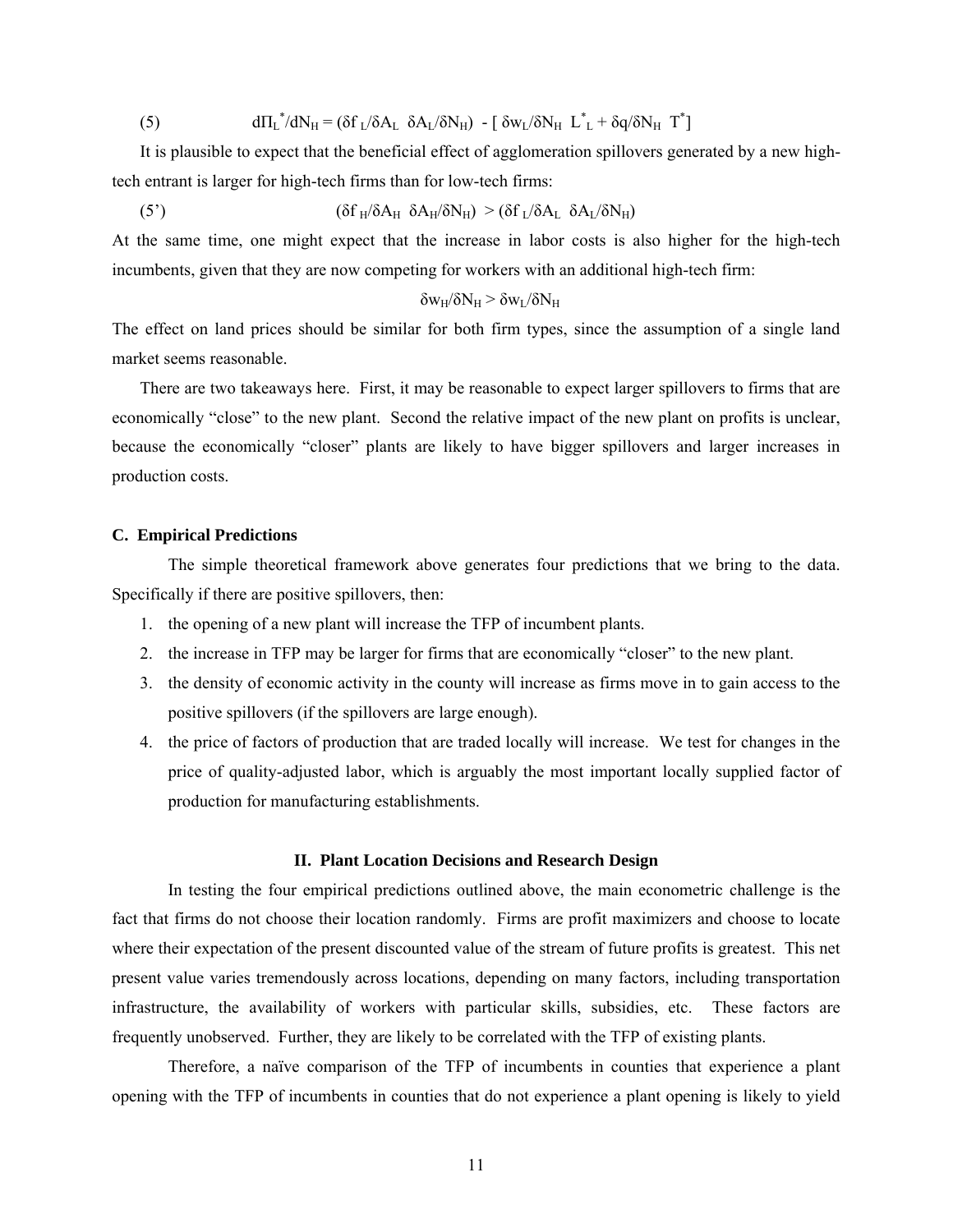<span id="page-13-0"></span>biased estimates of productivity spillovers. Credible estimates of the impact of a plant opening on TFP of incumbent plants require the identification of a location that is similar to the location where the plant decided to locate in the determinants of incumbent plants' TFP.

This section provides a case study for how BMW picked the location for one of its plants.<sup>[15](#page-13-0)</sup> The intent is to demonstrate the empirical difficulties that arise when estimating the effect of plant openings on the TFP of incumbent plants. Further, it illustrates informally how our research design may circumvent these difficulties.

After overseeing a worldwide competition and considering 250 potential sites for its new plant, BMW announced in 1991 that they had narrowed the list of potential candidates to 20 counties. Six months later, BMW announced that the two finalists in the competition were Greenville-Spartanburg, South Carolina, and Omaha, Nebraska. In 1992, BMW announced that they would site the plant in Greenville-Spartanburg and that they would receive a package of incentives worth approximately \$115 million funded by the state and local governments.

Why did BMW choose Greenville-Spartanburg? Two factors were important in this decision. The first was BMW's expected future costs of production in Greenville-Spartanburg, which are presumably a function of the county's expected supply of inputs and BMW's production technology. According to BMW, the characteristics that made Greenville-Spartanburg more attractive than the other 250 sites initially considered were: low union density, a supply of qualified workers, the numerous global firms, including 58 German companies, in the area; the high quality transportation infrastructure, including air, rail, highway, and port access; and access to key local services.

For our purposes, the important point to note here is that these county characteristics are a potential source of unobserved heterogeneity. While these characteristics are well documented in the BMW case, they are generally unknown and unobserved. If these characteristics also affect the growth of TFP of existing plants, a standard regression that compares Greenville-Spartanburg with the other 3,000 United States counties will yield biased estimates of the effect of the plant opening. A standard regression will overestimate the effect of plant openings on outcomes if, for example, counties that have more attractive characteristics (e.g., improving transportation infrastructure) tend to have faster TFP growth. Conversely, a standard regression would underestimate the effect if, for example, incumbent plants' declining TFP encouraged new entrants (e.g., cheaper availability of local inputs).

A second important factor in BMW's decision was the value of the subsidy it received. Presumably Greenville-Spartanburg was willing to provide BMW with \$115 million in subsidies because it expected economic benefits from BMW presence. According to local officials, the facility's ex-ante

<sup>&</sup>lt;sup>15</sup> This plant is in Greenstone and Moretti's (2004) set of 82 MDP plants. Due to Census confidentiality restrictions, we cannot report whether this plant is part of this paper's analysis.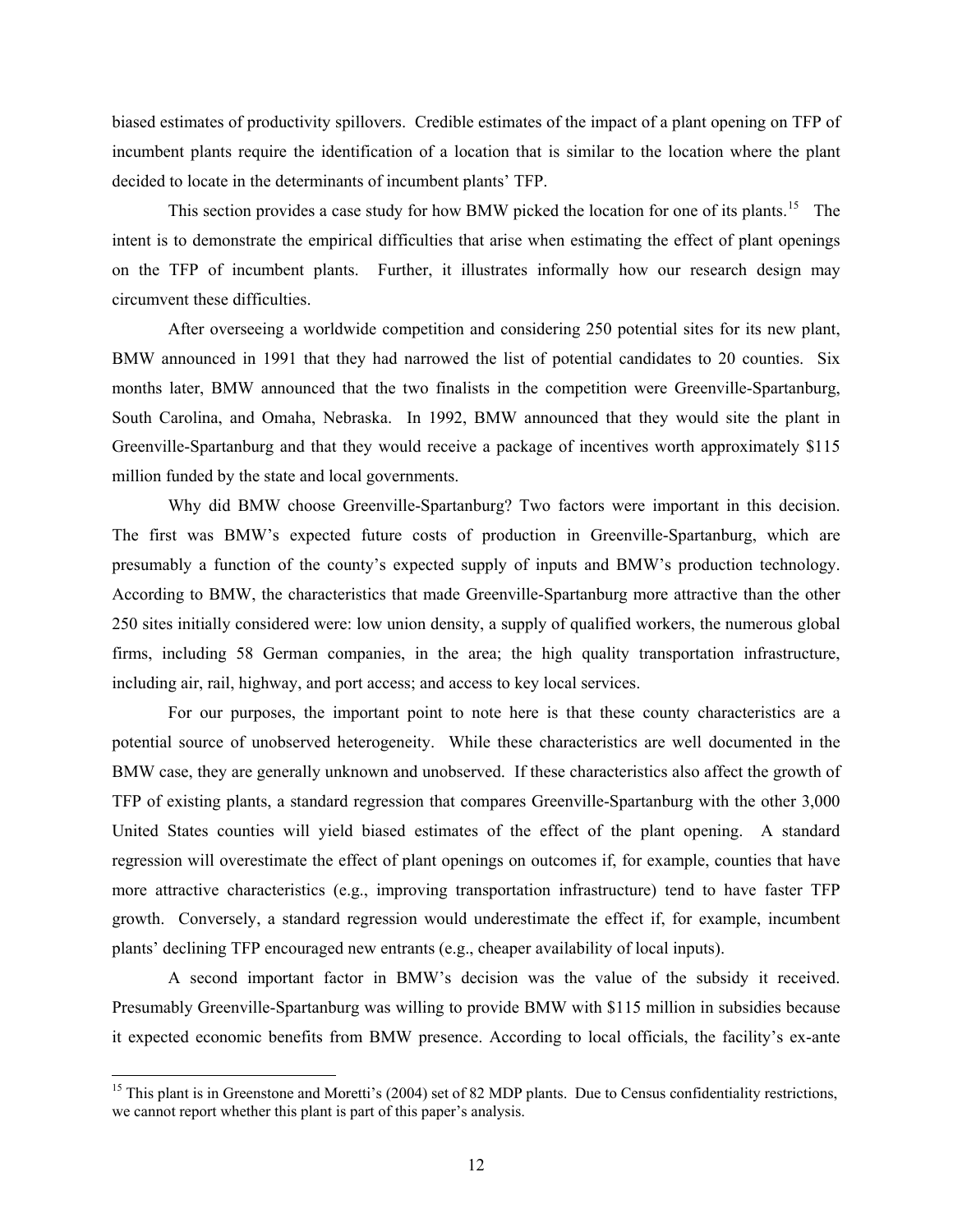<span id="page-14-0"></span>expected five-year economic impact on the region was \$2 billion. As a part of this \$2 billion, the plant was expected to create 2,000 jobs *directly* and another 2,000 jobs *indirectly*. In principle, these 2,000 additional jobs could reflect the entry of new plants or the expansion of existing plants caused by agglomeration economies. (The empirical section tests whether this is indeed the case on average). Thus, the subsidy is likely to be a function of the expected gains from agglomeration for the county.<sup>[16](#page-14-0)</sup>

This possibility is relevant for this paper's identification strategy, because the magnitude of the spillover from a particular plant depends on the level and growth of a county's industrial structure, labor force, and a series of other unobserved variables. For this reason, the factors that determine the total size of the potential spillover (and presumably the size of the subsidy) represent a second potential source of unobserved heterogeneity. If this unobserved heterogeneity is correlated with incumbent plants' TFP, standard regression equations will be misspecified due to omitted variables, just as described above.

In order to make valid inferences in the presence of the heterogeneity associated with the plant's expected local production costs and the county's value of attracting the plant, knowledge of the exact form of the selection rule that determines plants' location decisions is generally necessary. As the BMW example demonstrates, the two factors that determine plant location decisions are generally unknown to researchers and, in the rare cases where they are known, are difficult to measure. Thus, the effect of a plant opening on incumbents' TFP is very likely to be confounded by differences in factors that determine the plants' profitability at the chosen location.

 As a solution to this identification problem, we rely on the reported location rankings of profitmaximizing firms to identify a valid counterfactual for what would have happened to incumbent plants in winning counties in the absence of the plant opening. We implement the research design using data from the corporate real estate journal *Site Selection*. Each issue of this journal includes an article titled the "Million Dollar Plants" that describes how a large plant decided where to locate. These articles always report the county that the plant chose (i.e., the 'winner'), and usually report the runner-up county or counties (i.e., the "losers").<sup>[17](#page-14-0)</sup> As the BMW case study indicates, the winner and losers are usually chosen from an initial sample of "semi-finalist" sites that in many cases number more than a hundred.<sup>[18](#page-14-0)</sup> The losers are counties that have survived a long selection process, but narrowly lost the competition.

<sup>&</sup>lt;sup>16</sup> The fact that business organizations such as the Chambers of Commerce support these incentive plans (as was the case with BMW) suggests that incumbent firms expect such increases. Greenstone and Moretti (2004) present a model that describes the factors that determine local governments' bids for these plants and whether successfully attracting a plant will be welfare increasing or decreasing for the county.

 $17$  In some instances the "Million Dollar Plants" articles do not identify the runner-up county. For these cases, we did a Lexis/Nexis search for other articles discussing the plant opening and in 4 cases, among the original 82, we were able to identify the losing counties. The Lexis/Nexis searches were also used to identify the plant's industry when this was unavailable in *Site Selection*. Comprehensive data on the subsidy offered by winning and losing counties is unavailable in the *Site Selection* articles. <sup>18</sup> The names of the semi-finalists are rarely reported.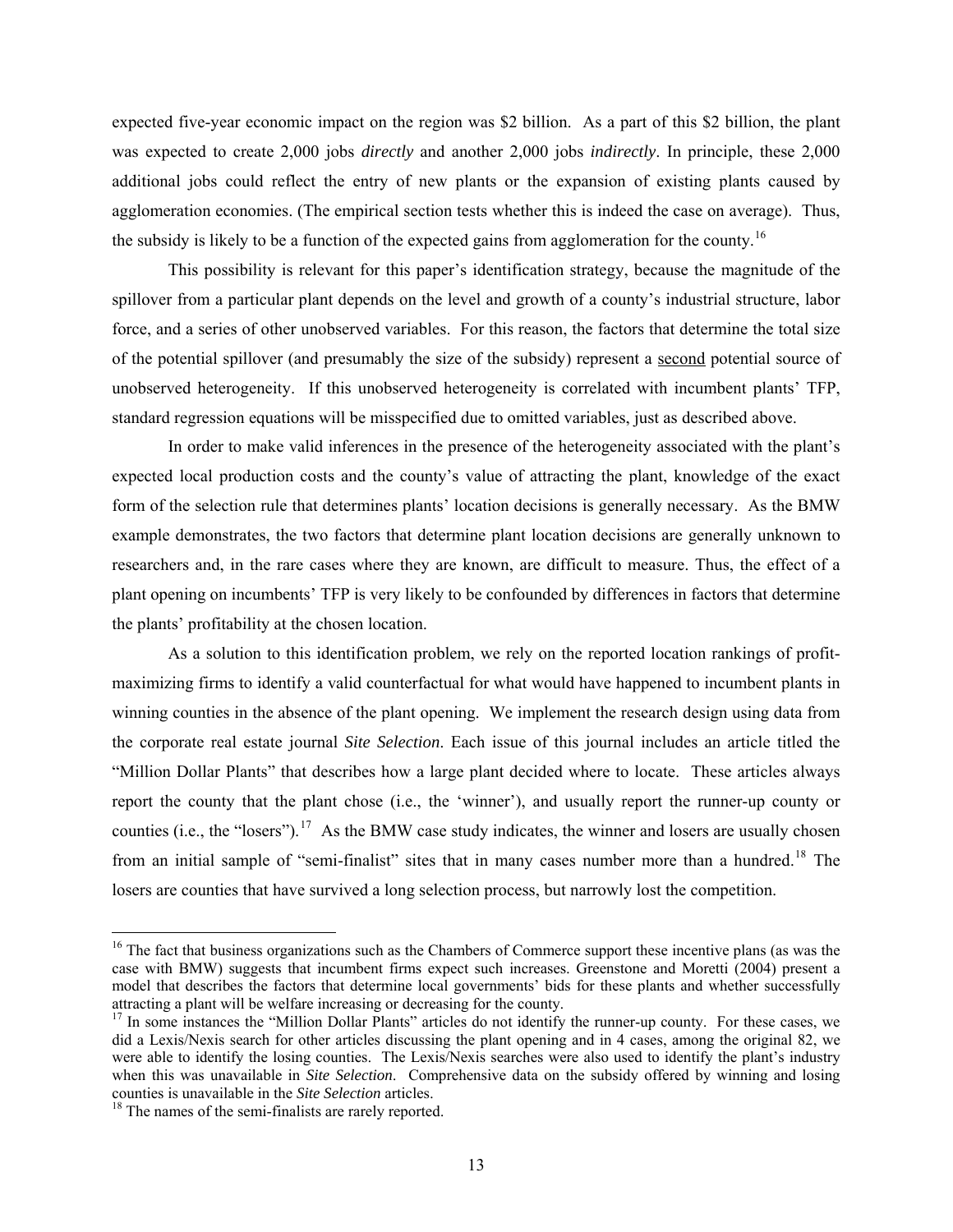<span id="page-15-0"></span>We use the losers to identify what would have happened to the productivity of incumbent plants in the winning county in the absence of the plant opening. Specifically, we assume that incumbent firms' TFP would have trended identically in the absence of the plant opening in winning and losing counties within a case. In practice, we adjust for covariates so our identifying assumption is weaker. The subsequent analysis provides evidence that supports the validity of this assumption. Even if this assumption fail to hold, we presume that this pairwise approach is more reliable than using regression adjustment to compare the TFP of incumbent plants in counties with new plants to the other 3,000 United States counties or to using a matching procedure based on observable variables.<sup>[19](#page-15-0)</sup>

#### **III. Data Sources and Summary Statistics**

#### **A. Data Sources**

 $\overline{a}$ 

The "Million Dollar Plants" articles typically reveal the county where the new firm (the "Million Dollar Plant") ultimately chose to locate (the "winning county"), as well as the one or two runner-up counties (the "losing counties"). The articles tend to focus on large plants that are the target of local government subsidies. Important limitations of these articles are that the magnitude of the subsidy offered by the winning counties is in many cases unobserved and that the bid is almost always unobserved for losing counties.

We identify the Million Dollar Plants in the Standard Statistical Establishment List (SSEL) – which is the Census Bureau's "most complete, current, and consistent data for U.S. business establishment<sup>"[20](#page-15-0)</sup> – and matched the plants to the Annual Survey of Manufactures (ASM) and the Census of Manufactures (*CM*) from 1973-1998.<sup>[21](#page-15-0)</sup> Of the 82 MDP openings in Greenstone and Moretti (2004), we identified 47 genuine and useable MDP openings in the manufacturing data. In order to qualify as a genuine and useable MDP manufacturing opening, we imposed the following criterion: 1) there had to be a new plant in the manufacturing sector, owned by the reported firm, appearing in the SSEL within 2 years before and 3 years after the publication of the MDP article; 2) the plant identified in the SSEL had to be located in the county indicated in the MDP article; and 3) there had to be incumbent plants in both winning and losing counties that were there for each of the previous 8 years. Among the 35 MDP

<sup>&</sup>lt;sup>19</sup> Propensity score matching is an alternative approach (Rosenbaum and Rubin 1983). Its principal shortcoming relative to our approach is its assumption that the treatment (i.e., winner status) is "ignorable" conditional on the observables. As it should be clear from the example, adjustment for observable variables through the propensity score is unlikely to be sufficient.

<sup>&</sup>lt;sup>20</sup> The SSEL is confidential and was accessed in a Census Data Research Center. The SSEL is updated continuously and incorporates data from all Census Bureau economic and agriculture censuses and current business surveys, quarterly and annual Federal income and payroll tax records, and other Departmental and Federal statistics and administrative records programs.

<sup>&</sup>lt;sup>21</sup> The sample is cut at 1998 because sampling methods in the *ASM* changed for 1999. The sample begins in 1973 because of minor known inconsistencies with the 1972 *CM*.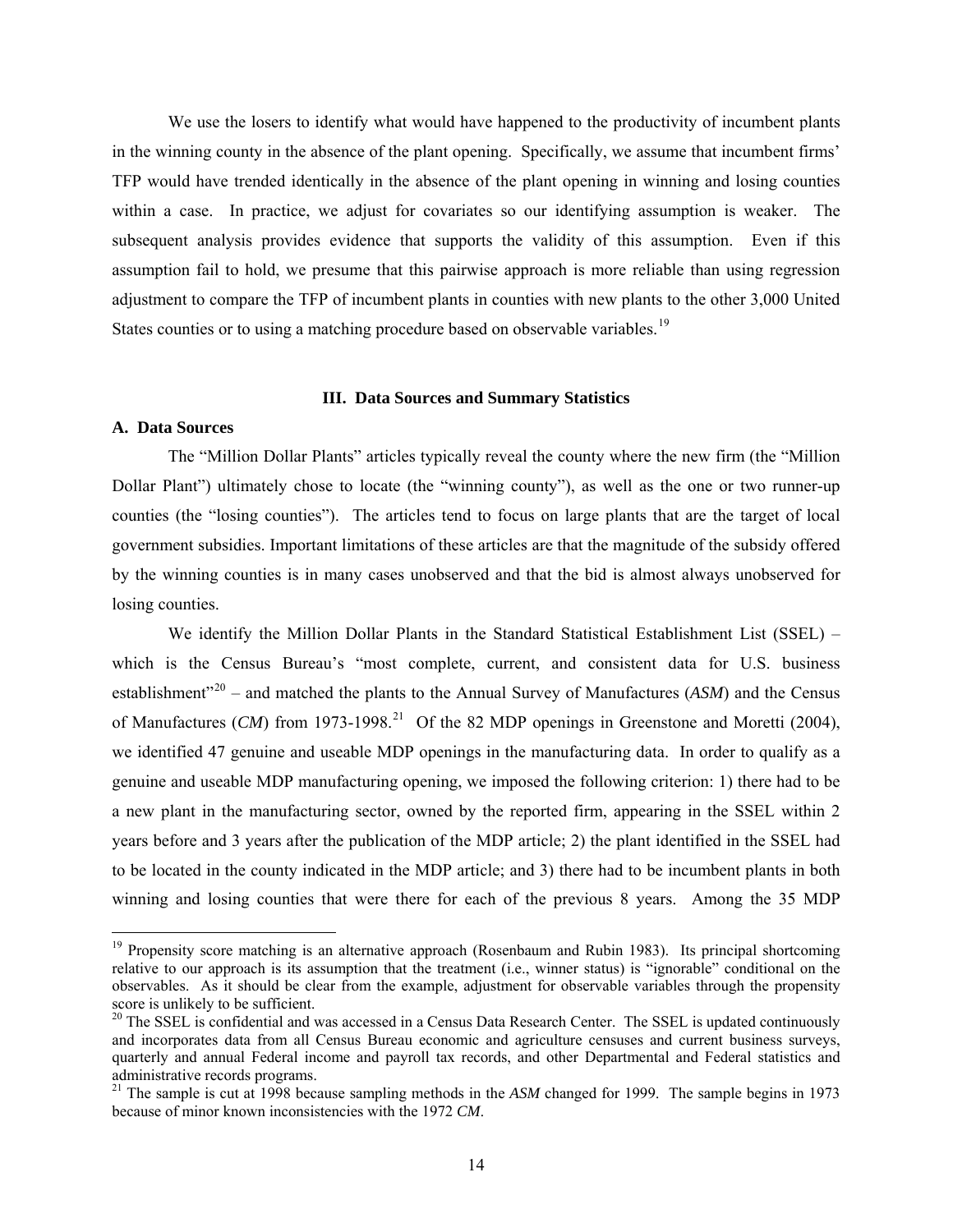<span id="page-16-0"></span>openings that did not qualify, roughly 20 were outside of the manufacturing sector. (We cannot report the exact number because of the Census Bureau's confidentiality rules).

 To obtain information on incumbent establishments in winner and loser counties, we use the *ASM*  and *CM*. The *ASM* and *CM* contain information on employment, capital stock, total value of shipments, plant age, and firm identifiers. The 4-digit SIC code and county of location are also reported and these play a key role in the analysis. Importantly, the manufacturing data contain a unique plant identifier, making it possible to follow individual plants over time.<sup>[22](#page-16-0)</sup> The sample that we use includes plants that were continuously present in the *ASM* in the 8 years preceding the year of the plant opening plus the year of the opening. Additionally, we drop observations on plants that have the same owner as the MDP plants. In this period, the *ASM* sampling scheme was positively related to firm and plant size. Any establishment that was part of a company with manufacturing shipments exceeding \$500 million was sampled with certainty, as were establishments with 250 or more employees.

There are a few noteworthy features of this sample of potentially affected plants. First, the focus on existing plants allows for a test of spillovers on a fixed sample of pre-existing plants, which eliminates concerns related to the endogenous opening of new plants and compositional bias. Second, it is possible to form a genuine panel of manufacturing plants. Third, a disadvantage is that the results may not be externally valid to smaller incumbent plants that are not sampled with certainty throughout this period. Nevertheless, it is relevant that this sample of plants accounts for 54% of county-wide manufacturing shipments in the last *CM* before the MDP opening.

 Besides testing for an average spillover effect, we also test whether the estimated agglomeration effects are larger in industries that are more closely linked to the MDP based on some measure of economic distance. We use six measures of economic distance in three categories. First, to measure supplier and customer linkages, we use data on the fraction of each industry's manufactured inputs that come from each 3-digit industry and the fraction of each industry's outputs sold to manufacturers that are purchased by each 3-digit industry. Second, to measure the frequency of worker mobility between industries, we use data on labor market transitions from the *Current Population Survey* (*CPS*) outgoing rotation file. In particular, we measure the fraction of separating workers from each 2-digit industry that move to firms in each 2-digit industry. Third, to measure technological proximity, we use data on the fraction of patents manufactured in a 3-digit industry that cite patents manufactured in each 3-digit industry. We also use data on the amount of R&D expenditure in a 3-digit industry that is used in other 3-digit industries.

 Finally, one further data issue merits attention. We have two sources of information on the date of the plant opening. The first is the MDP articles, which often are written when ground is broken on the

<sup>22</sup> See the appendix in Davis, Haltiwanger, and Schuh (1996) for a more thorough description of the *ASM* and *CM*.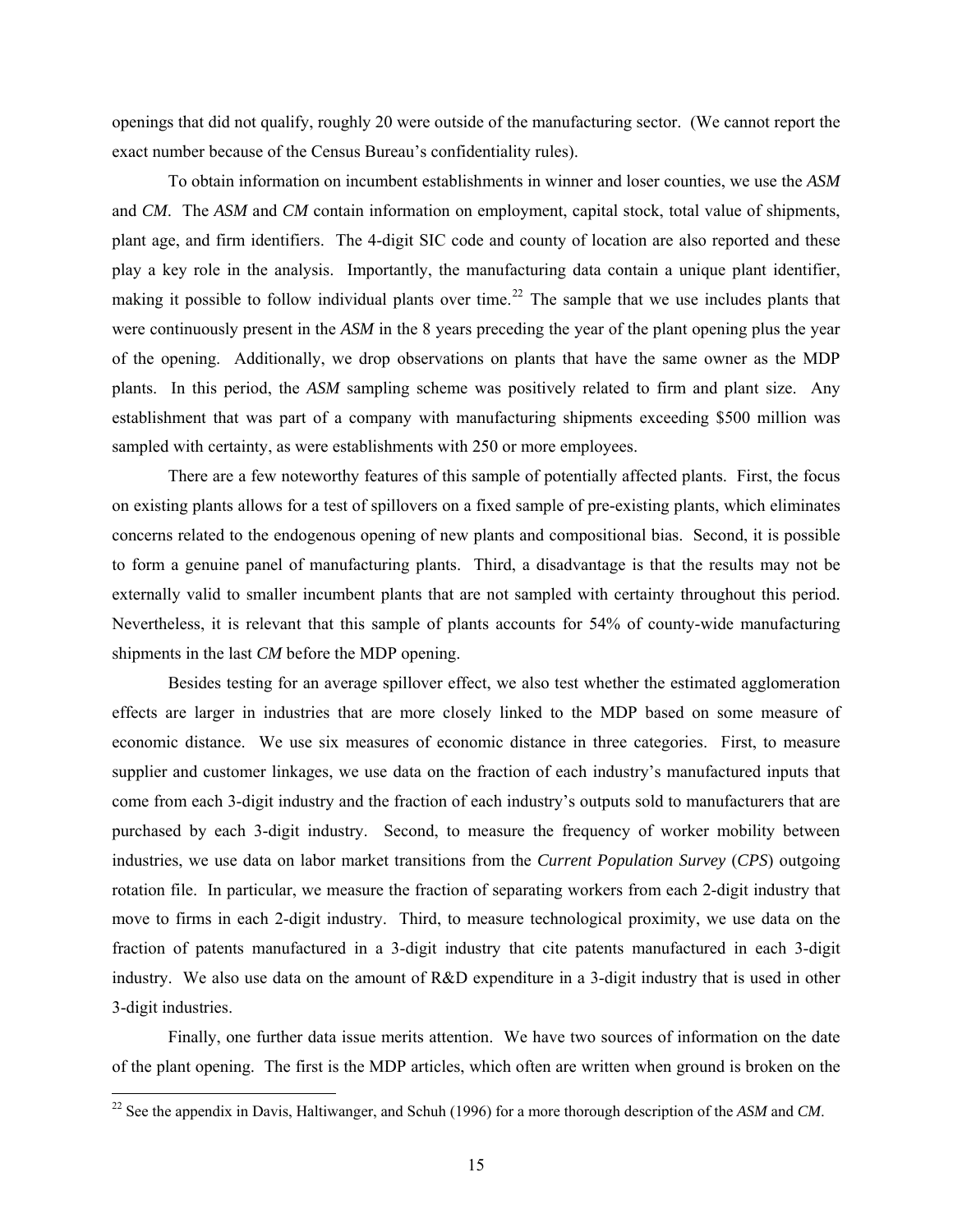<span id="page-17-0"></span>plant but other times are written when the location decision is made or the plant begins operations. The second source is the SSEL, which in principle reports the plant's first year of operation. However, it is known that plants occasionally enter the SSEL after their opening.

Thus, there is uncertainty about the date of the plant's opening. Further, the date at which the plant could affect the operations of existing plants depends on the channel for any agglomeration economies. If the agglomeration economies are a consequence of supplier relationships, then they could occur as soon as the plant is announced. For example, the new plant's management might visit existing plants and provide suggestions on operations. Alternatively, the agglomeration spillovers may be driven by the labor market and therefore may depend on sharing labor. In this case, agglomeration economies may not be evident until the plant is operating. Based on these data and conceptual issues, there is not clear guidance on when the new plant could affect other plants. Rather than take an unsupportable stand, we emphasize results using the earlier of the year of the publication of the magazine article and the year that the new plant appears in the SSEL. We also report separate results based on using these two years as the opening date. The basic findings are robust to these alternatives.

#### **B. Summary Statistics**

 $\overline{a}$ 

Table 1 presents summary statistics on the sample of plant location decisions that forms the basis of the analysis. As discussed in the previous subsection, there are 47 manufacturing MDP openings that we can match to plant level data. There are plants in the same 2-digit SIC industry in both winning and losing counties in the 8 years preceding the opening for just 16 of these openings.

The table reveals some other facts about the plant openings.<sup>[23](#page-17-0)</sup> We refer to the winner and accompanying loser(s) associated with each plant opening announcement as a "case." There are two or more losers in 16 of the cases, so there are a total of 73 losing counties along with 47 winning counties. Some counties appear multiple times in the sample (as either a winner or loser), and the average county in the sample appears a total of 1.09 times. The difference between the year of the MDP article's publication and the year the plant appears in the SSEL is roughly spread evenly across the categories -2 to -1 years, 0 years, and 1 to 3 years. For clarity, positive differences refer to cases where the article appears after the plant is identified in the SSEL. The date of the plant openings ranges from the early 1980s through the early 1990s.

The remainder of Table 1 provides summary statistics on the new MDP plants five years after their assigned opening date to provide a sense of their magnitude. These MDPs are quite large: they are more than twice the size of the average incumbent plant and account for roughly nine percent of the average county's total output one year prior to its opening.

 $^{23}$  A number of the statistics in Table 1 are reported in broad categories to comply with the Census Bureau's confidentiality restrictions and to avoid disclosing the identities of any individual plants.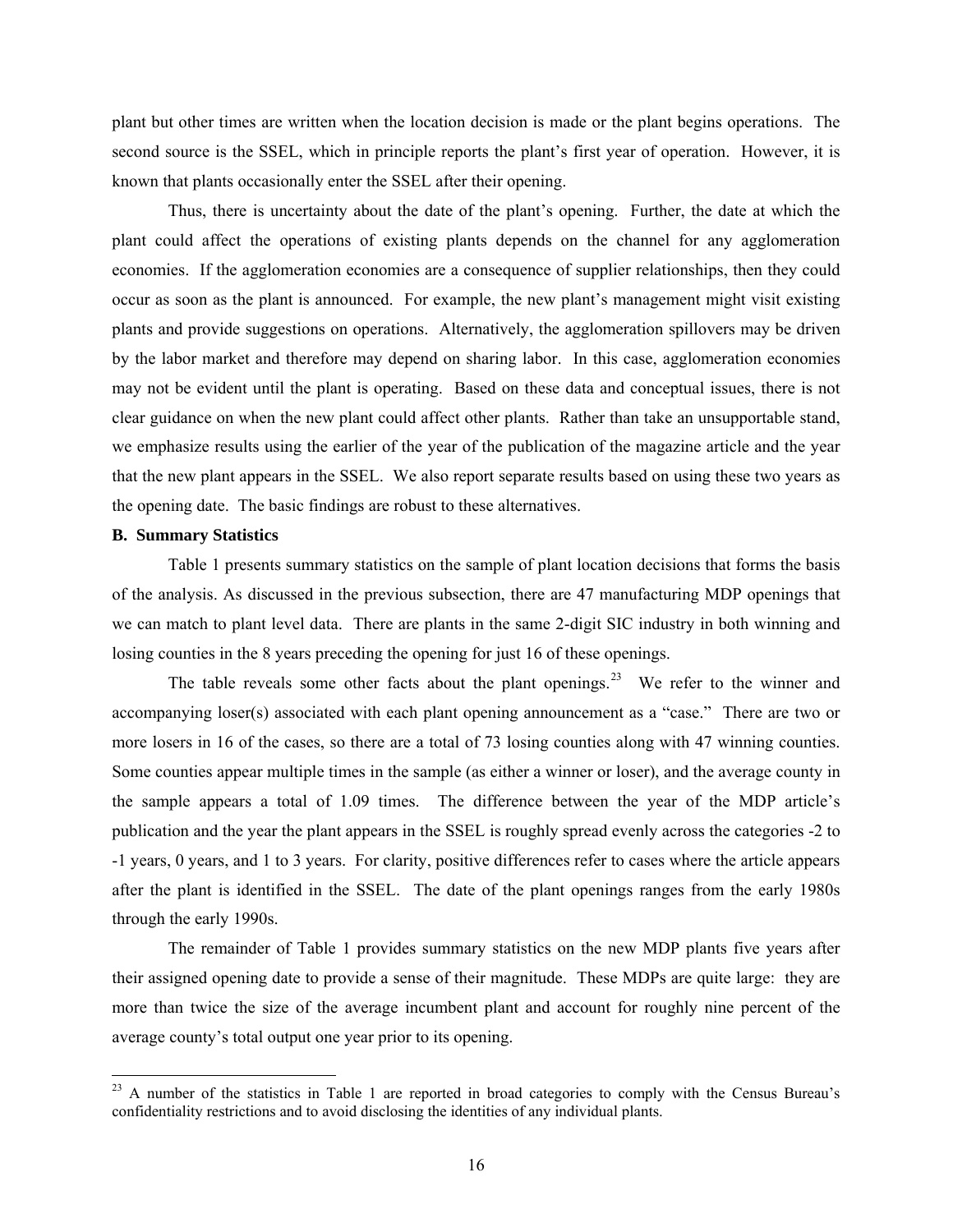<span id="page-18-0"></span> Table 2 provides summary statistics on the measures of industry linkages and further descriptions of these variables. In all cases, the proximity between industries is increasing in the value of the variable. For ease of interpretation in the subsequent regressions, these variables are normalized to have a mean of zero and a standard deviation of one.

Table 3 presents the means of county-level and plant-level variables across counties. These means are reported for winners, losers, and the entire United States in columns (1), (2), and (3), respectively.<sup>[24](#page-18-0)</sup> In the winner and loser columns, the plant-level variables are calculated among the incumbent plants present in the *ASM* in the 8 years preceding the assigned opening date and the assigned opening date. All entries in the entire United States column are weighted across years to produce statistics for the year of the average MDP opening in our sample. Further, the plant characteristics are only calculated among plants that appear in the *ASM* for at least 9 consecutive years. Column (4) presents the t-statistics from a test that the entries in (1) and (2) are equal, while Column (5) repeats this for a test of equality between columns (1) and (3). Columns (6) through (10) repeat this exercise among the cases where there are plants within the same 2-digit SIC industry as the MDP plant. In these columns, the plant characteristics are calculated among the plants in the same 2-digit industry.

This exercise provides an opportunity to assess the validity of the research design, as measured by pre-existing observable county and plant characteristics. To the extent that these observable characteristics are balanced among winning and losing counties, this should lend credibility to the analysis. The comparison between winner counties and the rest of the United States provides an opportunity to assess the validity of the type of analysis that would be undertaken in the absence of a quasi-experiment.

The top panel reports on county-level characteristics measured in the year before the assigned plant opening and the percentage change between 7 years and 1 year before the opening. It is evident that compared to the rest of the country, winning counties have higher incomes, population and population growth, labor force participation rates and growth, and a higher share of labor in manufacturing. Among the 8 variables in this panel, 6 of the 8 differences would be judged to be statistically significant at conventional levels. These differences are substantially mitigated when the winners are compared to losers, and this is reflected in the fact that 3 of the 8 variables are statistically different at the 5% level but none are at the 1% level. Notably, the raw differences between winners and losers within the subset of cases where there are plants in the same 2 digit SIC industry are generally smaller, and none of them would be judged to be statistically significant.

<sup>&</sup>lt;sup>24</sup> The losing county entries in column (2) are weighted in the following manner. Losing counties are weighted by the inverse of their number in that case. Losing plants are weighted by the inverse of their number per-county, multiplied by the inverse of the number of losing counties in their case. The result is that each county (and each plant within each county) is given equal weight within the case and then all cases are given equal weight.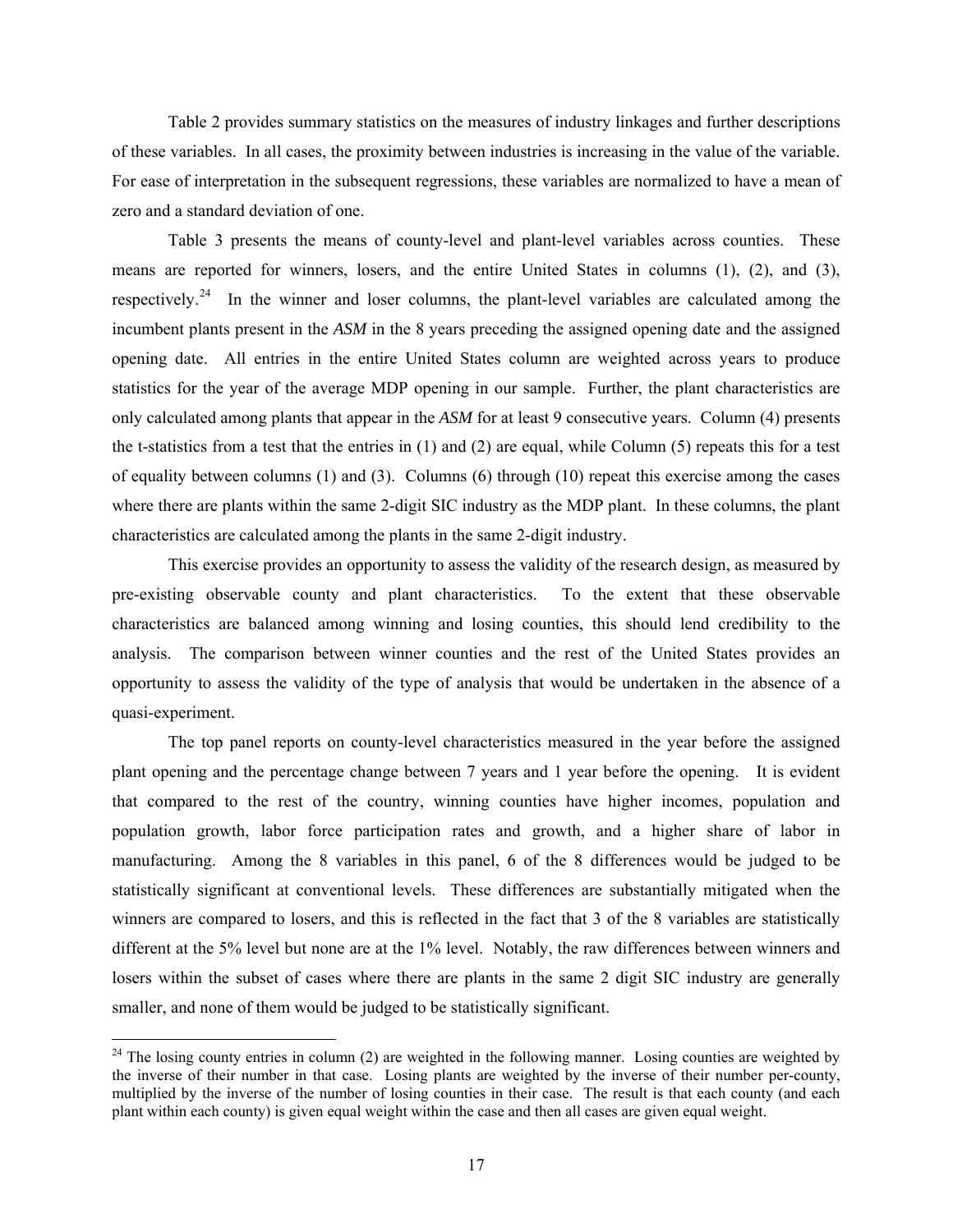<span id="page-19-0"></span>The second panel reports on the number of sample plants and provides information on some of their characteristics. In light of our sample selection criteria, the number of plants is of special interest. On average, there are 18.8 plants in the winner counties and 25.6 in the loser ones (and just 8.0 in the United States). The covariates are well balanced between plants in winning and losing counties; in fact, there are no statistically significant differences either among all plants or among the plants within the same 2-digit industry.<sup>[25](#page-19-0)</sup>

Overall, Table 3 has demonstrated that the MDP winner-loser research design balances many (although not all) observable county-level and plant-level covariates. In the subsequent analysis, we demonstrate that trends in TFP were similar in winning and losing counties prior to the opening of the MDP, which lends further credibility to this design. Of course, this exercise does not guarantee that unobserved variables are balanced across winner and loser counties or their plants. The next section outlines our full econometric model and highlights the exact assumptions necessary for consistent estimation.

#### **IV. Econometric Model**

Building on the model in section I, we start by assuming that incumbent plants use the following Cobb-Douglas technology:

(6)  $Y_{pi} = A_{pi} L^{\beta 1}_{pi} K^{B}{}_{pi}^{2}_{pi} K^{E}{}_{pi}^{B} M^{\beta 4}_{pi}$ where p references plant, i industry, j case, and t year;  $Y_{\text{ijct}}$  is the total value of shipments;  $A_{\text{piit}}$  is TFP; and we allow total labor hours of production  $(L_{\text{pijt}})$ , building capital stock  $(K_{\text{pijt}}^B)$ , machinery and equipment capital stock  $(K_{pijt}^E)$ , and the dollar value of materials  $(M_{pijt})$  to have separate impacts on output. In practice, the two capital stock variables are calculated with the permanent inventory method that uses earlier years of the data on book values and subsequent investment.<sup>[26](#page-19-0)</sup>

Recall that equation (1) in Section I allows for agglomeration spillovers by assuming that TFP is a function of the number of firms that are active in a county:  $A_{\text{pitt}} = A(N_{\text{pitt}})$ . Here we also allow for some additional heterogeneity in  $A_{pi}$ . In particular, we generalize equation (1) by allowing for permanent

 $^{25}$  Roughly 20% of the winners were in the Rust Belt, compared to roughly 25% of the losers (where the Rust Belt is defined as MI, IN, OH, PA, NJ, IL, WI, NY). Roughly 65% of the winners were in the South, compared to roughly 45% of the losers.

<sup>&</sup>lt;sup>26</sup> For the first date available, plants' historical capital stock book values are deflated to constant dollars using BEA data by 2-digit industry. In all periods, plants' investment is deflated to the same constant dollars using Federal Reserve data by 3-digit industry. Changes in the capital stock are constructed by depreciating the initial deflated capital stock using Federal Reserve depreciation rates and adding deflated investment. In each year, productive capital stock is defined as the average over the beginning and ending values, plus the deflated level of capital rentals. The analysis is performed separately for building capital and machinery capital. This procedure is described further by Becker et al. (2005), Chiang (2004), and Davis et al. (1996), from whose files we gratefully obtained deflators.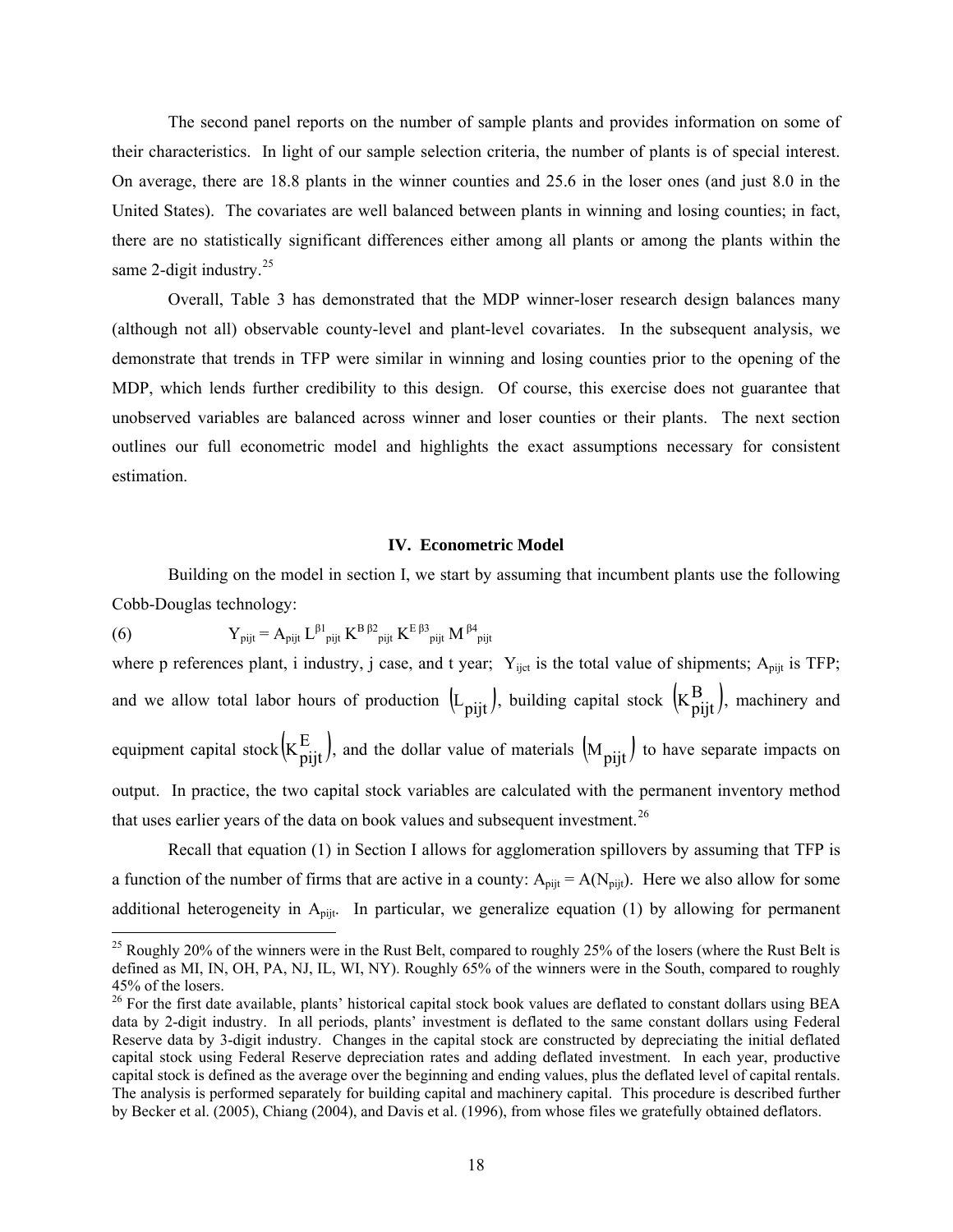differences in TFP across plants  $(\alpha_p)$ , cases  $(\lambda_j)$ , industry-specific time-varying shocks to TFP ( $\mu_{it}$ ), and a stochastic error term  $(\epsilon_{\text{piit}})$ :

$$
ln(A_{pijt}) = \alpha_p + \mu_{it} + \lambda_j + \epsilon_{pift} + A(N_{pijt}).
$$

The goal is to estimate the causal effect of winning a plant on incumbent plants' TFP. To do so, we need to impose some structure on  $A(N_{\text{pilt}})$ . In particular, we use a specification that allows for the new plant in winning counties to affect both the level of TFP as well as its growth over time:

(7) 
$$
\ln(A_{\text{pijt}}) = \delta 1(\text{Winner})_{\text{pj}} + \psi \text{ trend}_{\text{jt}} + \Omega (\text{trend} * 1(\text{Winner}))_{\text{pjt}} + \kappa 1(\tau \ge 0)_{\text{jt}} + \gamma (\text{trend} * 1(\tau \ge 0))_{\text{jt}} + \theta_1 (1(\text{Winner}) * 1(\tau \ge 0))_{\text{pjt}} + \theta_2 (\text{trend} * 1(\text{Winner}) * 1(\tau \ge 0))_{\text{pjt}} + \alpha_{\text{p}} + \mu_{\text{it}} + \lambda_{\text{j}} + \varepsilon_{\text{piit}}
$$

where 1(Winner) is a dummy equal to 1 if plant p is located in a winner county; and  $\tau$  denotes year, but it is normalized so that for each case the assigned year of the plant opening is  $\tau = 0$ . The variable trend<sub>it</sub> is a simple time trend.

Combining equations (6) and (7) and taking logs, we obtain the regression equation that forms the basis of our empirical analysis:

(8) 
$$
\ln(Y_{pijt}) = \beta_1 \ln(L_{pijt}) + \beta_2 \ln(K_{pijt}^B) + \beta_3 \ln(K_{pijt}^E) + \beta_4 \ln(M_{pijt})
$$
  
+  $\delta$  1(Winner)<sub>pi</sub> +  $\psi$  trend<sub>jt</sub> +  $\Omega$  (trend \* 1(Winner))<sub>pi</sub> +  $\kappa$  1( $\tau$  >= 0))<sub>jt</sub> +  $\gamma$  (trend \* 1(*Winner*) \* 1( $\tau$  >= 0))<sub>jt</sub>  
+  $\theta_1$  (1(Winner) \* 1( $\tau$  >= 0))<sub>pit</sub> +  $\theta_2$  (trend \* 1(Winner) \* 1( $\tau$  >= 0))<sub>pit</sub>  
+  $\alpha_p + \mu_{it} + \lambda_j + \varepsilon_{pi}$ 

Equation (8) is an augmented Cobb-Douglass production function that allows labor, building capital, machinery capital, and materials to have differential impacts on output. The paper's focus is the estimation of the impact of the new plant on incumbent plants' TFP, so the parameters of interest are  $\theta_1$ and  $\theta_2$ , which are the spillover effects. The former tests for a mean shift in TFP among incumbent plants in the winning county after the opening of the MDP, while the latter allows for a trend break in TFP among the same plants.

In practice, we estimate two variants of Equation (8). In some specifications, we fit a parsimonious model that simply tests for a mean shift. In this model, any productivity effect is assumed to occur immediately and to remain constant over time. Specifically, we make the restrictions that  $\psi = \Omega$  $=\gamma = \theta_2 = 0$ , which assumes that differential trends are not relevant here. This specification is essentially a difference in differences estimator and we refer to it as Model 1. Formally, after adjustment for the inputs, 1(Winner)<sub>p</sub>, and 1( $\tau \ge 0$ )<sub>it</sub>, the consistency of  $\theta_1$  in this model requires the assumption that E[(1(Winner) \* 1( $\tau$  >= 0))<sub>pjt</sub>  $\varepsilon$ <sub>pijt</sub> $\alpha$ <sub>p</sub>,  $\mu$ <sub>it</sub>,  $\lambda$ <sub>j</sub> ] = 0.

In other specifications, we estimate the model without imposing such restrictions on the trends. In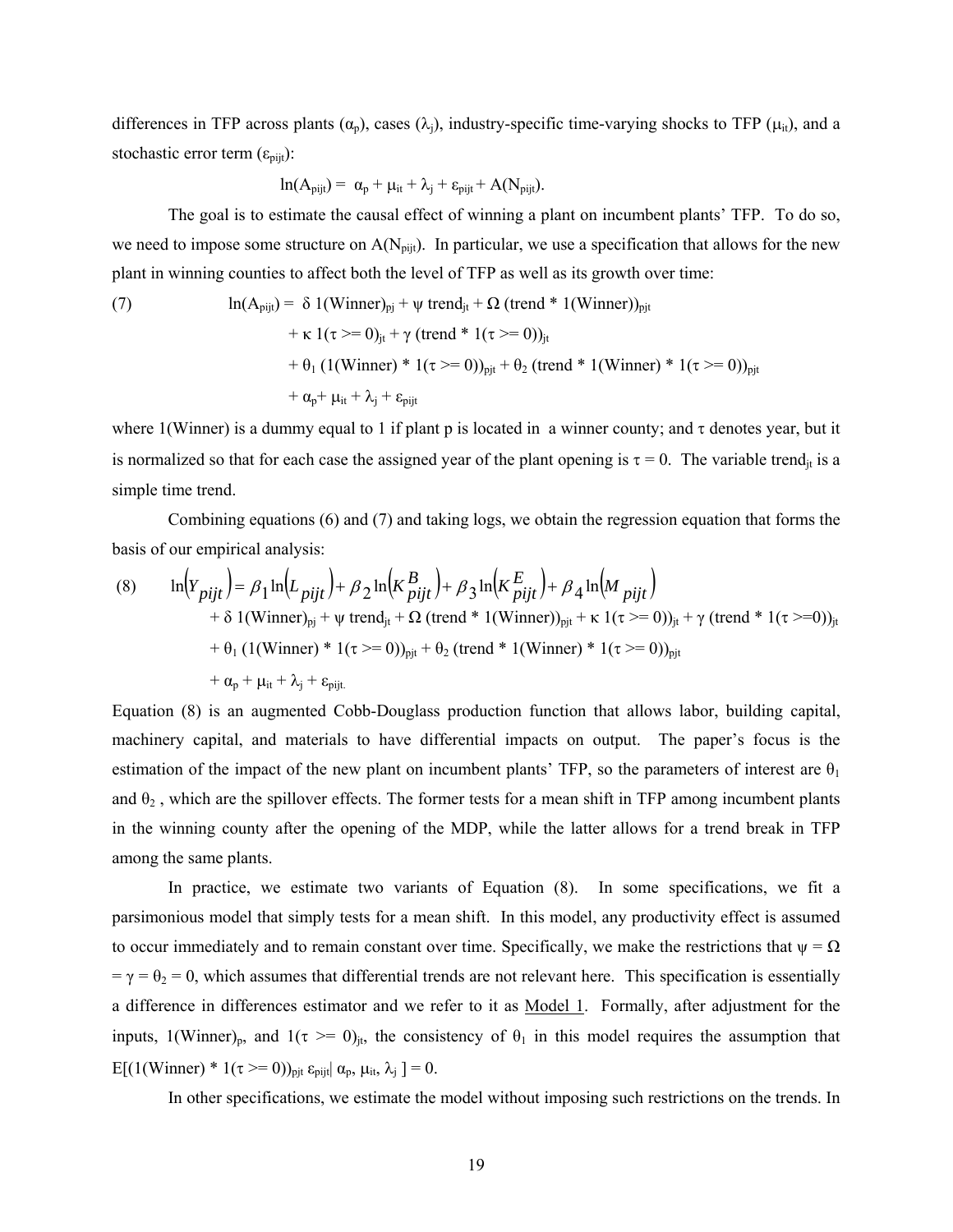<span id="page-21-0"></span>other words, we estimate the entire Equation (8). We label this Model 2. While Model 1 only allows for a mean shift in productivity, this specification allows both for a mean shift and a trend break in productivity. In other words, Model 2 allows us to investigate whether any productivity effect occurs immediately and whether the impact evolves over time. This specification is demanding of the data, because our sample is only balanced through  $\tau = 5$  so there are only 6 years per case to estimate  $\theta_1$  and  $\theta_2$ <sup>[27](#page-21-0)</sup>

Equation (8) allows for unobserved determinants of TFP that are unrelated to the plant opening but could be confounded with the spillover effects if not properly accounted for. It includes a differential intercept for all observations from winning counties, δ. It also allows for a common time trend, ψ. The parameter Ω allows the time trend to differ for winning counties prior to the plant opening. This will serve as an important way to assess the validity of this research design. Finally,  $\kappa$  and  $\gamma$  capture the level change and trend break in TFP common to plants in winning and losing counties after the MDP opening (i.e., when  $\tau \geq 0$ ).

In addition, all our models include three sets of fixed effects. First, they include separate fixed effects for each plant,  $\alpha_p$ , so the comparisons are within a plant. Second,  $\mu_{it}$  represents the parameters associated with a vector of 2-digit SIC industry by year fixed effects to account for industry-specific shocks to TFP. Third, the  $\lambda_i$ 's are separate fixed effects for each case that ensure that the impact of the MDP's opening is identified from comparisons within a winner-loser pair; they are a way to retain the intuitive appeal of pairwise differencing in a regression framework.

A few further estimation details bear noting. First, unobserved demand shocks are likely to affect input utilization, and this raises the possibility that the estimated  $\beta$ 's are inconsistent (see, e.g., Griliches and Mairesse 1995). This has been a topic of considerable research and we are unaware of a bullet-proof solution. We implement the standard fixes including modeling the inputs with alternative functional forms (e.g., the translog), using cost shares at the plant and industry-level rather than estimating the  $\beta$ 's, and controlling for flexible functions of investment, capital and materials (Syverson 2004; van Biesebroeck 2004; Olley and Pakes 1996; Levinsohn and Petrin 2003). Additionally, we experiment with adding fixed effects for region by year or region by industry by year, and allowing the effect of inputs to differ by industry or by winner- and post-MDP status. The basic results are unchanged by these alterations in the specification. We also note that unobserved demand shocks are only a concern for the consistent estimation of the parameters of interest (i.e.,  $\theta_1$  and  $\theta_2$ ) if they systematically affect incumbent plants in winning counties in the years after the MDP's opening, after adjustment for the rich set of covariates in equation (8).

 $27$  This specification allows for spillovers to affect the level of TFP and to grow over time as in Glaeser and Mare (2001).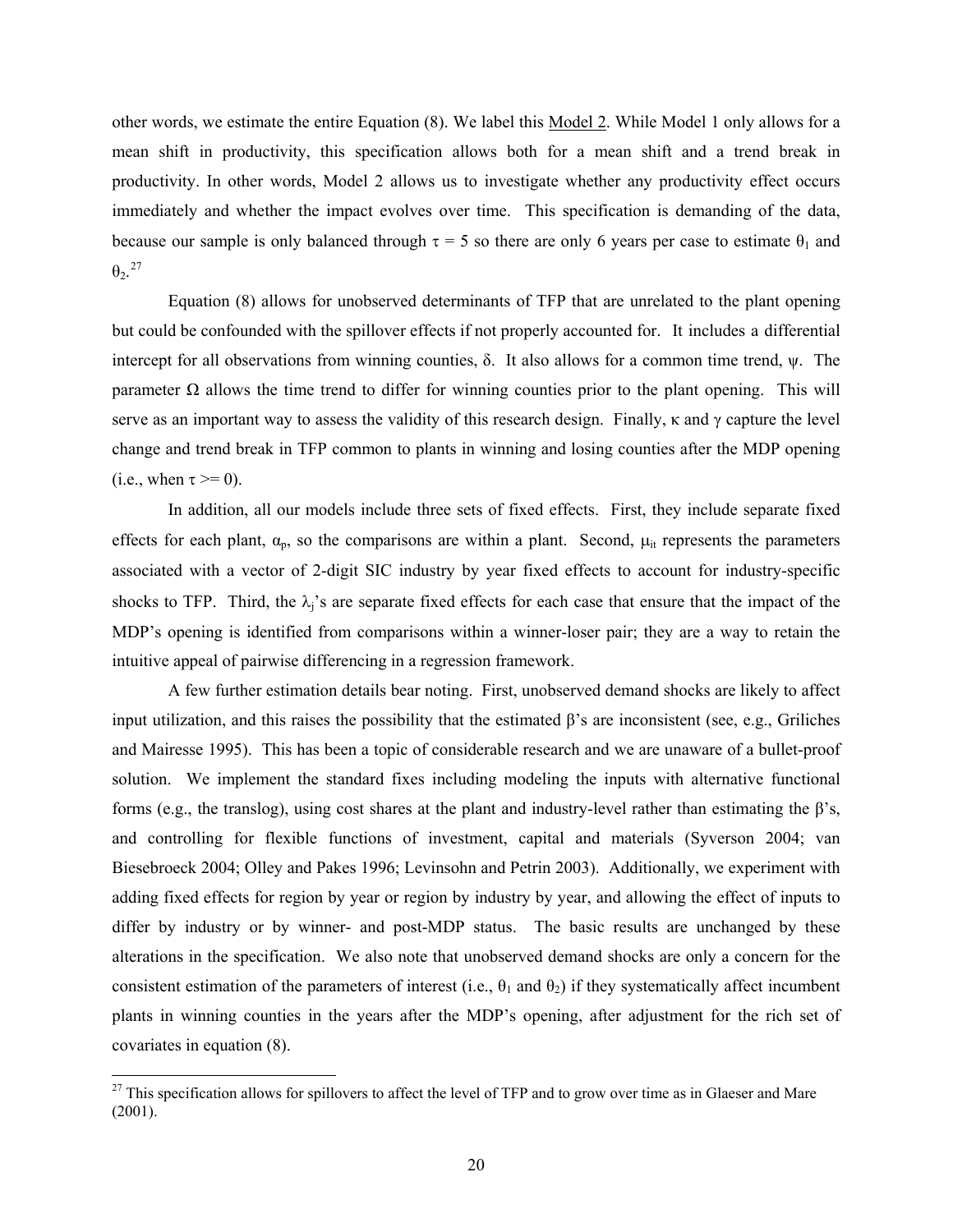<span id="page-22-0"></span>Second, in some cases this equation is fit on a sample of plants from the entire country, but in most specifications the sample is limited to plants from winning and losing counties in the *ASM* for every year from  $\tau$  = -8 through  $\tau$  = 0. When data from the entire country is used, the sample is limited to plants that are in the *ASM* for at least 14 consecutive years. The smaller sample of plants from the winning and losing counties allows for the impact of the inputs and the industry shocks to differ in the winning-losing county sample from the rest of the country. Finally, for most of the analysis, we further restrict the sample to observations in the years between  $\tau = -7$  and  $\tau = 5$ . Due to the dates of the MDP openings, this is the longest period for which we have data from all cases. $^{28}$  $^{28}$  $^{28}$ 

Third, we probe the validity and robustness of our estimates with a number of alternative specifications. For example, we investigate whether changes in the price of output, capital utilization, public investment, or attrition influence the estimates.

Fourth, all of the reported standard errors are clustered at the county level to account for the correlation in outcomes among plants in the same county.<sup>[29](#page-22-0)</sup>

Fifth, we focus on weighted versions of equation (8). Specifically, the specifications are weighted by the square root of the total value of shipments in  $\tau = -8$  to account for heteroskedasticity associated with differences in plant size. This weighting also means that the results measure the change in productivity for the average dollar of output, which in our view is more meaningful than the impact of the MDP on the average plant.

The analysis will also explore two additional issues. It will report on the fitting of versions of equation (8) that interact the spillover variables with measures of economic distance between the MDP and the incumbent plant. These specifications assess whether the magnitude of the estimated spillovers varies with economic distance. Finally, the paper will assess whether the MDP's opening affects local skill adjusted wages and the entry and exit decisions of plants in the MDP's county.

#### **V. Results**

 This section is divided into four subsections. The first reports baseline estimates of the effect of the opening of a new Million Dollar Plant on the productivity of incumbent plants in the same county through the estimation of equation (8). The second subsection discusses the validity of our design and explores the robustness of our estimates to a variety of different specifications. The third subsection explores potential channels for the agglomeration effects by testing whether the estimated spillovers vary as a function of economic distance. The final subsection discusses the implications of our estimates for

<sup>&</sup>lt;sup>28</sup> Data from all cases is also available for  $\tau = -8$ , but output in this period is used to weight the regressions.<br><sup>29</sup> We experimented with clustering the standard errors at the 2-digit SIC by county level, but this oc

produced variance-covariance matrices that weren't positive definite. In instances where they were positive definite, these standard errors were similar to those from clustering at the county level.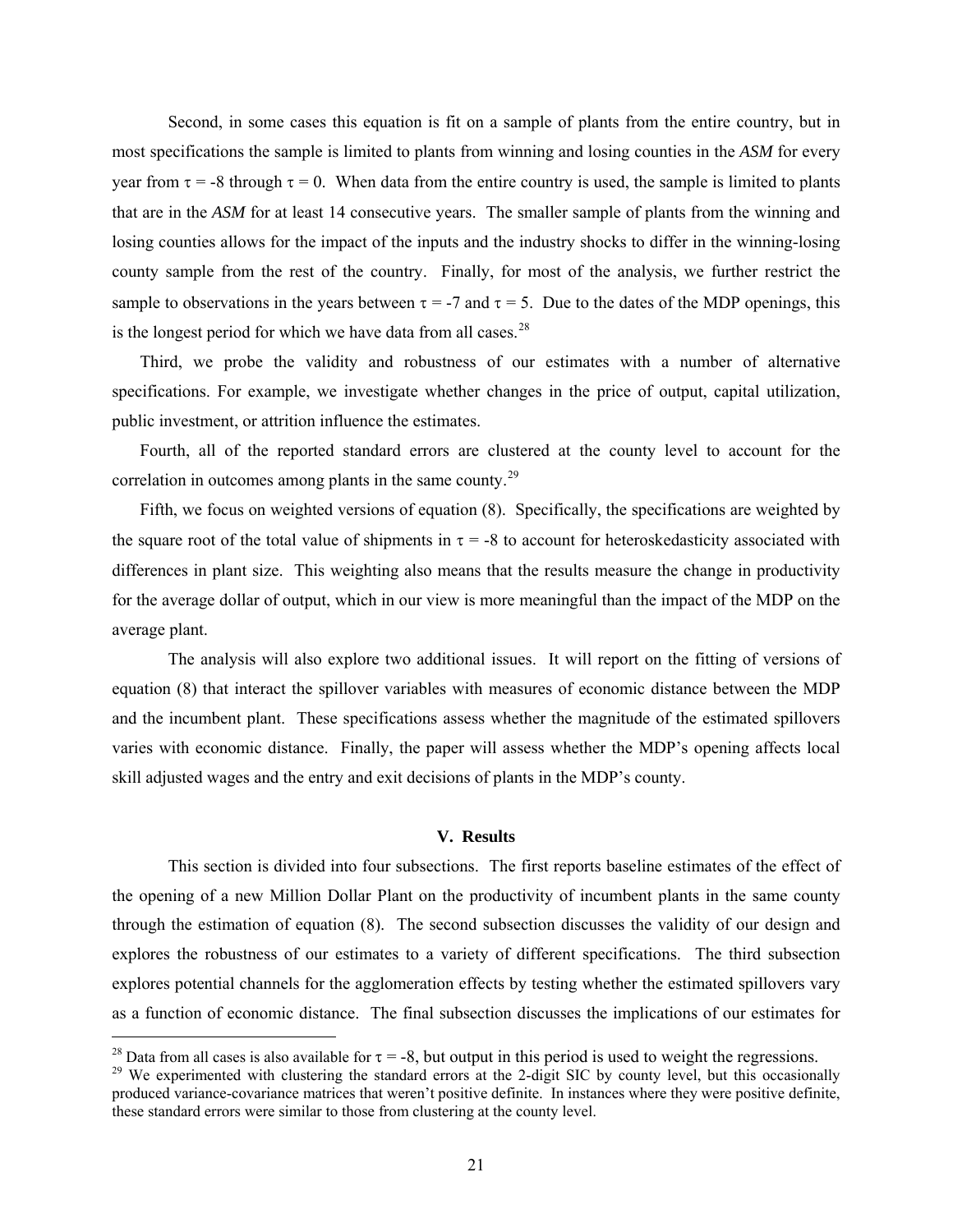the profits of local firms.

#### **A. Baseline Estimates**

 Columns (1) and (2) of Table 4 report estimated parameters and their standard errors from a version of equation (8). Specifically, the natural log of output is regressed on the natural log of inputs, year by 2-digit SIC industry fixed effects, plant fixed effects, and the event time indicators in a sample that is restricted to the years  $\tau = -7$  through  $\tau = 5$ . The parameters associated with the event time indicators report mean TFP in winning and losing counties, respectively, in each event year relative to the year before the MDP opened (i.e., we have subtracted off the  $\tau = -1$  parameter estimates for the winners (losers) from the winner (loser) estimates for each event year). Column (3) reports the difference between the estimated TFP levels within each year.

The top panel of Figure 1 separately plots the mean TFP levels for winner and loser counties (taken from columns (1) and (2) of Table 4) against  $\tau$ . The bottom panel of Figure 1 plots the difference in the estimated winner and loser coefficients against  $\tau$ . Thus, it is a graphical version of column (3) of Table 4.

Two important findings are apparent in these figures. First, the trends in TFP among incumbent plants were very similar in the winning and losing counties in the years before the MDP opening. In fact, a statistical test fails to reject that the trends were equal. This finding supports the validity of our identifying assumption that incumbent plants in losing counties provide a valid counterfactual for incumbents in winning counties.

Second, there is a sharp upward break in the difference in TFP between the winning and losing counties beginning with the year that the plant opened. The top graph reveals that this relative improvement is due to the continued decline in TFP in losing counties and a flattening out of the TFP trend in winning counties. The figures also serve to underscore the importance of the availability of losing counties as a counterfactual. For example, a naïve comparison of mean TFP in winning counties before and after the opening would lead to the conclusion that the opening had a small negative impact on incumbents' TFP. Overall, these graphs reveal much of the paper's primary finding. This relative increase in TFP among incumbent plants in winning counties will be confirmed throughout the battery of tests in the remainder of the paper.

Before proceeding, it is worth noting that the TFP of incumbent plants was declining in both sets of counties in advance of the MDP plant opening. This finding may appear surprising, because productivity increases over time in the overall economy. However, this downward trend in TFP among large manufacturing plants appears to be a general phenomenon and is not specific to plants in winning and losing counties. For example, we estimated augmented Cobb-Douglas production functions where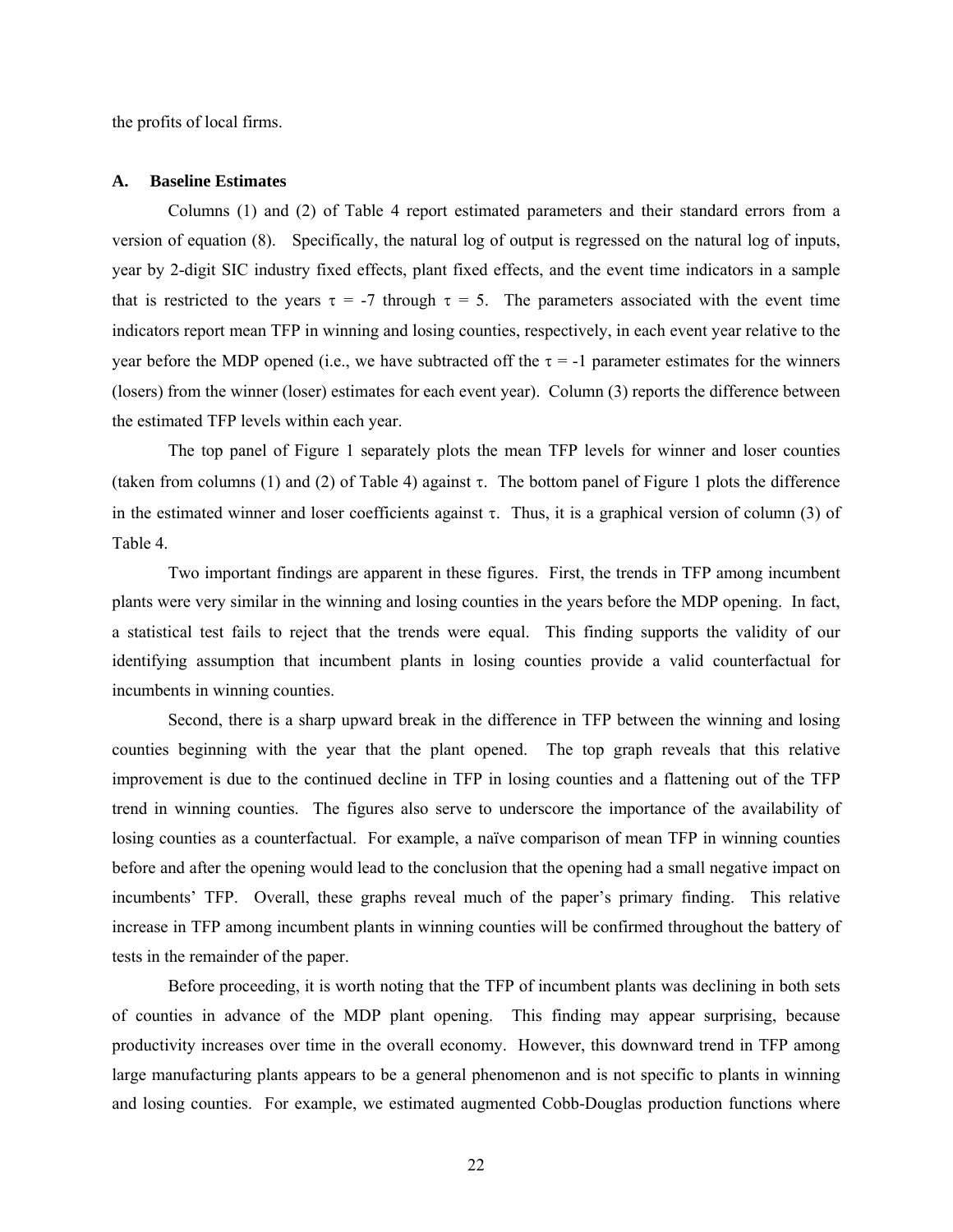<span id="page-24-0"></span>the constant dollar total value of shipments is the dependent variable and the covariates are the capital stock, labor, materials (also in constant dollars), 2-digit industry fixed effects, and plant fixed effects. The equations are weighted by the total value of shipments and the sample is restricted to plants in the *ASM* for at least 14 consecutive years in the period 1973-1998. Thus, the approach and sample selection rule are similar in spirit to the ones used in the MDP analyses.

The average 6 year change in TFP calculated over the years preceding the MDP openings was a statistically significant decline of  $4.7\%$ <sup>[30](#page-24-0)</sup>. This decline is similar to the decline among incumbents in winning and losing counties in Figure 1. To the best of our knowledge, this finding of declining TFP among large manufacturing plants has not been noted previously.<sup>[31](#page-24-0)</sup>

 Now turning to the statistical models, the first four columns of Table 5 present the results from fitting different versions of equation (8). Models 1 and 2 are in Panels A and B, respectively. Panel A reports the estimated mean shift parameter,  $\theta_1$ , and its standard error (in parentheses) in the "Mean Shift" row. Panel B reports the estimated impact of the MDP on incumbent plants' TFP evaluated at  $\tau = 5$  in the "Effect after 5 years" row, which is determined by  $\theta_1$  and  $\theta_2$  that are also both reported.<sup>[32](#page-24-0)</sup> The row "Pre-Trend" contains the coefficient measuring the difference in the pre-existing trends between plants in the winning and losing counties. In all of these specifications, the estimated impact of the MDP's opening is determined during the period where  $-7 \le \tau \le 5$ , as the sample is balanced during these years.

 In columns (1) and (2), the sample includes all manufacturing plants in the *ASM* that report data for at least 14 consecutive years, excluding all plants owned by the MDP firm. In column (3), the sample is restricted to include only plants in counties that won or lost a MDP. This restriction means that the impact of the inputs and the industry-year fixed effects are estimated solely from plants in these counties. Incumbent plants are now required to be in the data only for  $-8 \le \tau \le 0$  (not also for 14 consecutive years, though this does not change the results). Finally in column (4), the sample is restricted further to include only plant-year observations within the period of interest (where  $\tau$  ranges from -7 through 5). This forces the input parameters and industry-year fixed effects to be estimated solely on plant by year observations that identify the spillover parameters. This sample is used throughout the remainder of the paper. Estimation details are noted at the bottom of the table and apply to both Models 1 and 2.

The entries in Table 5 confirm the visual impression from Figure 1 that the opening of the MDP

 $30$  The 6 year average is a weighted averaged calculated over the 6 year periods before each of the MDP openings where the weights are the number of plant openings associated with each 6 year period. For example, if there are 2 plant openings in 1987 and 1 in 1988, then the average change between 1980 and 1986 receives twice the weight as the average change calculated between 1981 and 1987.

<sup>&</sup>lt;sup>31</sup> Since we are looking at large plants that have been active for a large number of years, we speculate that this decline may have to do with aging. Additionally, many of the years preceding the MDP openings were in the late 1970s and early 1980s, which was a period of poor economic performance. Foster, Haltiwanger, and Krizan (2000) have documented that within plant productivity growth is positively correlated with the economic cycle.<br><sup>32</sup> This is calculated as  $\theta_1 + 6\theta_2$ , because we allow the MDP to affect outcomes from  $\tau = 0$  through  $\tau = 5$ .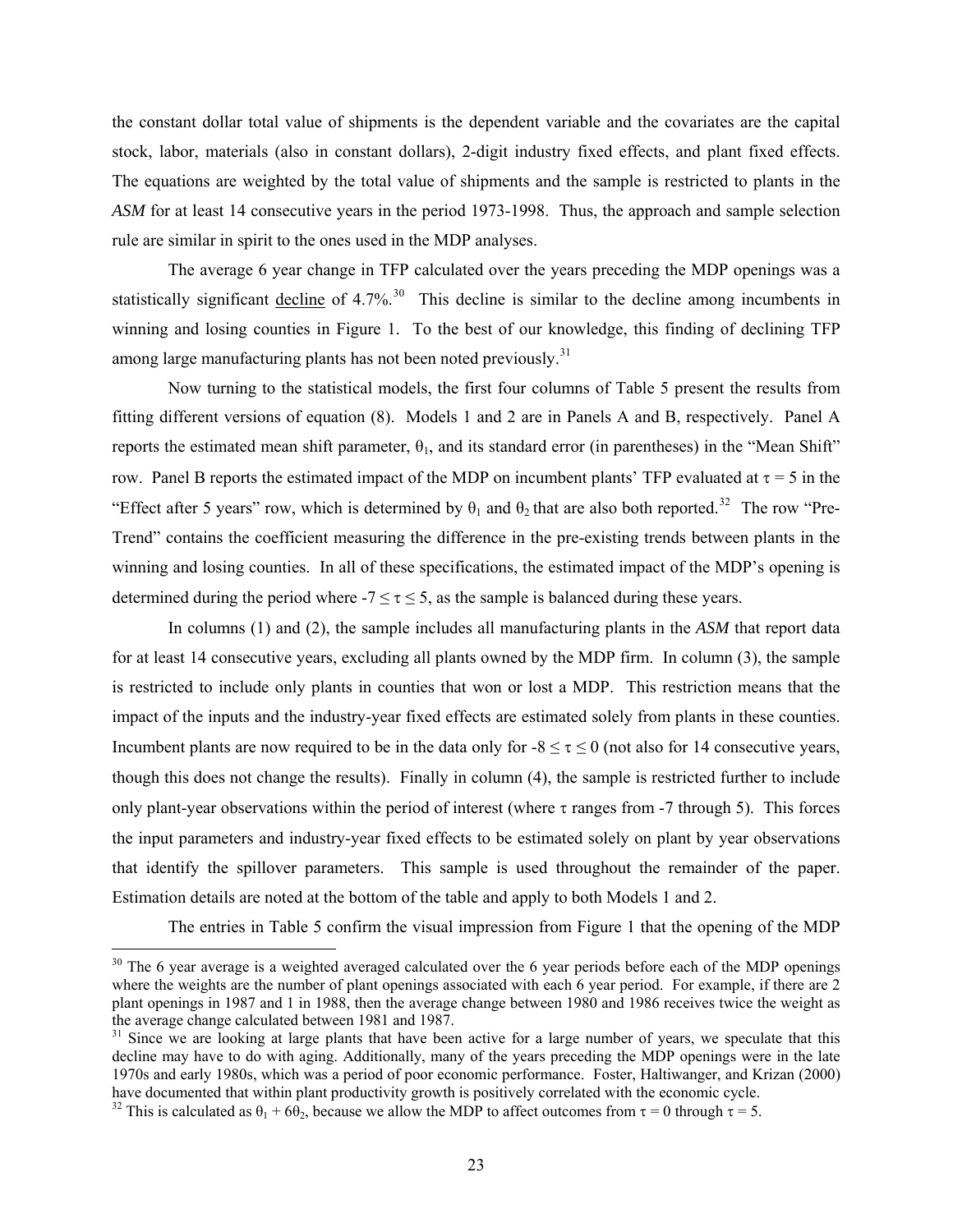is associated with a substantial increase in TFP among incumbent plants in winning counties. Specifically, Model 1 implies an increase in TFP of roughly 4.8%. As the figure highlighted, however, the impact on TFP appeared to be increasing over time so Model 2 seems more appropriate. This model's results suggest that the MDP's opening is associated with an approximately 12% increase in TFP five years later. The estimates from both models would be judged to be statistically different from zero by conventional criteria and are unaffected by the changes in the specifications. Furthermore, the entries in the "Pre-trend" row demonstrate that the null hypothesis of equal trends in TFP among incumbents in winning and losing counties cannot be rejected.

The numbers in square brackets in column 4 measure the average size of the spillover from a MDP opening in millions of 2006\$. This figure is calculated by multiplying the estimated impact by the mean value of incumbent plants' total shipments in winning counties in  $\tau = -1$ . This calculation indicates that the increase in TFP from a MDP was associated with an increase in total output of about \$170 million per year in Model 1. The Model 2 estimate is even larger, suggesting an increase in output of roughly \$429 million in year  $\tau = 5$ . These numbers are large, with the Model 2 effect at  $\tau = 5$  nearly the average level of MDP output.

Column (5) presents the results from a "naïve" estimator that is based on using plant openings without an explicit counterfactual. Specifically, a set of 47 plant openings were randomly chosen from the *ASM* in the same years and industries as the MDP openings. The remainder of the sample includes all manufacturing plants in the *ASM*, not also owned by the randomly chosen firm, that report data for at least 14 consecutive years. With these data, we fit a regression of the natural log of output on the natural log of inputs, year by 2-digit SIC fixed effects, and plant fixed effects. In Model 1, two additional dummy variables are included for whether the plant is in a winning county 7 to 1 years before the randomly chosen opening or 0 to 5 years after. The reported mean shift is the difference in these two coefficients (i.e., the average change in TFP following the opening). In Model 2, the same two dummy variables are included along with pre- and post-trend variables. The shift in level and trend are reported, along with the pre-trend and the total effect evaluated after 5 years.

This naïve "first-difference" style estimator indicates that the opening of a new plant is associated with a -6% to -8% effect on incumbent plants' TFP, depending on the model. If the estimates from the MDP research design are correct, then this naïve approach understates the extent of spillovers by 13% (Model 1) to 18% (Model 2). Interestingly, the parameter on the "pre-trend" indicates that the TFP of the incumbent plants was on a downward trend in advance of the openings in the counties that attracted these new plants. This is similar to what is observed in our MDP sample of winners. Overall, the primary message is that the absence of a credible research design can lead to misleading inferences in this setting.

It is natural to wonder about the degree of heterogeneity in the treatment effects from the 47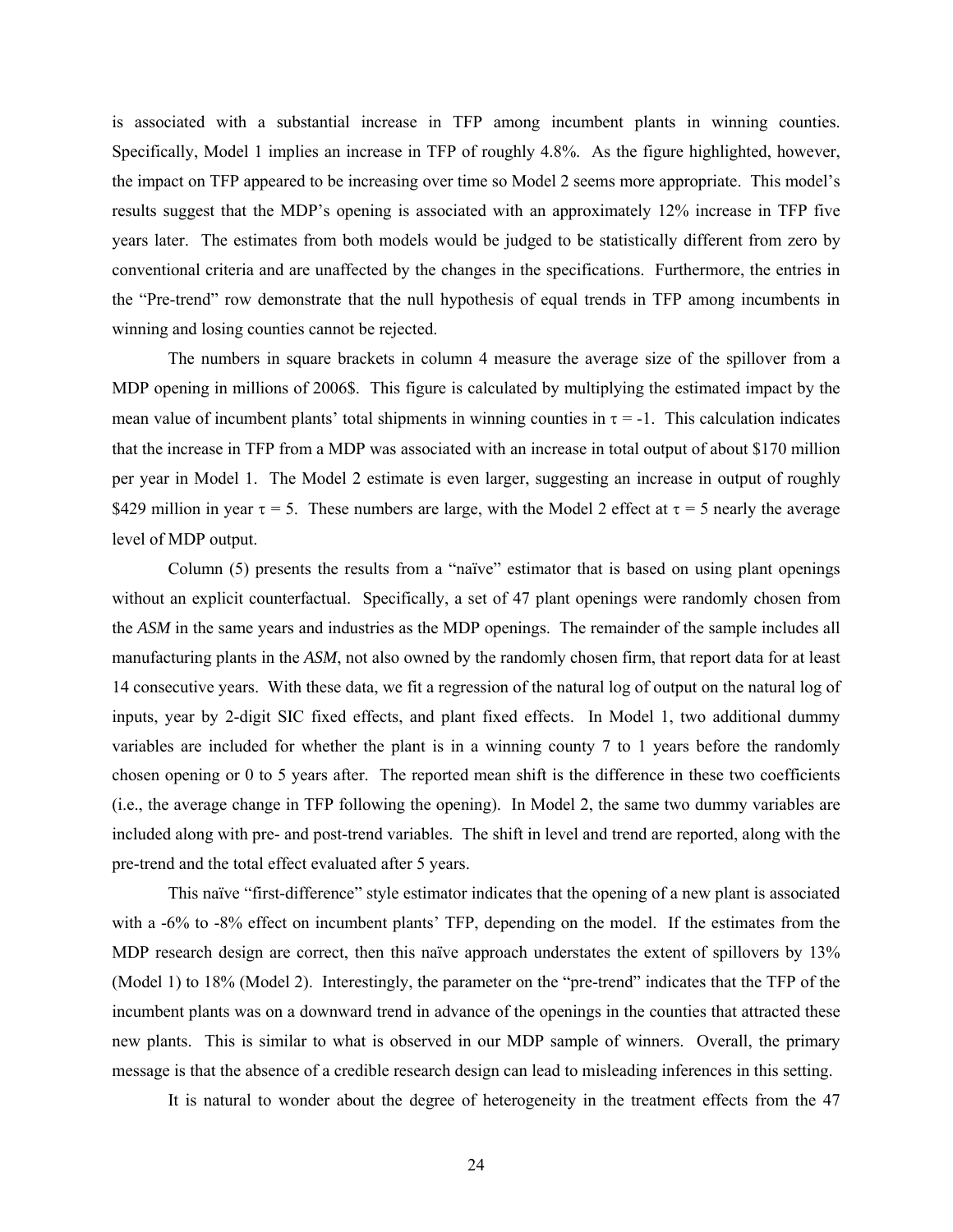<span id="page-26-0"></span>separate case studies that underlie the estimates presented thus far. Figure 2 explores this heterogeneity by plotting case-specific estimates of parameter  $\theta_1$  in Model 1 and their 95% confidence interval. Specifically, the Figure plots results from a version of Model 1 that interacts the variable (1(Winner)  $*1(\tau)$  $\geq$  = 0)) with indicators for each of the cases. There are 45 estimates of  $\theta_1$ , one for each case. (Results from two cases were omitted to comply with the Census Bureau's confidentiality rules). The figure reveals that there is heterogeneity in the estimated impacts on TFP of incumbent plants. 27 of the 45 estimates are positive. 13 of the positive estimates would be judged to be statistically different from zero at the 5% level, while the comparable figure for the negative estimates is 9.

We assessed whether the estimated spillover effects are related to characteristics of the MDP. Specifically, we regressed the estimates against three measures of the MDP's size, whether the MDP is owned by a foreign company, and whether it is an auto company. When these multiple measures were included jointly, none were significantly related to the estimated effect of the MDP's opening.<sup>[33](#page-26-0)</sup>

 Ultimately, TFP is a residual and residual labeling must be done cautiously. As an alternative way to examine the impact of the MDP on incumbents' productivity, we have estimated directly the impacts of a MDP opening on output (unadjusted for inputs) and inputs. The intent is to contrast the changes in outputs and inputs to shed light on whether productivity increased without imposing the structural assumptions of the production function. Put another way, are the incumbents producing more with less after the MDP's opening? Appendix Table 1 reports on estimates of the impact of a MDP opening on incumbents' output and usage of inputs. The estimates are from the Model 1 and Model 2 versions of equation (8) with the key difference that these equations do not include the inputs as covariates. Again, we use the Model 2 results to estimate the impact of the opening 5 years afterwards.

Column (1) reports that the MDP opening is associated with an 8-12% increase in output. Columns (2) through (5) report the results for the four inputs. It is striking that the change in all of the inputs is roughly equal to or less than the increase in output. The Model 2 results are especially noteworthy, because the 8% increase in output is accompanied by no increase in either form of capital. Overall, the results in Appendix Table 1 indicate that, after the MDP's opening, incumbent plants produced more with less; that is, they suggest that these plants became more productive, and this is

<sup>&</sup>lt;sup>33</sup> Separate regressions of the case specific effects on the MDP's total output or the MDP's total labor force generated statistically significant negative coefficients. This result is consistent with the possibility that when the MDP is very large incumbents are left to hire labor and other inputs that are inferior in unobserved ways. On the other hand, we failed to find any significant differences when separately testing whether the productivity effect varied by the ratio of the MDP's output to county-wide manufacturing output, whether the MDP is owned by a foreign company, or whether the MDP is an auto company.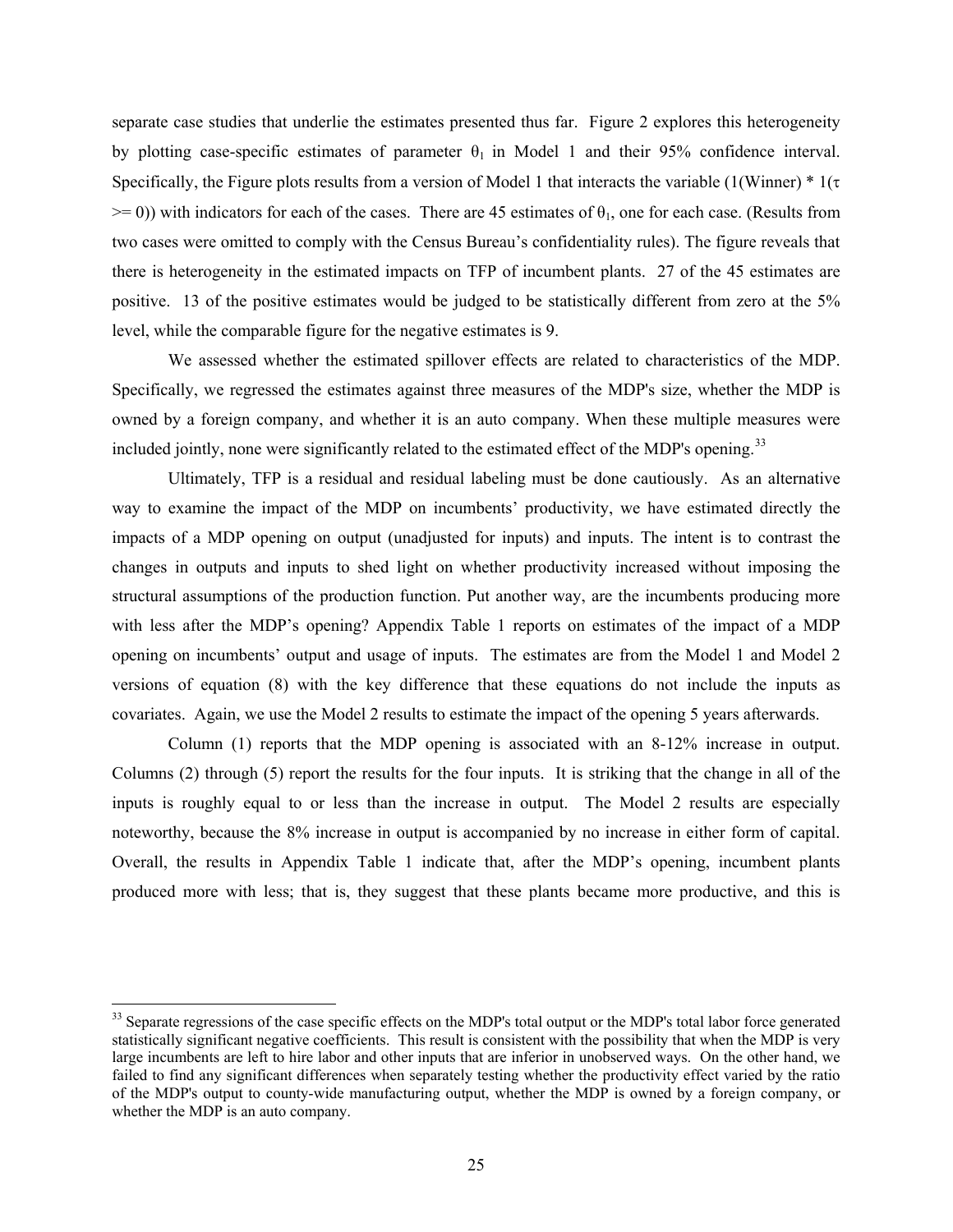<span id="page-27-0"></span>consistent with the TFP increases uncovered in Table 5.<sup>[34](#page-27-0)</sup>

#### **B. Threats to Validity**

 $\overline{a}$ 

Estimates in Table 5 appear to be consistent with significant agglomeration spillovers generated by MDP openings. Although the comparisons in Table 3 and the similarity of the pre-existing trends in TFP in winning and losing counties support the validity of the research design, it is, of course, possible that there is a form of unobserved heterogeneity that accounts for the higher levels of TFP in winning counties after the MDP's opening. Consequently, this subsection investigates several possible alternative interpretations of the estimated spillover effects and explores the robustness of the estimates to a variety of different assumptions. Specifically, we investigate (i) the role of functional form assumptions and the possible presence of unobserved industry and regional shocks; (ii) the endogeneity of inputs; (iii) changes in the price of output; (iv) the possible role of public investment; (v) changes in capital utilization; and (vi) attrition.

**(i) Functional Form, Industry Shocks and Regional Shocks.** Table 6 reports on a series of specification checks. For convenience, column (1) reports the results from the preferred specification in column (4) specification of Table 5. These estimates are intended to serve as a basis of comparison for the estimates in the remainder of the table.

We begin by generalizing our assumption on technology. Estimates in Table 5 assume a Cobb-Douglas technology. In column (2) of Table 6, the inputs are modeled with the translog functional form. Column (3) is based on a Cobb-Douglas technology but allows the effect of each production input to differ at the 2-digit SIC level. This model accounts for possible differences in technology across industries, as well as for possible differences in the quality of inputs used by different industries. For example, it is possible that even if technology was similar across different manufacturers, some industries use more skilled labor than others. Column (4) allows the effect of the inputs to differ in winning/losing counties and before/after the MDP opening.

Columns (5) and (6) add census division by year fixed effects and census division by year by 2 digit industry fixed effects. These specifications aim to purge the spillover effects of unobserved regionwide shocks or region by industry shocks to productivity that might be correlated with the probability of winning a MDP.

Taken together, the results in columns (2) through (6) of Table 6 are striking. The estimates appear to be insensitive to the specific functional form of the production function. None of the

<sup>&</sup>lt;sup>34</sup> Column (6) of Appendix Table 1 presents evidence on changes in the capital/labor ratio. The model suggests that firms should substitute away from labor and toward capital. The estimated change in the capital/labor ratio is poorly determined, making definitive conclusions unwarranted, but the point estimate is not supportive of this prediction.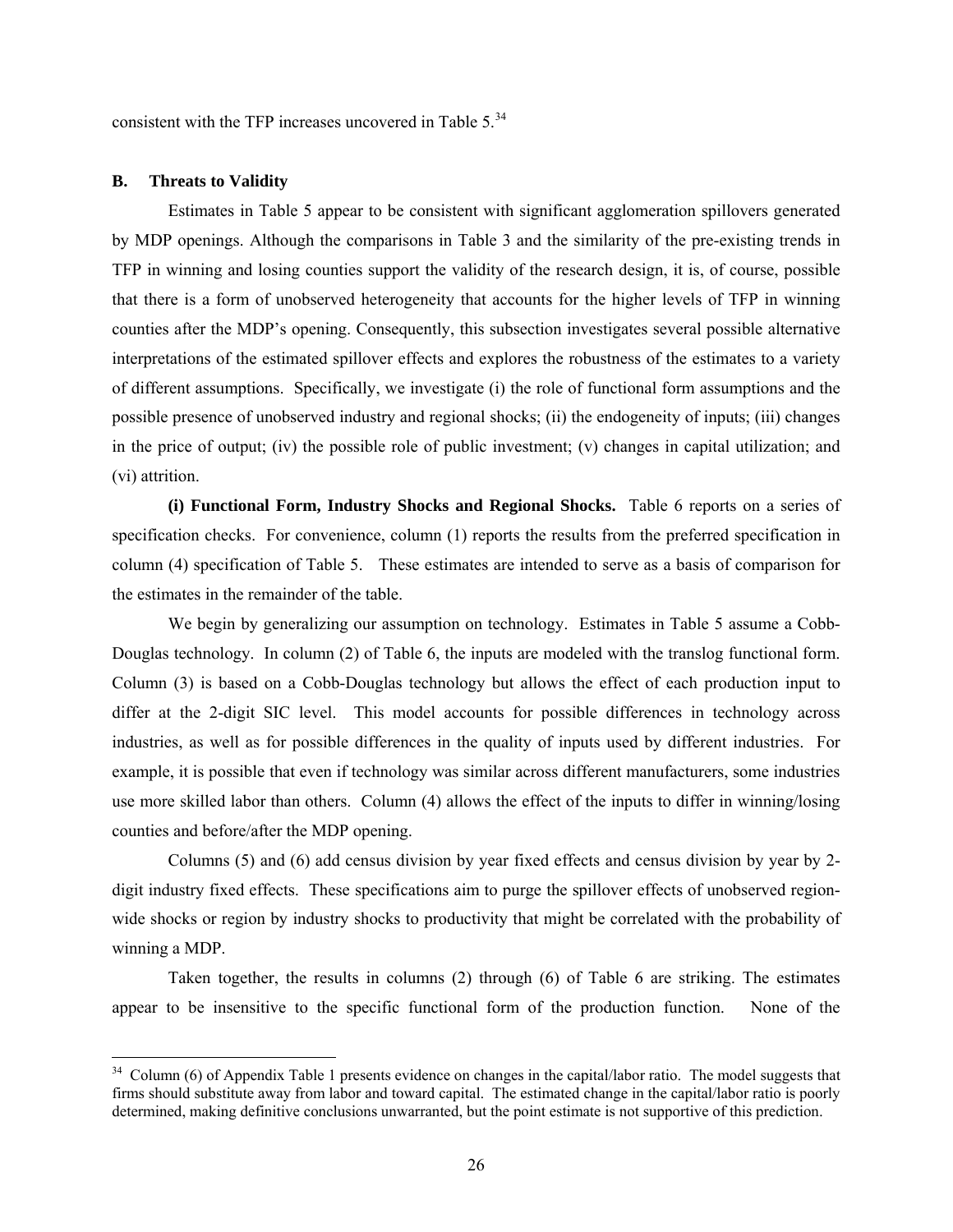<span id="page-28-0"></span>specifications contradict the findings from the baseline specification in Table 5. Although many of the estimates are smaller than the baseline ones, the magnitude of the decline is modest. For example, they are all within one standard error of the baseline estimate in both Models 1 and 2. Overall, these results fail to undermine the conclusion from Table 5 that the opening of a MDP leads to a substantial increase in TFP among incumbent plants and this is consistent with theories of spillovers.

**(ii) Endogeneity of Inputs.** An important conceptual concern is that capital and labor inputs should be treated as endogenous, because the same forces that determine output also determine a firm's optimal choice of inputs (Griliches and Mairesse 1995). Unlike the usual estimation of production functions, our aim is the consistent estimation of the spillover parameters,  $\theta_1$  and  $\theta_2$ , so the endogeneity of capital and labor is only relevant to the extent that it results in biased estimates of these parameters. This subsection employs the productivity literature's state of the art techniques to control for the endogeneity of capital and labor to assess this issue's relevance in this paper's setting.

We do this in two ways. First, in columns (7) and (8) of Table 6, we calculate TFP for each plant by fixing the parameters on the inputs at the relevant input's share of total costs (van Biesebroeck 2004; Syverson 2004; Foster, Haltiwanger, and Syverson 2007). This method may mitigate any bias in the estimation of the parameters on the inputs associated with unobserved demand shocks. In these two columns, the cost shares are calculated at the plant level and the 3-digit SIC industry level over the full sample, respectively. The estimated spillover effects are largely insensitive to this restriction.

 Second, Table 7 presents estimates based on the widely-used methodologies proposed by Olley and Pakes (1996) and Levinsohn and Petrin (2003). These methods are based on the result that, under certain conditions, adjustment for investment or intermediate inputs (e.g., materials) will remove the correlation between input levels and unobserved shocks to output. For example, the column (2) specification adds  $4<sup>th</sup>$  degree polynomial functions of log building investment and log machinery/equipment investment to the baseline specification.<sup>[35](#page-28-0)</sup> The column (3) specification adds  $4<sup>th</sup>$ degree polynomials in the two types of log capital stocks to the column (2) equation. The column (4) specification is even richer as it adds all the "own" interactions between polynomials in current investment and capital (i.e., the building investment polynomial is interacted with the building capital stock polynomial, but it is not also interacted with the machinery/equipment polynomials for stocks or investment) to column (3). Column (5) adds a  $4<sup>th</sup>$  degree function of log materials to the baseline specification. In the column  $(6)$  specification, a 4<sup>th</sup> degree polynomial in materials is fully interacted with 4<sup>th</sup> degree polynomials in building capital and machinery capital. Column (7) includes fourth-degree polynomials in log materials and log investment and log capital stock for both types of capital (not

 $35$  The exact measure used is  $log(1+*investment*)$ , so zero values are not dropped. The results are very similar when including polynomial functions of the level of investment and a dummy variable for values equal to zero.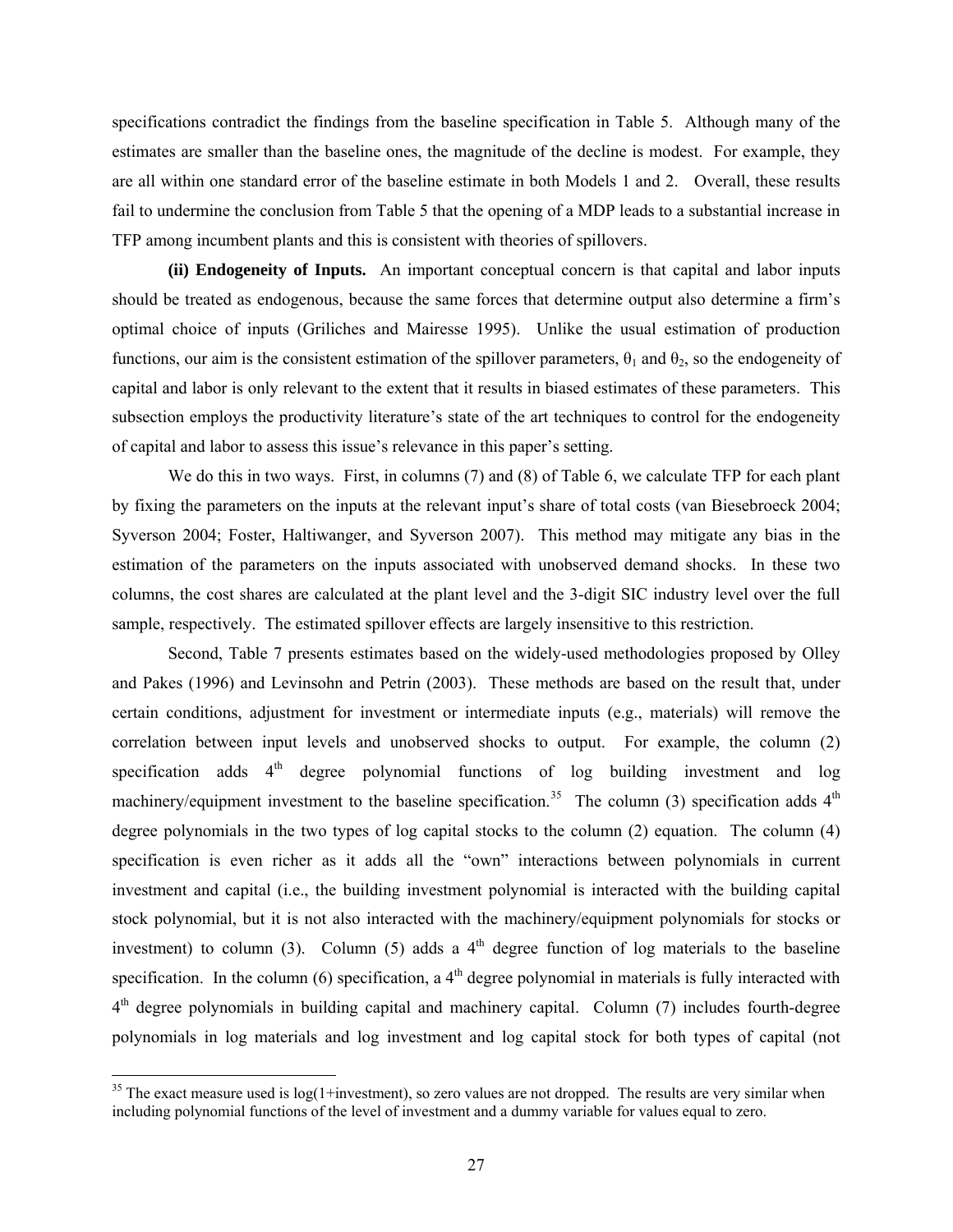<span id="page-29-0"></span>interacted). Finally, column (8) includes the controls from the columns (4) and (6) specifications.

 The estimated spillover effects in Table 7 are generally consistent with the findings from the baseline specification. This finding holds in both Models 1 and 2. Overall, this exercise fails to suggest that the possible endogeneity of labor and capital is the source of the estimated productivity spillovers.

**(iii) Changes in the Price of Output**. Another concern is that the theoretically correct dependent variable is the *quantity* of output. However, due to the data limitations faced by virtually all of the rest of the productivity literature, the dependent variable in our models is the *value* of output or price multiplied by quantity. Consequently, it is possible that the estimated spillover effect reflects higher prices, instead of higher productivity.

We do not expect this to be a major factor in our context. First, the sample is comprised of manufacturing establishments that generally produce nationally traded goods. Therefore, it is likely that in many cases the price of output is set at the national level, and has little to do with what happens in the county where the goods are produced. In the extreme case of a perfectly competitive industry that produces a nationally traded good, there should be no effect on prices.

Second, we tested whether the size of the estimated productivity effect is larger in industries that are more regional or more concentrated. The idea is that if price increases are possible, then they should be larger in industries that are more local and/or in industries that are less competitive. Consider for example, the case of an industry that sells mainly at the local level (e.g., cement). The opening of a large new plant may ultimately increase incumbents' demand by raising local income (even though the initial effect on demand should be negative). If the industry is not very competitive, the increase in demand may ultimately lead to price increases for the incumbents' output.

To implement the test, we estimated a Model 1 version of equation (8) that interacts  $1(\text{Winner})_{\text{pi}}$ ,  $1(\tau \ge 0)$ <sub>it</sub>, and  $(1(\text{Winner}) * 1(\tau \ge 0))_{\text{pit}}$  with incumbents' industry-specific measure of average distance traveled by output between production and consumption. We also conducted a similar exercise where these same variables are interacted with a measure of the incumbent's industry concentration.<sup>36</sup> These specifications fail to produce evidence that the estimated spillover effects are larger in more local industries or more concentrated industries; in fact, there is some evidence for larger effects on incumbent plants that ship their products further. Our conclusion is that price increases do not appear to be the source of the estimated spillover effects.

**(iv) Public Investment.** State and local governments frequently offer substantial subsidies to new manufacturing plants to locate within their jurisdictions. These incentives can include tax breaks,

<sup>&</sup>lt;sup>36</sup> The information on distance is from Weiss (1972). Distance varies between 52 and 1337 miles, with a mean of 498. Examples of regional industries are: hydraulic cement, iron and steel products, metal scrap and waste tailings, ice cream and related frozen desserts, and prefabricated wooden buildings. The information on industry concentration is from the Bureau of Census ("Concentration Ratios", 2002).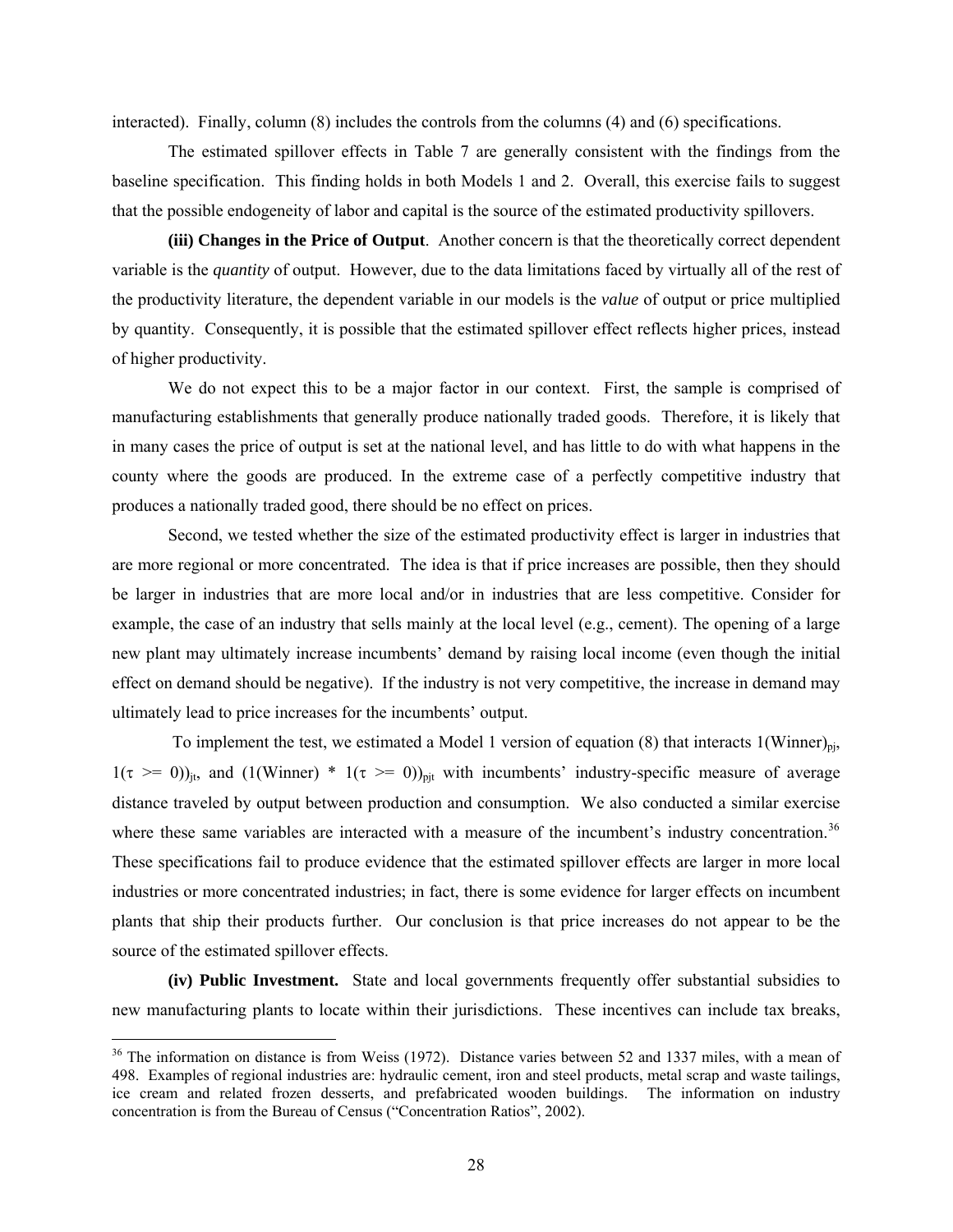<span id="page-30-0"></span>worker training funds, the construction of roads, and other infrastructure investments. It is possible that some of the public investment in infrastructure benefits firms other than the beneficiary of the incentive package. For example, the construction of a new road intended for a MDP plant may also benefit the productivity of some of the incumbent firms. If the productivity gains we have documented are due to public investment, then it is inappropriate to interpret them as evidence of spillovers.

To investigate this possibility, we estimated the effect of MDP openings on government total capital expenditures and government construction expenditures with data from the *Annual Survey of Governments*. In models similar to equation (8), we find that the opening of a MDP plant is associated with statistically insignificant increases in capital and construction expenditures. In fact, in most specifications the estimated impact of a MDP opening is negative and statistically insignificant. Even in the specifications that produce positive insignificant estimates, there is no plausible rate of return that could generate a meaningful portion of the productivity gains in winning counties. Based on these measures of public investment, it seems reasonable to conclude that public investment cannot explain the paper's results.

**(v) Changes in Capital Utilization**. Another potential threat to validity is that incumbent plants may respond to the MDPs by increasing the intensity of their capital usage. This could happen if depressed counties where the existing capital stock had been used below capacity win the MDPs and increase production simply by operating their capital stock closer to capacity. As an indirect test of this possibility, we estimated whether the MDP's opening affected the ratio of the dollar value of energy usage (which is increasing in the use of the capital stock) to the capital stock. Column 7 of Appendix Table 1 reports small and insignificant changes in this measure. Thus, we conclude that greater capacity utilization is unlikely to be the source of the findings of productivity spillovers.

**(vi) Attrition of Sample Plants**. Differential attrition in the sample of incumbent plants in winning and losing counties could contribute to the measured differential in productivity trends among survivors after the MDP's opening. This attrition could result from plants shutting down operations or from plants continuing operations but dropping out of the group of plants that are surveyed with certainty as part of the *ASM*. [37](#page-30-0)

The available evidence suggests that differential attrition is unlikely to explain the finding of spillovers in winning counties. First, in the baseline sample (i.e., the one used to produce the results in column (4) of Table 5 and in Tables 6 and 7), 72% of the winning county plants operating in the year of the MDP opening were still in the sample at its end (i.e.,  $\tau = 5$ ). The analogous figure in losing counties is 68%. The slightly larger attrition rate in losing counties is consistent with the paper's primary result.

 $37$  Recall, establishments are sampled with certainty if they are part of a company with manufacturing shipments exceeding \$500 million or their total employment was at least 250.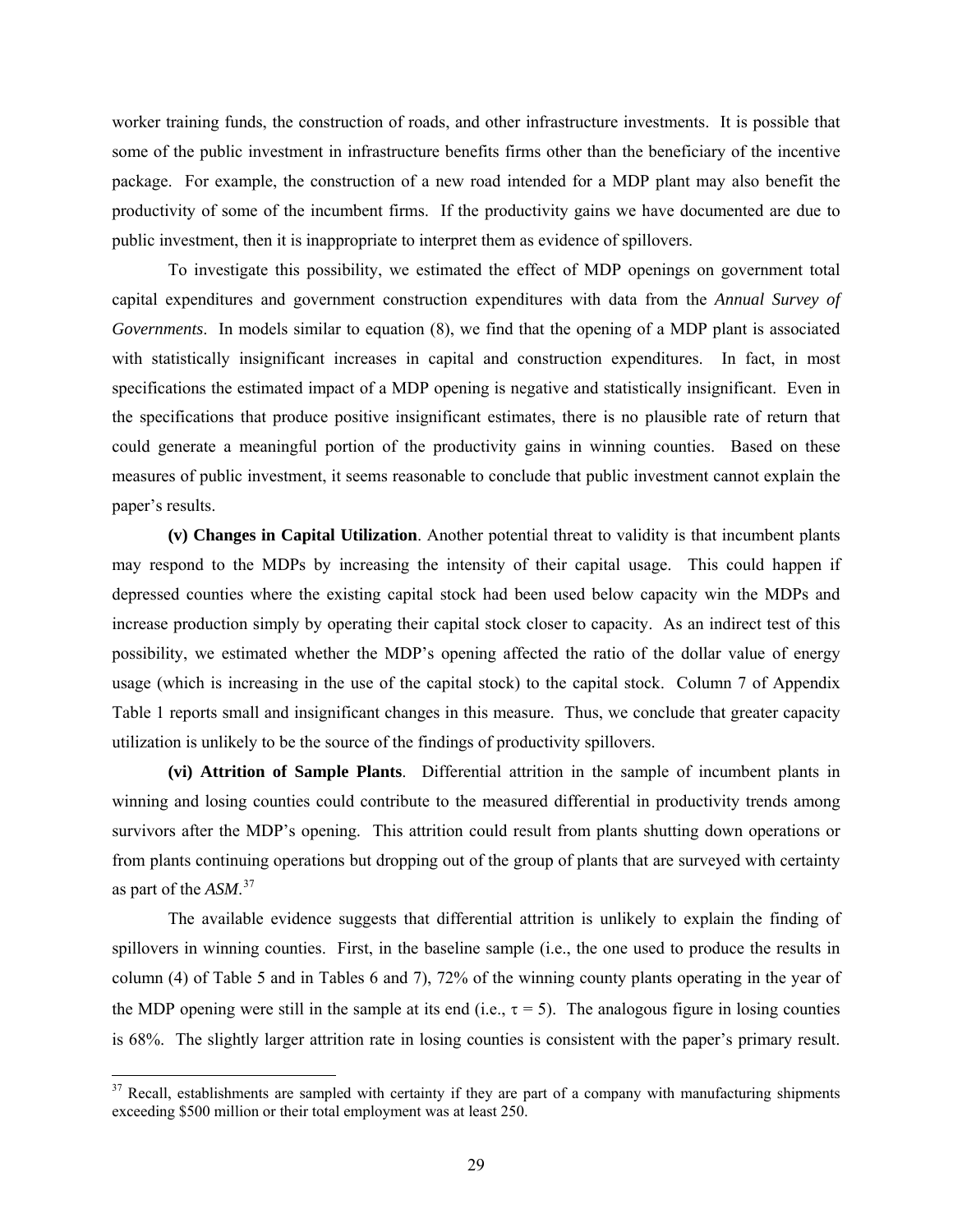<span id="page-31-0"></span>Specifically, one seemingly reasonable interpretation of this result is that the MDP's opening allowed some winning county plants to remain open that would have otherwise closed. Thus to the extent that a MDP opening keeps weaker plants operating, the above analysis will underestimate the overall TFP increase. Second, the estimation of equation (8) on the sample of plants that is present for all years from - 7 to +5 yields results that are qualitatively similar to those from the full sample. Third, the null hypothesis of equal trends in TFP among attriting plants in winning and losing counties prior to the MDP's opening cannot be rejected; the TFP trend in winning counties minus the TFP trend in losing counties was -0.0052 (0.0080).<sup>[38](#page-31-0)</sup>

### **C. Estimates of Spillovers by Economic Distance**

 $\overline{a}$ 

 What can explain the productivity gains uncovered above? Section I A discussed some possible mechanisms that may be responsible for agglomeration spillovers. Tables 8 and 9 attempt to shed some light on the possible mechanisms by investigating how the measured spillover effect varies as a function of economic distance.

**By Industry.** Table 8 shows separate estimates from the baseline model for samples of incumbent plants in the MDP's 2-digit industry and all other industries. In general, one might expect that the effects of spillovers decline with economic distance (equation 5'). Although looking within-industry does not shed direct light on which channel is the source of the spillovers, it seems reasonable to presume that spillovers would be larger within an industry.

In examining the 2-digit SIC MDP industry results, it is important to recall that just 16 of the 47 cases have plants in the MDP's 2-digit industry. We also note that there can be substantial heterogeneity in technologies and labor forces among the industries within a 2-digit SIC industry. However, this research design and the available data do not permit an examination at finer industry definitions.

Column 1 of Table 8 repeats the all industries estimates from column (4) of Table 5 and is intended to serve as a basis of comparison. Columns (2) and (3) report on estimates from the baseline specification for incumbent plants in the MDP's 2-digit industry and all other industries, respectively. The entries in these columns are from the same regression. Just as in Table 5, the numbers in square brackets convert the parameter estimates into millions of 2006\$.

<sup>&</sup>lt;sup>38</sup> In addition to the specification checks described in this section, we also tested whether the results are sensitive to the choice of the date of the MDP's opening. The estimated spillovers are virtually unchanged when we use the year that the plant is first observed in SSEL as the MDP's opening date. When the year of the MDP article in *Site Selection* is used as the plant's opening date, the Model 1 results are nearly identical to those in the Table 5 column (4) specification and roughly 5% in the Model 2 specification. When the estimating equation is unweighted, the evidence in favor of spillover effects is weaker indicating that the spillovers are concentrated among the larger plants in the sample. As discussed above, our view is that the economically relevant concept of spillover is the change in productivity for the average dollar of output, rather than the average plant.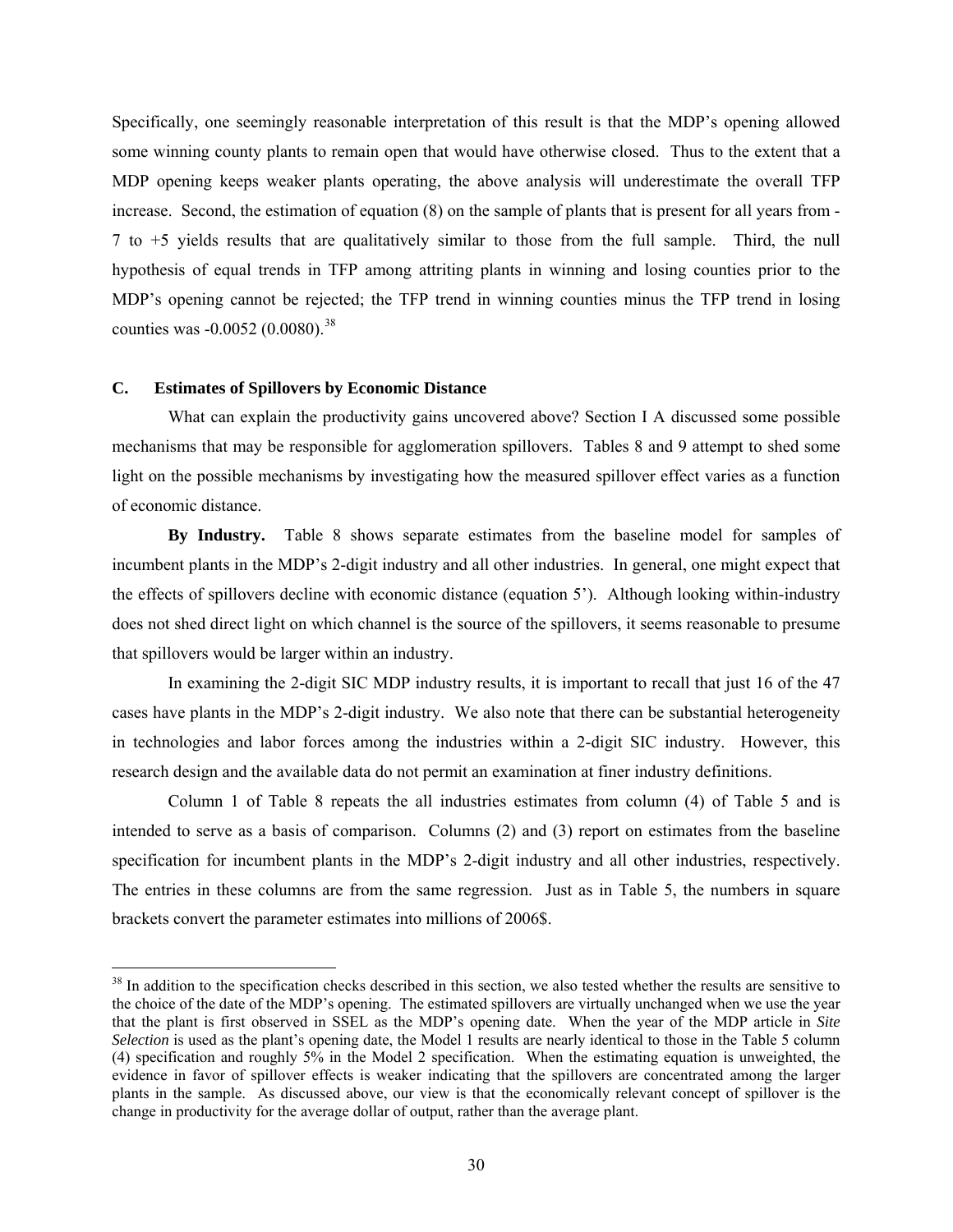<span id="page-32-0"></span>The impacts are substantially larger in the own 2-digit industry. For example, the estimated increase in TFP for plants in the same 2-digit industry is a statistically significant 17% in Model 1 and a poorly determined 33% at  $\tau = 5$  in Model 2. In contrast, the estimates for plants in other industries are a statistically insignificant 3.3% in Model 1 and marginally significant 8.9% in Model 2. These basic findings in the own 2-digit and other industries are robust to the different specifications in tables 6 and 7.[39](#page-32-0)

 Figures 3 and 4 provide 2-digit MDP industry and other industry analogues to Figure 1. Importantly, there is not evidence of differential trends in the years before the MDP's opening and statistical tests confirm this visual impression. The 2-digit MDP industry estimates are noisy due to the small sample size, which was also evident in the statistical results. Just as in Figure 1, the estimated impact reflects the continuation of a downward trend in TFP in losing counties and a cessation of the downward trend in winning counties.

**By Direct Measure of Economic Proximity.** Having found that the spillover is larger for incumbent plants in the MDP industry, we investigate the role of economic proximity more directly by using several explicit measures of economic proximity that capture worker flows, technological proximity, and input-output flows. To ease the interpretation, the economic proximity or linkage variables are standardized to have a mean of zero and standard deviation of one. In all cases, a positive value indicates a "closer" relationship between the industries.

Specifically, we estimate the following equation:

 $\overline{a}$ 

(8') 
$$
\ln(Y_{pijt}) = \beta_1 \ln(L_{pijt}) + \beta_2 \ln(K_{pijt}^B) + \beta_3 \ln(K_{pijt}^E) + \beta_4 \ln(M_{pijt}) + \delta_1
$$
  
+  $\delta$  1(Winner)<sub>pi</sub> +  $\kappa$  1( $\tau$  >= 0))<sub>jt</sub> +  $\theta_1$  (1(Winner) \* 1( $\tau$  >= 0))<sub>pit</sub>  
+  $\pi_1$  1(Winner)<sub>pi</sub> \* Proximity<sub>ij</sub> +  $\pi_2$  (1( $\tau$  >= 0)<sub>jt</sub> \* Proximity<sub>ij</sub>)  
+  $\pi_3$  (1(Winner) \* 1( $\tau$  >= 0)<sub>pi</sub> \* Proximity<sub>ij</sub>) +  $\alpha_p$  +  $\mu_{it}$  +  $\lambda_j$  +  $\varepsilon_{piit}$ .

where Proximity $_{ii}$  is a measure of economic proximity between the incumbent plant industry and the MDP industry. This equation is simply an augmented version of Model 1 that adds interactions of the industry linkage variables with 1(Winner)<sub>pj</sub>,  $1(\tau \ge 0)$ <sub>jt</sub>, and  $(1(\text{Winner}) * 1(\tau \ge 0))$ <sub>pit</sub>. The coefficient of interest is  $\pi_3$ , which is the coefficient on the triple interaction between the dummy for winner, the dummy for "after," and the measure of proximity. This coefficient assesses whether "closer" industries benefit more from the MDP's opening. A positive coefficient means that the estimated productivity spillover is larger after the MDP opening for incumbents that are geographically and economically close to the new plant,

<sup>&</sup>lt;sup>39</sup> Within the same 2-digit SIC, 71% of incumbents in winning counties and 69% of incumbents in losing counties were still in the sample 5 years after the opening. Additionally, attriting plants within the same 2-digit SIC were also on statistically indistinguishable trends prior to the MDP opening. Thus, differential attrition seems unlikely to explain the 2-digit results.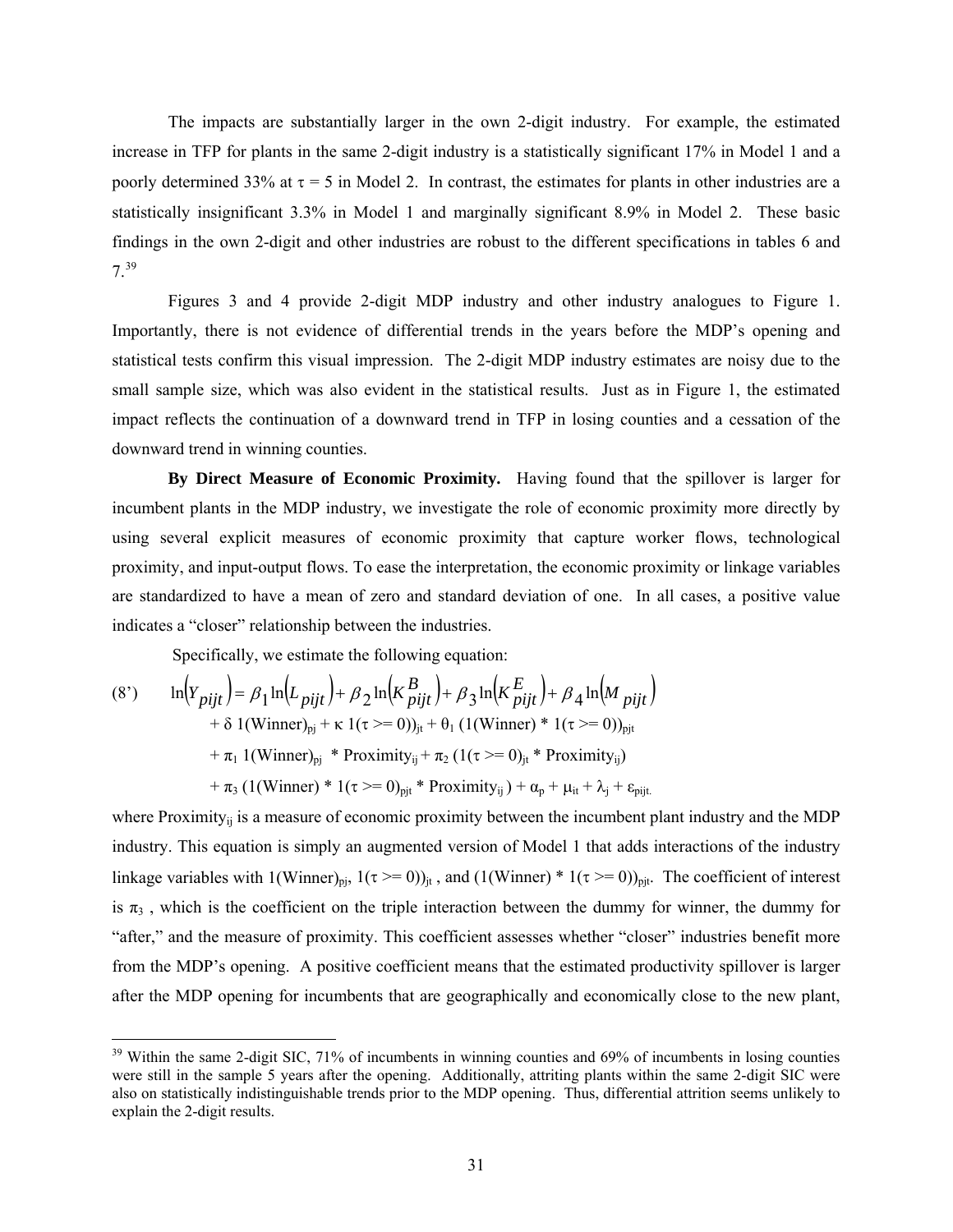relative to incumbents that are geographically close but economically distant from the new plant (relative to the same comparison among incumbents in loser counties). A zero coefficient means that the estimated productivity spillover is the same for all the incumbents in a county, regardless of their economic proximity to the new plant.

Table 9 reports estimates of  $\pi_3$ . The first 6 columns include the interactions in one at a time. For example, column (1) suggests that a one standard deviation increase in the *CPS* Worker Transitions variable between incumbent plants' industry and the MDP's industry is associated with a 7% increase in the spillover. This finding is consistent with the theory that spillovers occur through the flow of workers across firms. One possibility is that new workers share ideas on how to organize production or information on new technologies that they learned with their previous employer. This measure tends to be especially high within 2-digit industries, so this finding was foreshadowed by the own 2-digit results in Table 8.

The measures of intellectual or technological linkages indicate meaningful increases in the spillover. The precise mechanism by which these ideas are shared is unclear, although both the flow of workers across firms and the mythical exchange of ideas over beers between workers from different firms are possibilities. Notably, there is more variation in these measures within 2-digit industries than in the *CPS* labor transitions measure.

Columns (5) and (6) provide little support for the flow of goods and services in determining the magnitude of spillovers. Thus, the data fail to support the types of stories where an auto manufacturer encourages (or even forces) its suppliers to adopt more efficient production techniques. Recall, all plants owned by the MDP's firm are dropped from the analysis, so this finding does not rule out this channel within firms. The finding on the importance of labor flows is consistent with the results in Ellison, Glaeser and Kerr (2007) and Dumais, Ellison, and Glaeser (2002), while the finding on input and output flows stands in contrast with these papers' findings.

 In the column (7) specification, we include all the interactions simultaneously. The labor flow, the citation pattern, and the technology input interactions all remain positive but now would be judged to be statistically insignificant. The interactions with proximity to customers and suppliers are now both negative.

Overall, this analysis provides some support for the notion that spillovers occur between firms that share workers and between firms that use similar technologies. In terms of Section IC, this evidence is consistent with intellectual externalities, to the extent that they are embodied in workers who move from firm to firm, and to the extent that they occur among firms that use technologies that are reasonably similar. Table 9 seems less consistent with the hypothesis that agglomeration occurs because of proximity to customers and suppliers. We caution against definitive conclusions, because the utilized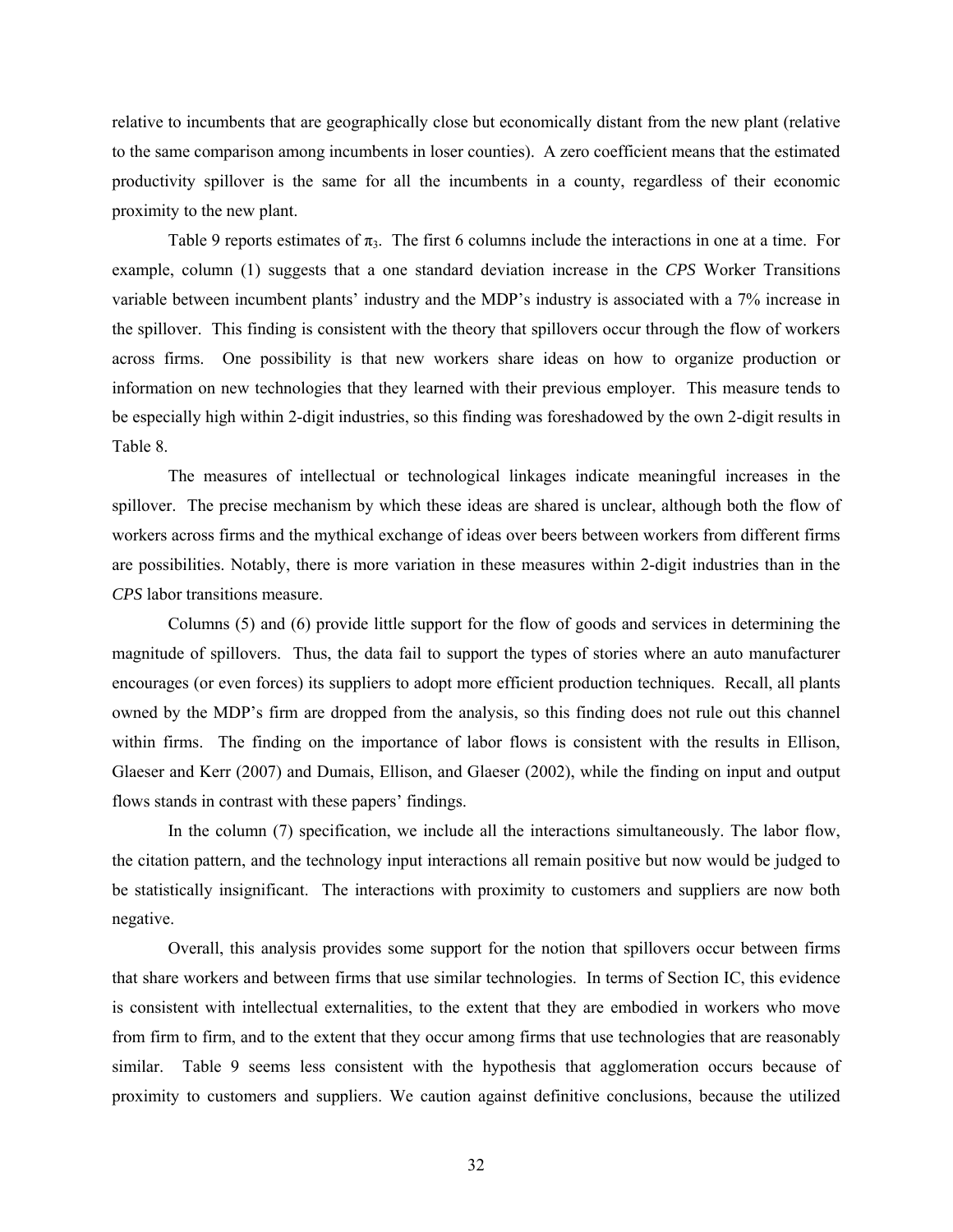<span id="page-34-0"></span>measures are all imperfect proxies for the potential channels. Further, the possibility of better matches between workers and firms could not be directly tested with these data.

#### **D. Entry and Labor Costs as Indirect Tests of Spillovers**

The paper has uncovered economically sizable productivity gains for incumbent establishments following the opening of the new MDP. For example, a MDP plant opening is associated with a 12% increase in TFP five years later. This effect is even larger for incumbent plants that are in the same 2 digit industry of the new plant and for plants that tend to share workers and technologies. In the presence of positive spillovers, the model has two empirical predictions which this subsection tests.

First, if the spillovers are of a sufficient magnitude (i.e., they are larger than the increase in costs in the short run), the MDP's county should experience entry by new firms (relative to the losing counties). Table 10 tests this prediction. The entries in Panel 1 come from regressions that use data from the Census of Manufactures, which is conducted every five years. The dependent variables are the log of the number of establishments (column 1) and the log of total manufacturing output (column 2) in the county, respectively. In both columns, all plants owned by the MDP's firm are excluded from the dependent variable. The sample is comprised of observations from winning and losing counties only. The covariates include a full set of county fixed effects, year fixed effects, case fixed effects, and an indicator for whether the observation is from after the MDP's opening. The parameter of interest is associated with the interaction of indicators for an observation from a winning county and the post-opening indicator, so it is a difference in differences estimator of the impact of the MDP's opening.<sup>[40](#page-34-0)</sup>

Column (1) reports that the number of manufacturing plants increased by roughly 12.5% in winning counties after the MDP plant's opening. A limitation of this measure is that it assumes that all plants are of an equal size. The total value of output is economically more meaningful, because it treats an increase in output at an existing plant and a new plant equally. As column (2) highlights, the opening of a MDP plant is associated with a roughly 14.5% increase in total output in the manufacturing sector although this is not estimated precisely.

Overall, these results are consistent with the TFP results of substantial spillovers in that it appears that the MDP attracted new economic activity to the winning counties (relative to losing ones) in the manufacturing sector.<sup>[41](#page-34-0)</sup> Presumably, this new activity located in the winning counties to gain access to the spillovers.

 $40$  Because data is available every 5 years, depending on the Census year relative to the MDP opening, the sample years are 1 – 5 years before the MDP opening and 4 – 8 years after the MDP opening. Thus, each MDP opening is associated with one earlier date and one later date. Models are weighted by the number of plants in the county in years -6 to -10 and column 4 is weighted by the county's total manufacturing output in years -6 to -10.

<sup>&</sup>lt;sup>41</sup> It is possible that the MDP's spillovers extended beyond manufacturing. In this case, it might be reasonable to expect increased entry in other sectors too.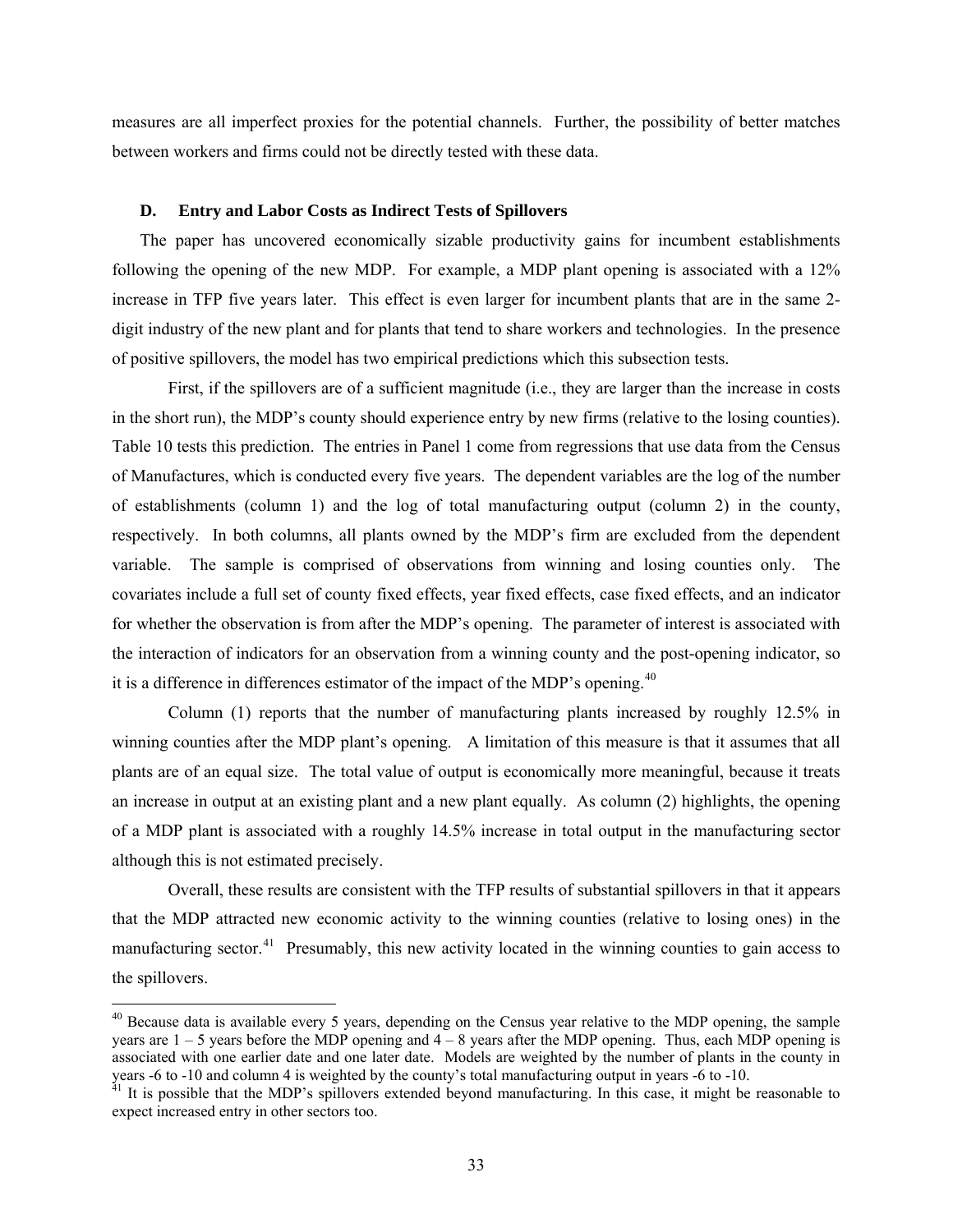<span id="page-35-0"></span>The second prediction is that if the spillovers are positive, the prices of local inputs will increase as firms compete for these factors of production. The most important locally supplied input for manufacturing plants is labor. Column (3) in Panel 2 of Table 10 reports the results from regressions of the log wage using data from the 1970, 1980, 1990, and 2000 Censuses of Population from the winning and losing counties.<sup>[42](#page-35-0)</sup> These data are preferable to the measure of labor costs reported in the Census of Manufacturers (i.e., the aggregate wage bill for production and non-production workers), which does not provide information on the quality of the labor force (e.g., education and experience). Specifically, we estimate models for ln(wage) and control for dummies for interactions of worker age and year, agesquared and year, education and year, sex and race and Hispanic and citizen, and case fixed effects. We also include indicators for whether the observation is from a winning county, occurs after the MDP's opening, and the interaction of these two indicators.[43](#page-35-0) This interaction is the focus of the regression and is an adjusted difference in differences estimator of the impact of the MDP's opening on wages. This equation is analogous to the Model 1 version of equation (8) that was used to analyze TFP.

The estimate indicates that after adjusting for observable heterogeneity, wages increase by 2.7% in winning counties after the MDP's opening. This effect appears quantitatively sizable and is marginally statistically significant. The multiplication of the estimated 2.7% wage increase by the average labor earnings in winning counties implies that the quality-adjusted annual wage bill for employers in all industries increased by roughly \$151 million after the MDP's opening. This finding is consistent with positive spillovers and an upward sloping labor supply curve, perhaps due to imperfect mobility of labor (as in Section I).

It is possible to use the estimated increase in wages to make some back of the envelope calculations of the MDP's impact on incumbent plants' profits. Recall, the Model 1 result in Table 5 indicated an increase in TFP of approximately 4.8% (we focus on Model 1 because it is impossible to estimate a version of Model 2 with the decennial population Census data). If we assume that workers are homogenous or that high and low skill workers are perfectly substitutable in production, then the labor market-wide increase in wages applies throughout the manufacturing sector. In our sample, labor accounts for roughly 23% of total costs, so the estimated 2.7% increase in skill adjusted wages implies that manufacturers' costs increased by approximately 0.62%. The increased production costs due to

 $42$  The sample is limited to individuals who worked last year, worked more than 26 weeks, usually work more than 20 hours per week, are not in school, are at work, and who work for wages in the private sector. One important limitation of the Census data is that they lack exact county identifiers for counties with populations below 100,000. Instead, it is possible to identify PUMAs in the Census, which in rural areas can include several counties. This introduces significant measurement error, which is partly responsible for the imprecision of the estimate. 43 The pre-period is defined as the most recent census before the MDP opening. The post-period is defined as the

most recent census 3 or more years after the MDP opening. Thus, the sample years are  $1 - 10$  years before the MDP opening and 3 – 12 years after the MDP opening.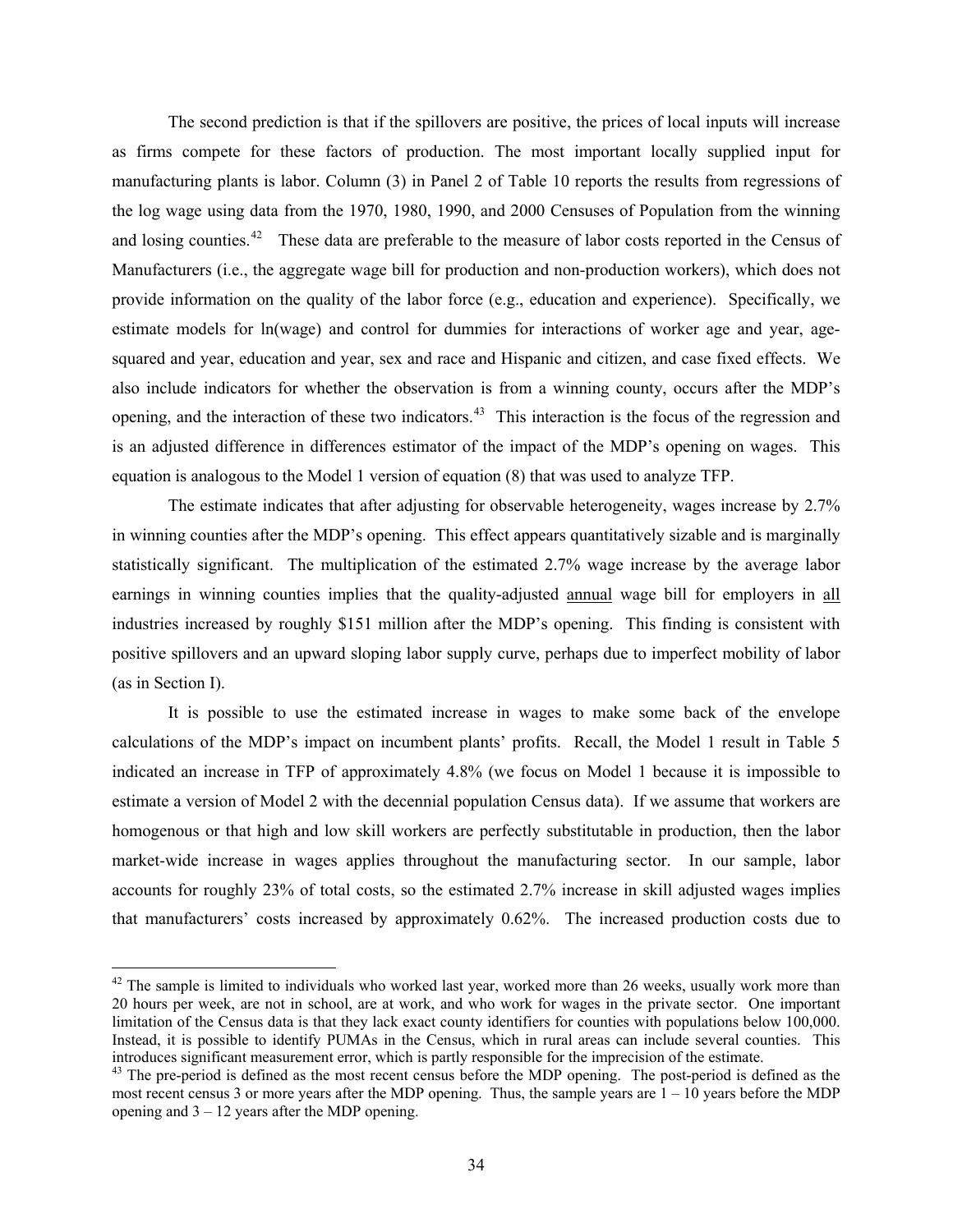higher wages are therefore 13% of the gain in TFP.

These calculations demonstrate that the gains in TFP do not translate directly to profits due to the higher costs of local inputs. Since the prices and quality of other inputs are not observable, it is not possible to determine the total increase in production costs. Further, the observations on wages occurs only a few years after the MDP's opening and the impact on wages may increase more as production expands to gain access to the spillover. For these reasons, this back of the envelope calculation should be interpreted as a lower bound of the increase in input costs. In the long run, an equilibrium requires that the total impact on profits is zero.

#### **VI. Summary and Interpretation**

 This paper makes three principal contributions. This section summarizes them and places them in some context.

 The first and most robust result is that the successful attraction of a "Million Dollar Plant" is on average associated with increased TFP for incumbent plants. This finding is robust to a battery of specification tests. In the preferred Model 2, the estimates suggest that incumbents' TFP in winning counties was about 12% higher. This translates into an additional \$430 million in annual output five years after the MDP's opening. This is an economically large number and it is natural to wonder whether it is "too large" to be plausible.

 There are several related issues worth noting when considering this possibility. First, there may be an unobserved factor correlated with the MDP's opening that can explain these results and would invalidate the identifying assumption. The likelihood of this possibility is diminished by the similarity of the pre-trends in TFP documented in Figure 1 and the balancing of many of the ex-ante observable characteristics of winning and losing counties and their incumbent plants. Nevertheless, this possibility cannot be dismissed as would be the case in a randomized experiment.

Second, it is possible that the estimated impacts on TFP are influenced by changes in the quality of the workforce employed by incumbent plants. The sign of this change is *a priori* unclear. On the one hand, the MDP may attract higher quality workers to the county, allowing the incumbents to upgrade the quality of their workforce. On the other hand, the MDP could hire away the incumbents' best workers. Regardless of which force prevails, this could affect the estimated impact on TFP because labor is measured as total hours by production workers (recall that education or other measures of skill are not included in the *ASM*).

Third, the external validity of the results is unknown. In particular, the 47 MDP plants in the sample differ from the average manufacturing plant in many respects. Perhaps most importantly, these plants generated bidding from local governments, which is a first indication that there may be an ex-ante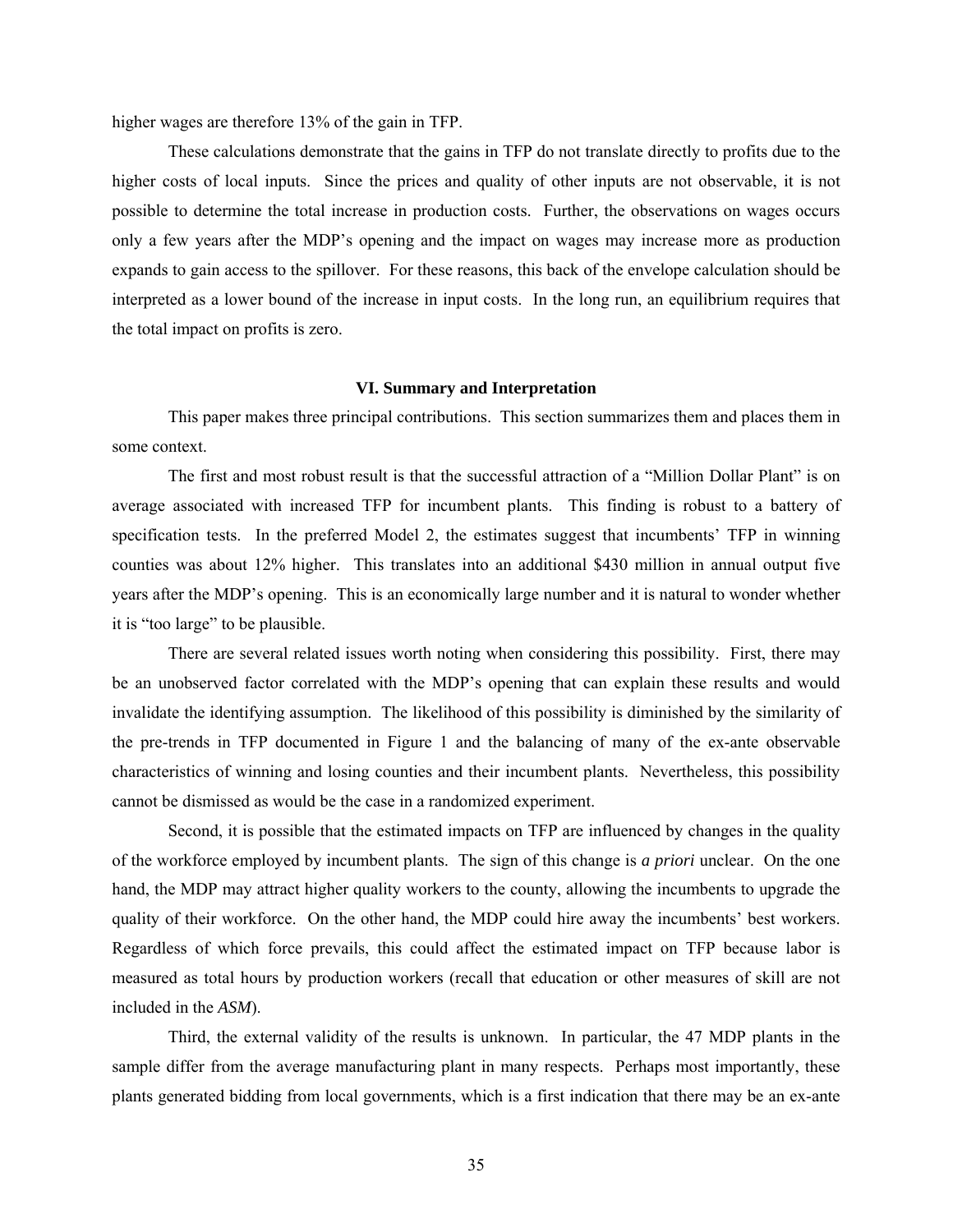expectation of significant spillovers. Further, these plants are substantially larger than the typical manufacturing plant. The point is that these results are unlikely to generalize to the opening of more typical plants.

 Fourth, the estimated impact on TFP is unlikely to be a structural estimate of the MDP's impact on the TFP of incumbents. As Table 10 indicated, the MDP's opening appears to lead to other plants opening in the same county. Thus, the estimated spillover may reflect spillovers from the MDP and these new plants. Consequently, it is likely more appropriate to interpret the TFP effect as the reduced form effect of the MDP's opening and everything that accompanies it rather than the impact of the MDP alone.

 The second contribution is a theoretical one that is supported by the data. In particular, the model underscored that increases in TFP do not translate directly into higher profits available for other manufacturing plants. The model predicts that the increases in TFP will be accompanied by increases in local input prices and that these increases are necessary for an equilibrium. The finding of higher prices for quality-adjusted labor in Table 10 is consistent with this prediction. Further, the increased levels of economic activity also documented in Table 10 reflect the increased demand to locate in the winning county that leads to higher local prices and the new equilibrium.

 The third contribution is that the paper has shed some light on the channels that underlie the estimated spillovers. Specifically, our tentative conclusion is that the spillovers are larger between firms that share workers and use similar technologies. This is consistent with intellectual externalities, to the extent that they are embodied in workers who move from firm to firm and occur among firms that use technologies that are reasonably similar. Additionally, it is consistent with higher rates of TFP due to improved efficiencies of worker-firm matches.

Finally, these results may have some surprising policy implications. A standard critique of local governments providing subsidies to new plants to locate within their jurisdictions is that it may be rational for the locality but it is welfare decreasing for the nation. Although the economics of this argument are not always transparent, we believe that it generally refers to cases of disequilibrium where local factors of production (e.g., labor or buildings) are unemployed. In this case, tax competitions may be beneficial locally but suboptimal nationally (at least in the absence of significant worker moving costs).

In contrast, the finding of spillovers is the basis of an economic justification for local subsidies, even from a national perspective. Specifically, the MDP plant cannot capture these spillovers on its own and consequently might choose a location where its costs are low but the spillovers are minimal. However, the socially efficient outcome is for these plants to locate where the sum of their profits and the spillovers are greatest. In this setting, national welfare is maximized when payments are made to plants that produce the spillovers so that they internalize this externality in making their location decision.

In thinking about the policy implications, it is important to bear in mind that the estimated 12%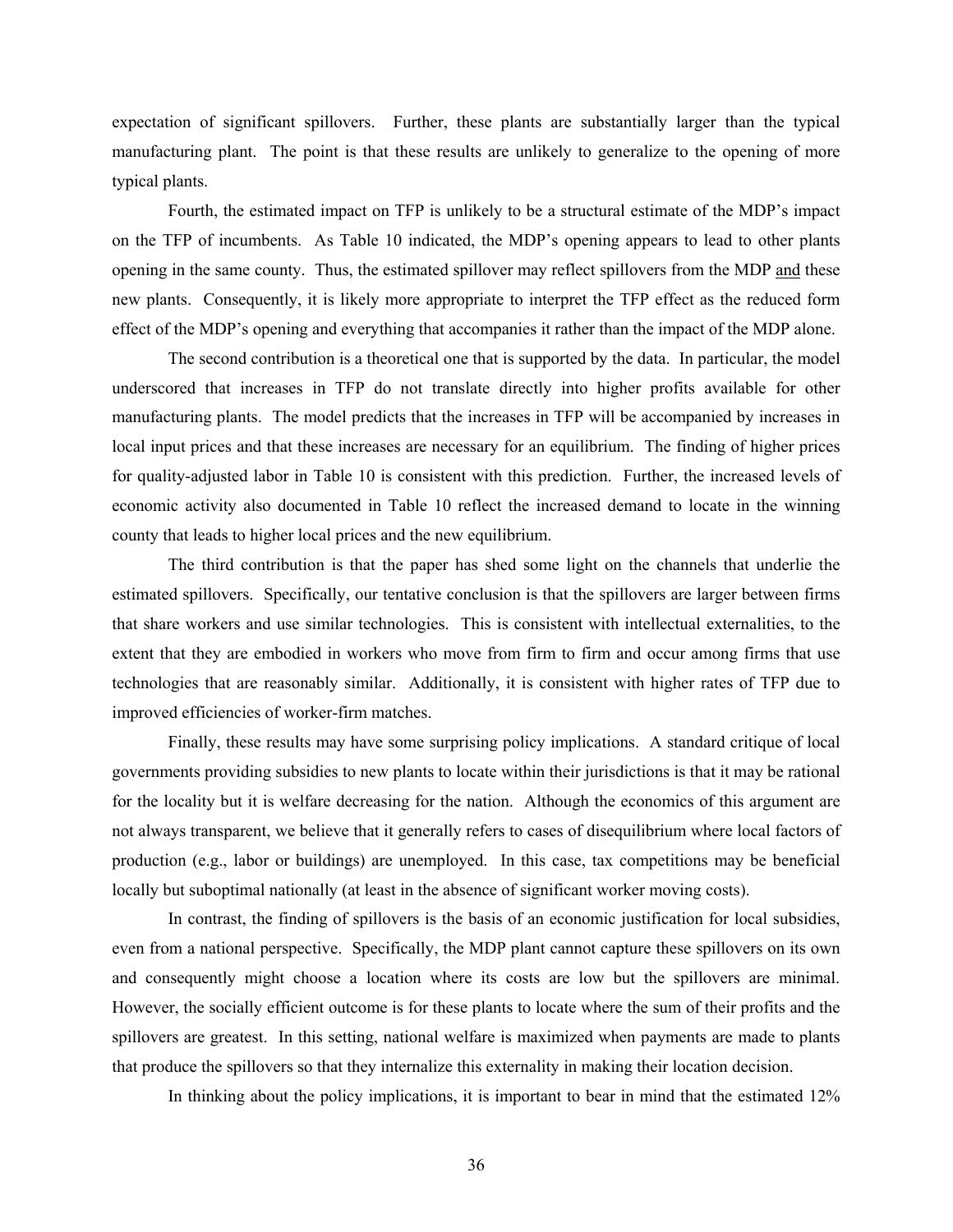gain in TFP is an average effect. As Figure 2 demonstrated, there is substantial variability. For example, the estimated impact is negative in 40% of the cases. The point is that risk averse local governments may be unwilling to provide tax incentives with this distribution of outcomes.

## **VII. Conclusion**

Overall, this paper has documented that there are substantial spillovers flowing from large new plants to incumbent plants. Further, these spillovers are larger between plants that share labor pools and use similar technologies. Thus, this paper has provided evidence consistent with the idea that firms agglomerate in certain localities, at least in part, because they are more productive for being close to other firms.

There are several implications for future research. First, the paper has demonstrated the value of quasi-experiments that plausibly avoid the confounding of spillovers with differences in the determinants of TFP across locations. Second, the paper highlights that tests for the presence of spillovers can be conducted by directly measuring TFP. These tests can serve as an important complement to measurement of rates of coagglomeration that may reflect spillovers, cost shifters, or natural advantages. In this spirit, it is important to determine whether impacts on TFP are evident outside the manufacturing sector. Third, the heterogeneity in the estimated spillovers documented in Figure 2 and the results on the mechanism in Table 9 underscore that there is still much to learn about the structural source of these spillovers. This is an especially fruitful area for future research.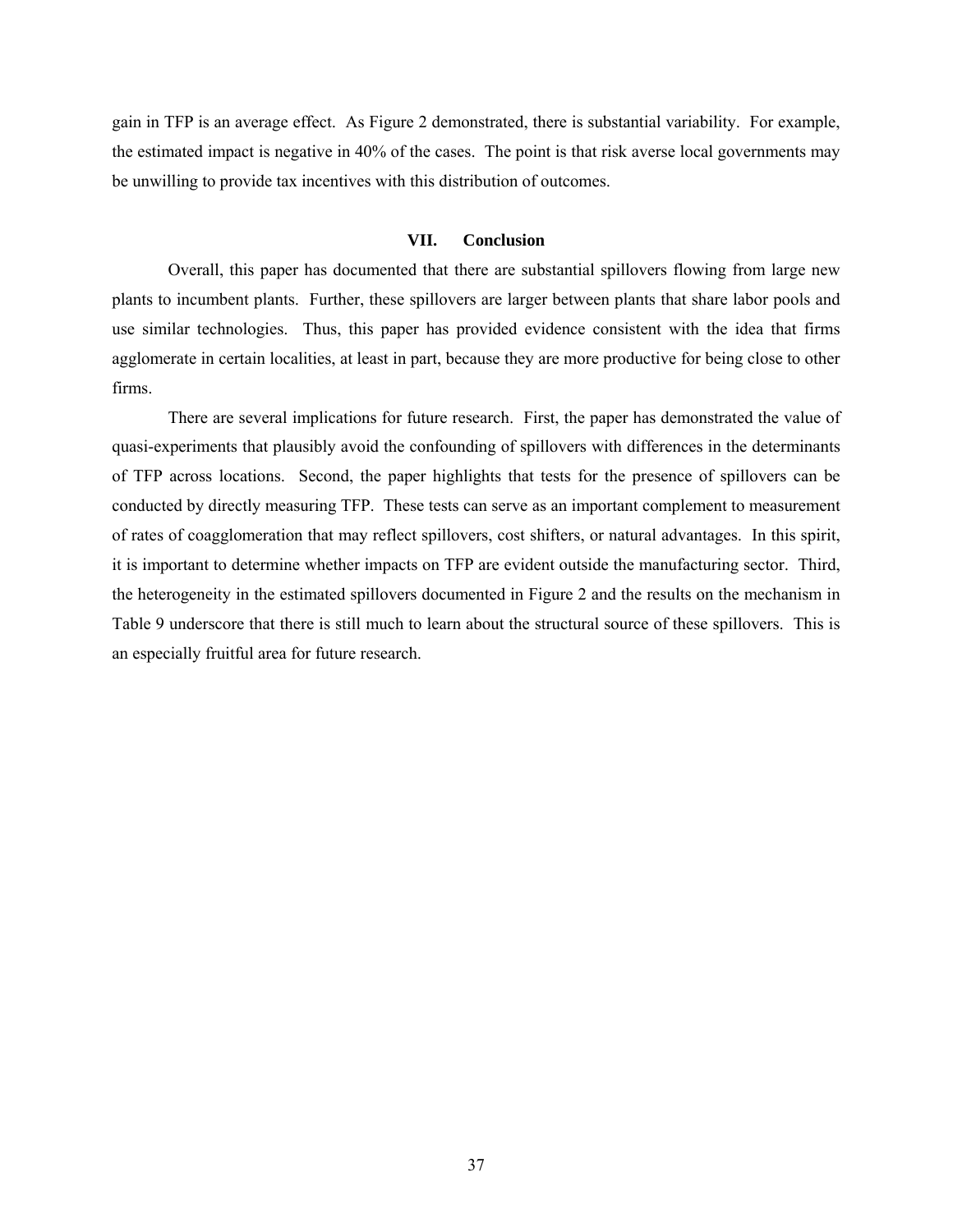#### **References**

- Acemoglu, Daron. 1996. "A Microfoundation for Social Increasing returns in Human Capital Accumulation." *Quarterly Journal of Economics ,* 11 (August): 779-804.
- Audretsch, David and Maryann Feldman. 1996. "R&D Spillovers and the Geography of Innovation and Production." *American Economic Review* 86 (June): 630-640.
- Audretsch, David and Maryann Feldman. 2004. "Knowledge Spillovers and the Geography of Innovation." In *Handbook of Urban and Regional Economics* 4, edited by J. Vernon Henderson and Jacques-François Thisse. Amsterdam: North-Holland.
- Becker, Randy, John Haltiwanger, Ron Jarmin, Shawn Klimek, and Daniel Wilson. 2005. "Micro and Macro Data Integration: The Case of Capital." *Bureau of the Census: Center for Economic Studies Working Paper 05-02*.
- Bloom, Nick, Mark Schankerman, and John Van Reenen. 2007. "Identifying Technology Spillovers and Product Market Rivalry." National Bureau of Economic Research Working Paper No. 13060.
- Branstetter, Lee G. 2001. "Are Knowledge Spillovers International or Intranational in Scope? Microeconometric evidence from US and Japan." *Journal of International Economics* 53 (February): 53-79.
- Card, David, Kevin F. Hallock, and Enrico Moretti. 2007. "The Geography of Giving: The Effect of Corporate Headquarters on Local Charities." University of California, Berkeley Mimeograph.
- Chiang, Hyowook. 2004. "Learning By Doing, Worker Turnover, and Productivity Dynamics." Econometric Society 2004 Far Eastern Meeting Paper No. 593.
- Davis, James and J. Vernon Henderson. 2004. "The Agglomeration of Headquarters." *Bureau of the Census: Center for Economic Studies Working Paper 04-02*.
- Davis, Steven J., John C. Haltiwanger, and Scott Schuh. 1996. *Job Creation and Destruction.* Cambridge, MA: MIT Press.
- Davis, Donald and David E. Weinstein. 2002. "Bones, Bombs, and Break Points: The Geography of Economic Activity." *American Economic Review* 92 (December).
- Dumais, Guy, Ellison, Glenn, and Glaeser, Edward L. 2002. "Geographic Concentration as a Dynamic Process." *Review of Economics and Statistics* 84 (May): 193-204.
- Duranton, Giles and Diego Puga. 2004 "Micro-Foundations of Urban Agglomeration Economies." In *Handbook of Urban and Regional Economics* 4, edited by J. Vernon Henderson and Jacques-François Thisse. Amsterdam: North-Holland.
- Ellison, Glenn and Edward L. Glaeser. 1997. "Geographic Concentration in U.S. Manufacturing Industries: A Dartboard Approach." *Journal of Political Economy* 105 (October): 889-927.
- Ellison, Glenn and Edward L. Glaeser. 1999. "The Geographic Concentration of Industry: Does Natural Advantage Explain Agglomeration?" *American Economic Review* 89 (May): 311-316.
- Ellison, Glenn, Edward L. Glaeser, and William Kerr. 2007. "What Causes Industry Agglomeration? Evidence from Coagglomeration Patterns." National Bureau of Economic Research Working Paper No. 13068.
- Foster, Lucia, John C. Haltiwanger, and Chad Syverson. 2007. "Reallocation, Firm Turnover, and Efficiency: Selection on Productivity or Profitability?" University of Chicago Mimeograph..
- Foster, Lucia, John C. Haltiwanger, and C.J. Krizan. 2000. "Aggregate Productivity Growth: Lessons from Microeconomic Evidence." Mimeograph.
- Glaeser, Edward L. 1999. "Learning in Cities." *Journal of Urban Economics* 46(September): 254-77.
- Glaeser, Edward L. 2001. "The Economics of Location-Based Tax Incentives." *Harvard Institute of Economic Research*, Discussion Paper Number 1932.
- Glaeser, Edward L. and Janet E. Kohlhase. 2003. "Cities, Regions and the Decline of Transport Costs." *Papers in Regional Science* 83 (January): 197-228.
- Glaeser, Edward L. and David C. Mare. 2001. "Cities and Skill." *Journal of Labor Economics* 19(2): 316-342.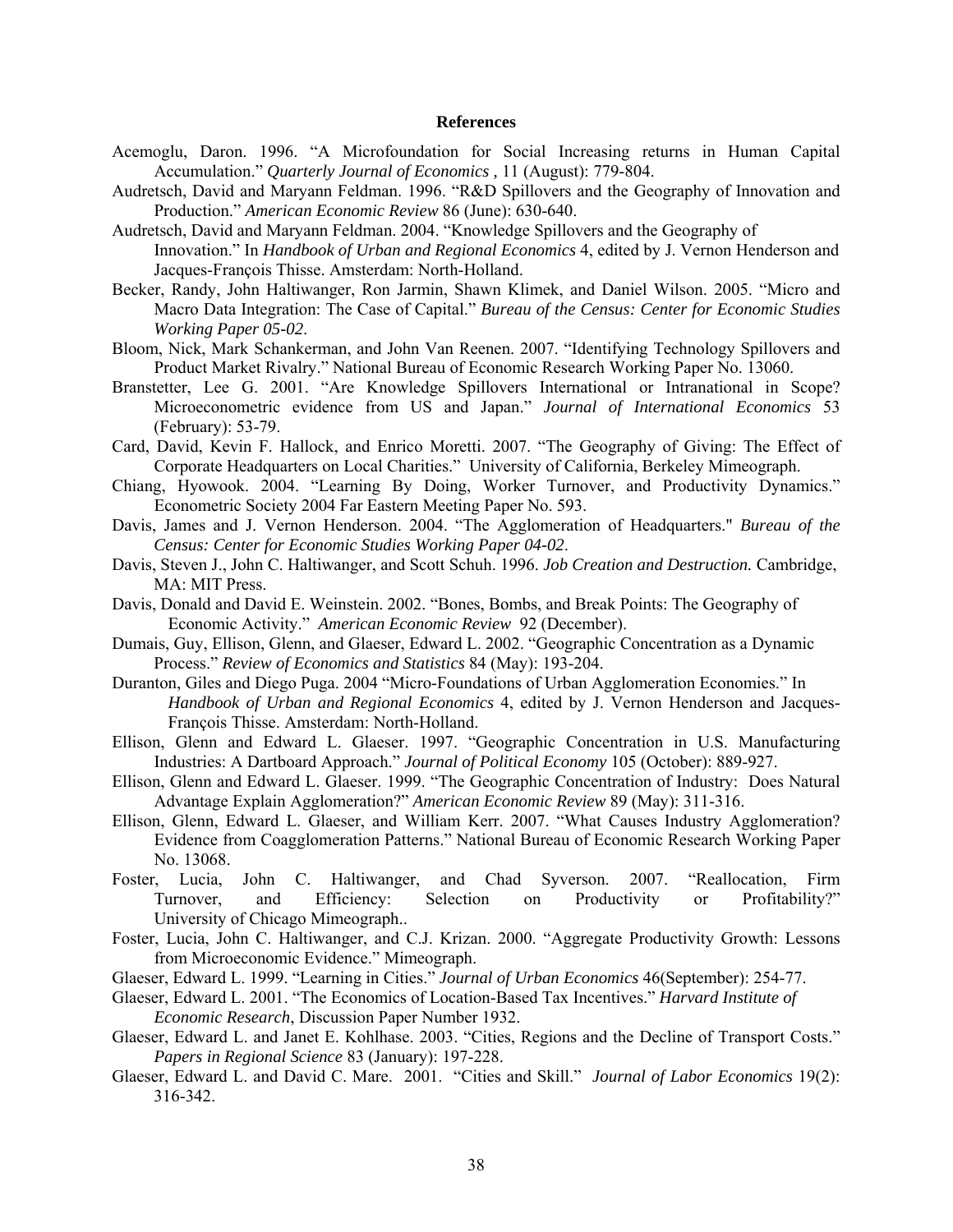- Greenstone, Michael and Enrico Moretti. 2004. "Bidding for Industrial Plants: Does Winning a 'Million Dollar Plant' Increase Welfare?" National Bureau of Economic Research Working Paper No. 9844.
- Griliches, Zvi. 1958. "Research Cost and Social Returns: Hybrid Corn and Related Innovations." *Journal of Political Economy* 66 (October): 419-431.
- Griliches, Zvi and Jacques Mairesse. 1995. "Production Functions: the Search for Identification." National Bureau of Economic Research Working Paper No. 5067.
- Grossman, Gene M. and Elhanan Helpman. 1991. *Innovation and Growth in the Global Economy*. Cambridge, MA: MIT Press.
- Henderson, J. Vernon. 2001. "Urban Scale Economies." In *Handbook of Urban Studies*, edited by Ronan Paddison. London: SAGE Publications.
- Henderson, J. Vernon. 2003. "Marshall's Scale Economies." *Journal of Urban Economics* 55 (January): 1-28.
- Henderson, J. Vernon and Duncan Black. 1999. "A Theory of Urban Growth." *Journal of Political Economy*, 107 (April): 252-284
- Jaffe, Adam B. 1986. "Technological Opportunities and Spillovers of R&D: Evidence from Firm's Patents, Profit and Market Value." *American Economic Review* 76 (December): 984-1001.
- Jaffe, Adam B. and Manuel Trajtenberg. 2002. *Patents, Citations and Innovations: A Window on the Knowledge Economy*. Cambridge, MA: MIT Press.
- Jaffe, Adam B., Manuel Trajtenberg, and Michael S. Fogarty. 2000. "Knowledge Spillovers and Patent Citations: Evidence from a Survey of Inventors." *American Economic Review* 90 (May): 215-218.
- Jaffe, Adam B., Manuel Trajtenberg and Rebecca M. Henderson. 1993. "Geographic Localization of Knowledge Spillovers as Evidenced by Patent Citation." *Quarterly Journal of Economics* 108 (August): 577- 598.
- Jovanovic, Boyan and Rafael Rob. 1989. "The Growth and Diffusion of Knowledge." *Review of Economic Studies* 56 (October): 569-582.
- Krugman, Paul. 1991a. *Geography and Trade*. Cambridge, MA: MIT Press.
- Krugman, Paul. 1991b. "Increasing Returns and Economic Geography," *Journal of Political Economy* 99 (June): 483-499.
- Levinsohn, James and Amil Petrin. 2003. "Estimating Production Functions Using Inputs to Control for Unobservables." *Review of Economic Studies* 70 (April): 317-342.
- Lucas, Robert E. Jr. 1988. "On the Mechanics of Economic Development." *Journal of Monetary Economics,* 22 (July): 3-42.
- Marshall, Alfred. 1890. *Principles of Economics*. New York: Macmillan and Co.
- McGahan, Anita W. and Brian S. Silverman. 2001. "How Does Innovative Activity Change as Industries Mature?" *International Journal of Industrial Organization* 19 (July): 1141-1160.
- Moretti, Enrico. 2004a. "Estimating the external return to higher education: Evidence from crosssectional and longitudinal data." *Journal of Econometrics* 120 (July-August): 175-212.
- Moretti, Enrico. 2004b. "Workers' Education, Spillovers and Productivity: Evidence from Plant-Level Production Functions." *American Economic Review* 94 (June): 656-690.
- Moretti, Enrico. 2004c. "Human Capital Externalities in Cities." In *Handbook of Urban and Regional Economics* 4, edited by J. Vernon Henderson and Jacques-François Thisse. Amsterdam: North-Holland.
- Mowery, David C. and Arvids A. Ziedonis. 2001. "The Geographic Reach of Market and Non-market Channels of Technology Transfer: Comparing Citations and Licenses of University Patents." National Bureau of Economic Research Working Paper No. 8568.
- Olley, Steven G. and Ariel Pakes. 1996. "The Dynamics of Productivity in the Telecommunications Equipment Industry." *Econometrica* 64 (November): 1263-98.
- Ottaviano, Gianmarco and Jacques-François Thisse. 2004. "Agglomeration and Economic Geography." In *Handbook of Urban and Regional Economics* 4, edited by J. Vernon Henderson and Jacques-François Thisse. Amsterdam: North-Holland.
- Petrongolo, Barbara and Christopher A. Pissarides. 2005. "Scale Effects in Markets with Search." *The*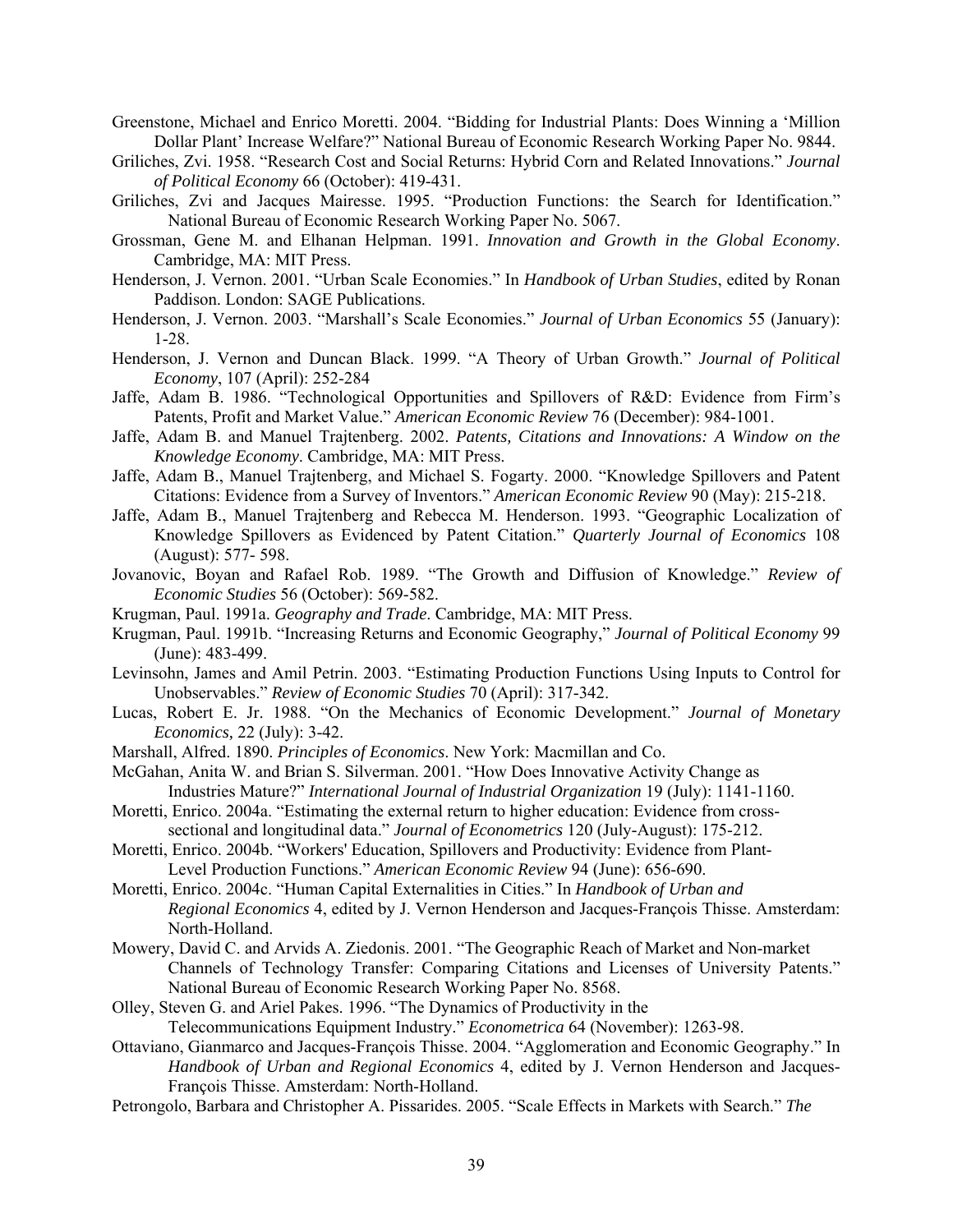*Economic Journal*, 116 (January): 21-44.

- Rauch, James E. 1993. "Productivity Gains from Geographic Concentration of Human Capital: Evidence from the Cities." *Journal of Urban Economics* 34 (November): 380-400.
- Roback, Jennifer. 1982. "Wages, Rents and the Quality of Life." *Journal of Political Economy* 90 (December): 1257-1278.
- Roback, Jennifer. 1988. "Wages, rents and amenities: Differences among workers and regions." *Economic Inquiry* 26 (January): 23-41.
- Rosenbaum, Paul R. and Donald B. Rubin. 1983. "The Central Role of the Propensity Score in Observational Studies for Causal Effects." *Biometrika* 70 (April): 41-55.
- Rosenthal, Stuart S. and William C. Strange. 2001. "The Determinants of Agglomeration." *Journal of Urban Economics* 50 (September): 191-229.
- Rosenthal, Stuart S. and William C. Strange. 2004. "Evidence on the Nature and Sources of Agglomeration." In *Handbook of Urban and Regional Economics* 4, edited by J. Vernon Henderson and Jacques-François Thisse. Amsterdam: North-Holland.
- Saxenian, Anna Lee. 1994. *Regional Advantage: Culture and Competition in Silicon Valley and Route 128*. Cambridge, MA: Harvard University Press.
- Syverson, Chad. 2004a. "Market Structure and Productivity: A Concrete Example." *Journal of Political Economy* 6 (December): 1181-1222.
- Syverson, Chad. 2004b. "Product Substitutability and Productivity Dispersion." *Review of Economics and Statistics* 2 (May): 534-550.
- van Biesebroeck, Johannes. 2004. "Robustness of Productivity Estimates." National Bureau of Economic Research Working Paper No. 10303.
- Venable, Tim. 1992. "BMW Drives into South Carolina with \$300 Million Auto Plant." *Site Selection* August: 630-631.
- Weiss, Leonard W. 1972. "The Geographic Size of Markets in Manufacturing." *The Review of Economics and Statistics* 54 (August): 245-257.
- Zucker, Lynne G., Michael R. Darby, and Marilynn B. Brewer. 1998. "Intellectual Human Capital and the Birth of U.S. Biotechnology Enterprises." *American Economic Review* 88 (March): 290-306.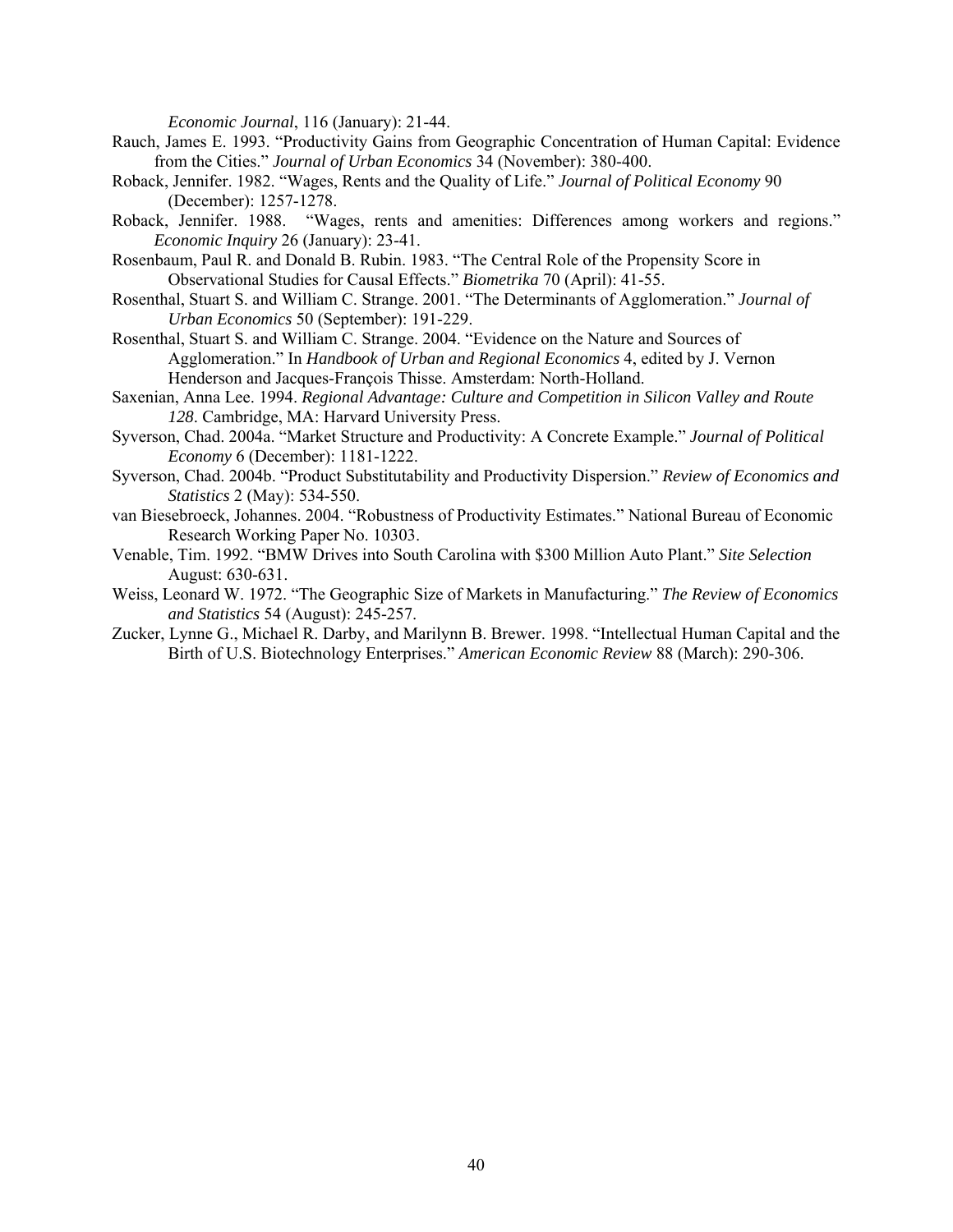Figure 1: The Effect of a "Million Dollar Plant" Opening on TFP of All Manufacturing Plants in Winner and Loser Counties.



All Industries: Winners Vs. Losers

Difference: Winners – Losers



Notes: These figures accompany Table 4.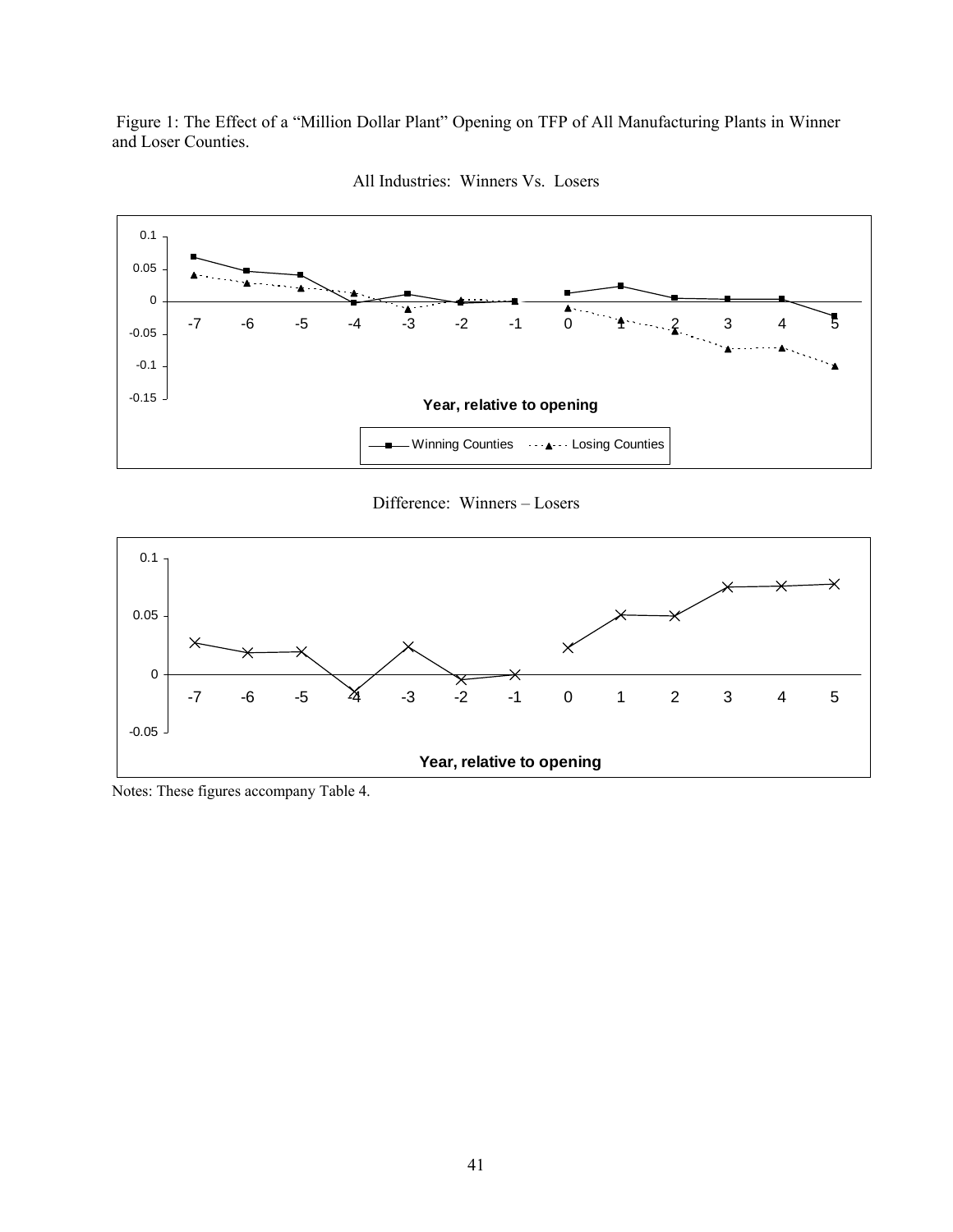

Figure 2. Distribution of Case-Specific Mean Shift Effects from the Opening of a "Million Dollar Plant"

Notes: The figure reports results from a version of Model 1 that estimates the parameter  $\theta_1$  for each of the 47 MDP cases. The figure reports only 45 estimates because two cases were dropped for Census confidentiality reasons.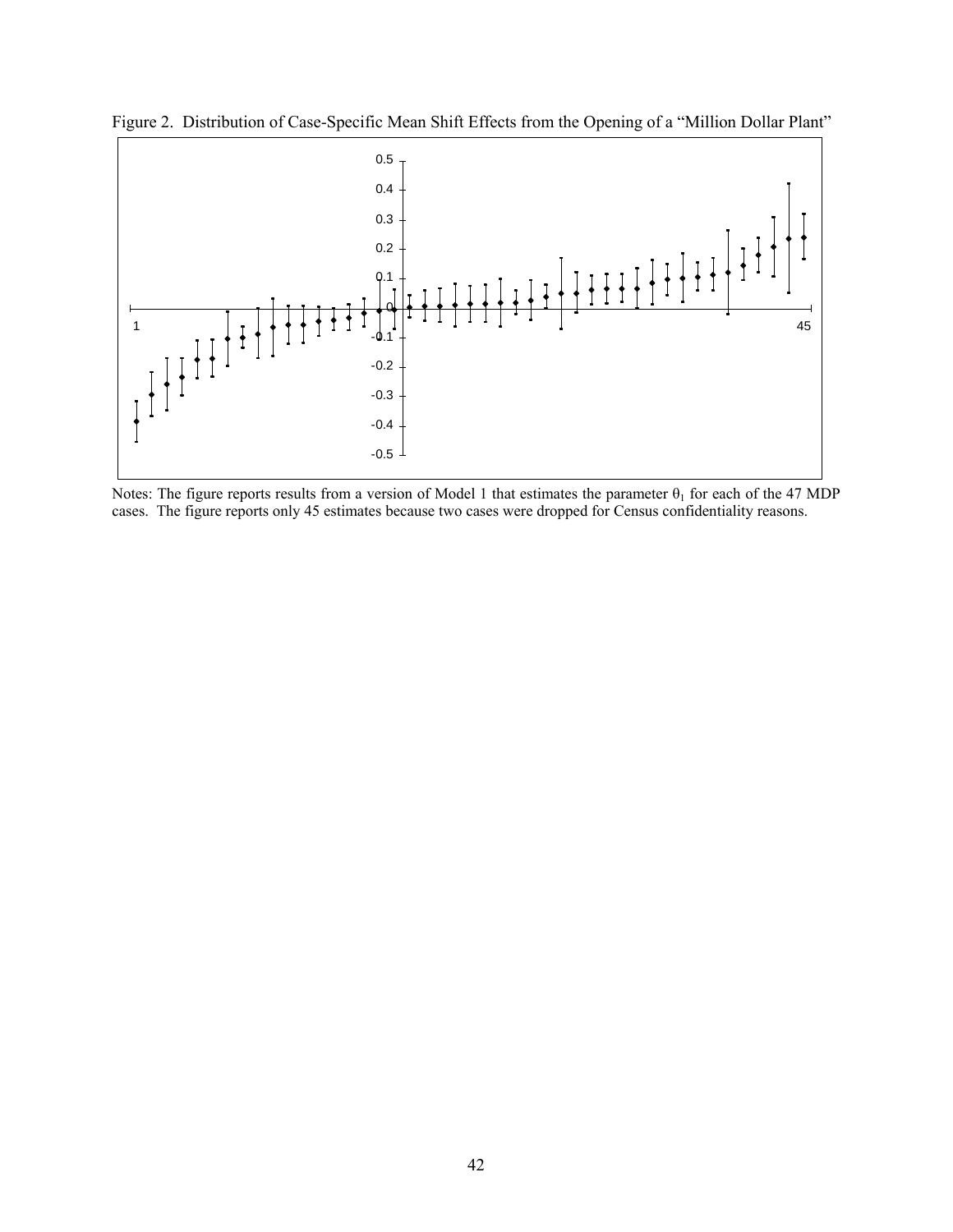Figure 3: The Effect of a "Million Dollar Plant" Opening on TFP of Manufacturing Plants in the MDP's 2-Digit Industry in Winner and Loser Counties.



2-digit MDP Industry: Winners Vs. Losers

Difference (Winners – Losers)



Notes: These figures accompany Table 8, Column 2 (MDP's 2-digit Industry).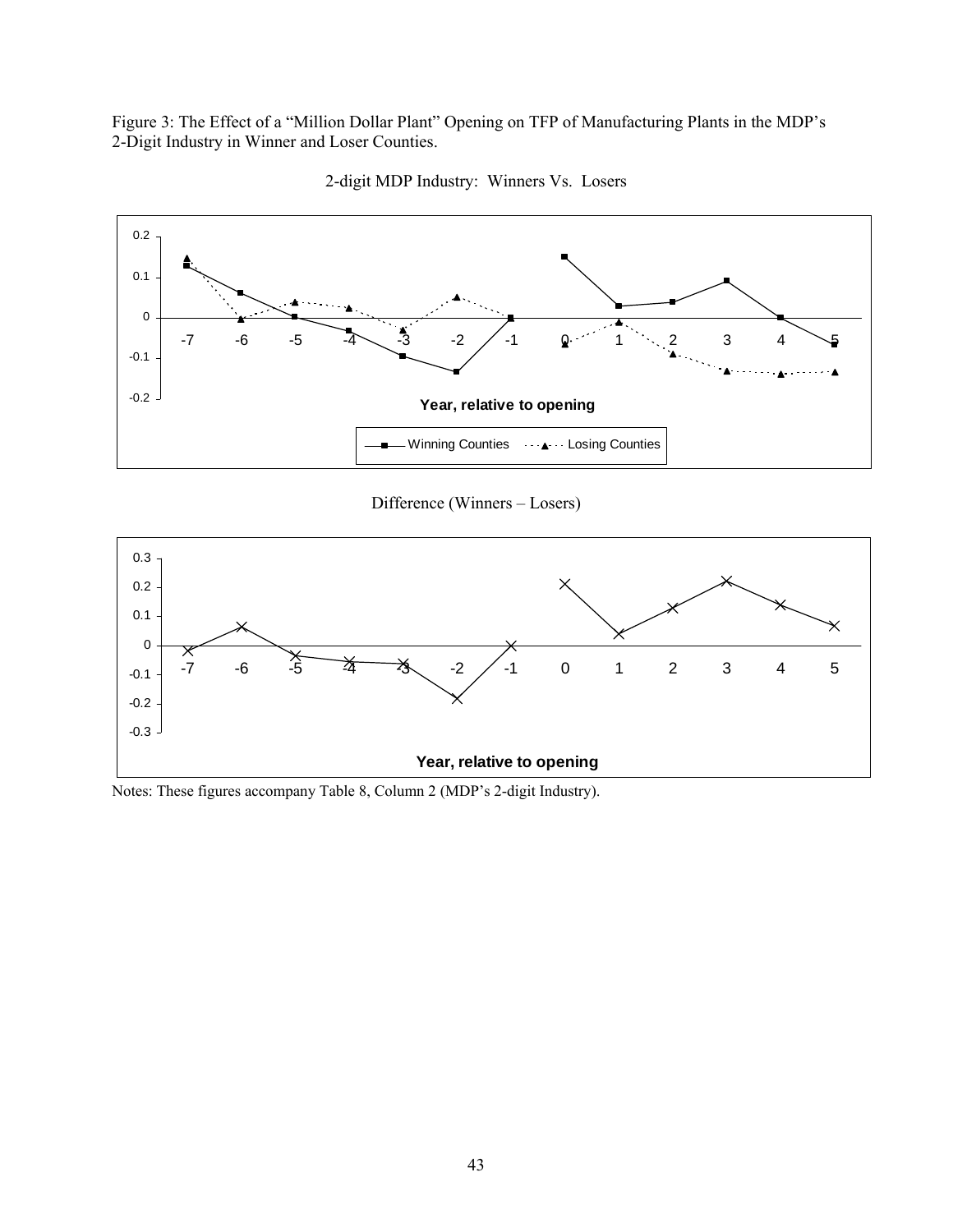Figure 4: The Effect of a "Million Dollar Plant" Opening on TFP of Manufacturing Plants in All Industries, Except the MDP's 2-Digit Industry in Winner and Loser Counties.



Other Industries: Winners Vs. Losers

Difference (Winners – Losers)



Notes: These figures accompany Table 8, Column 3 (All 2-digit Industries, except the MDP's 2-digit Industry).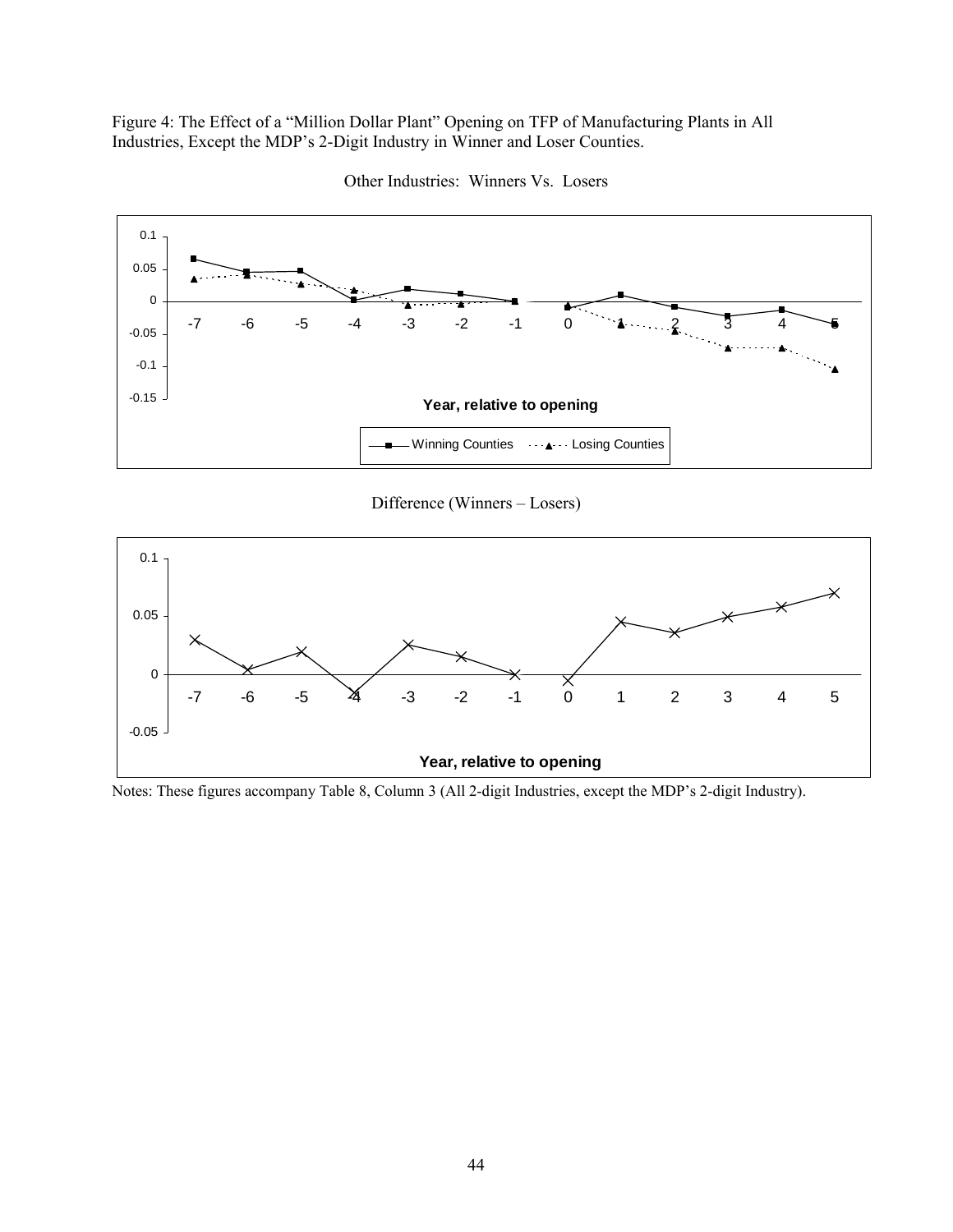|                                                          | (1)      |
|----------------------------------------------------------|----------|
| Sample MDP Openings <sup>1</sup> :                       |          |
| <b>Across All Industries</b>                             | 47       |
| Within Same 2-digit SIC                                  | 16       |
|                                                          |          |
| Across All Industries:                                   |          |
| Number of Loser Counties per Winner County:              |          |
| 1                                                        | 31       |
| $2+$                                                     | 16       |
|                                                          |          |
| Reported Year – Matched Year: <sup>2</sup>               |          |
| $-2$ to $-1$                                             | 20       |
| 0                                                        | 15       |
| $1$ to $3$                                               | 12       |
|                                                          |          |
| Reported Year of MDP Location:                           |          |
| $1981 - 1985$                                            | 11       |
| $1986 - 1989$                                            | 18       |
| $1990 - 1993$                                            | 18       |
|                                                          |          |
| MDP Characteristics, 5 years after opening: <sup>3</sup> |          |
| Output (\$1000)                                          | 452801   |
|                                                          | (901690) |
| Output, relative to county output 1 year prior           | 0.086    |
|                                                          | (0.109)  |
| Hours of Labor (1000)                                    | 2986     |
|                                                          | (6789)   |

### **Table 1. The "Million Dollar Plant" Sample**

 $\frac{1}{1}$  Million Dollar Plant openings that were matched to the Census data and for which there were incumbent plants in both winning and losing counties that are observed in each of the eight years prior to the opening date (the opening date is defined as the earliest of the magazine reported year and the year observed in the SSEL.) This sample is then restricted to include matches for which there were incumbent plants in the Million Dollar Plant's 2-digit SIC in both locations.

² Only a few of these differences are 3. Census confidentiality rules prevent being more specific.

³ Of the original 47 cases, these statistics represent 28 cases. A few very large outlier plants were dropped so that the mean would be more representative of the entire distribution (those dropped had output greater than half of their county's previous output and sometimes much more). Of the remaining cases: most SSEL matches were found in the *ASM* or *CM* but not exactly 5 years after the opening date; a couple of SSEL matches in the 2xxx-3xxx SICs were never found in the *ASM* or *CM*; and a couple of SSEL matches not found were in the 4xxx SICs. The MDP characteristics are similar for cases identifying the effect within same 2-digit SIC. Standard deviations are reported in parentheses. All monetary amounts are in 2006 US dollars.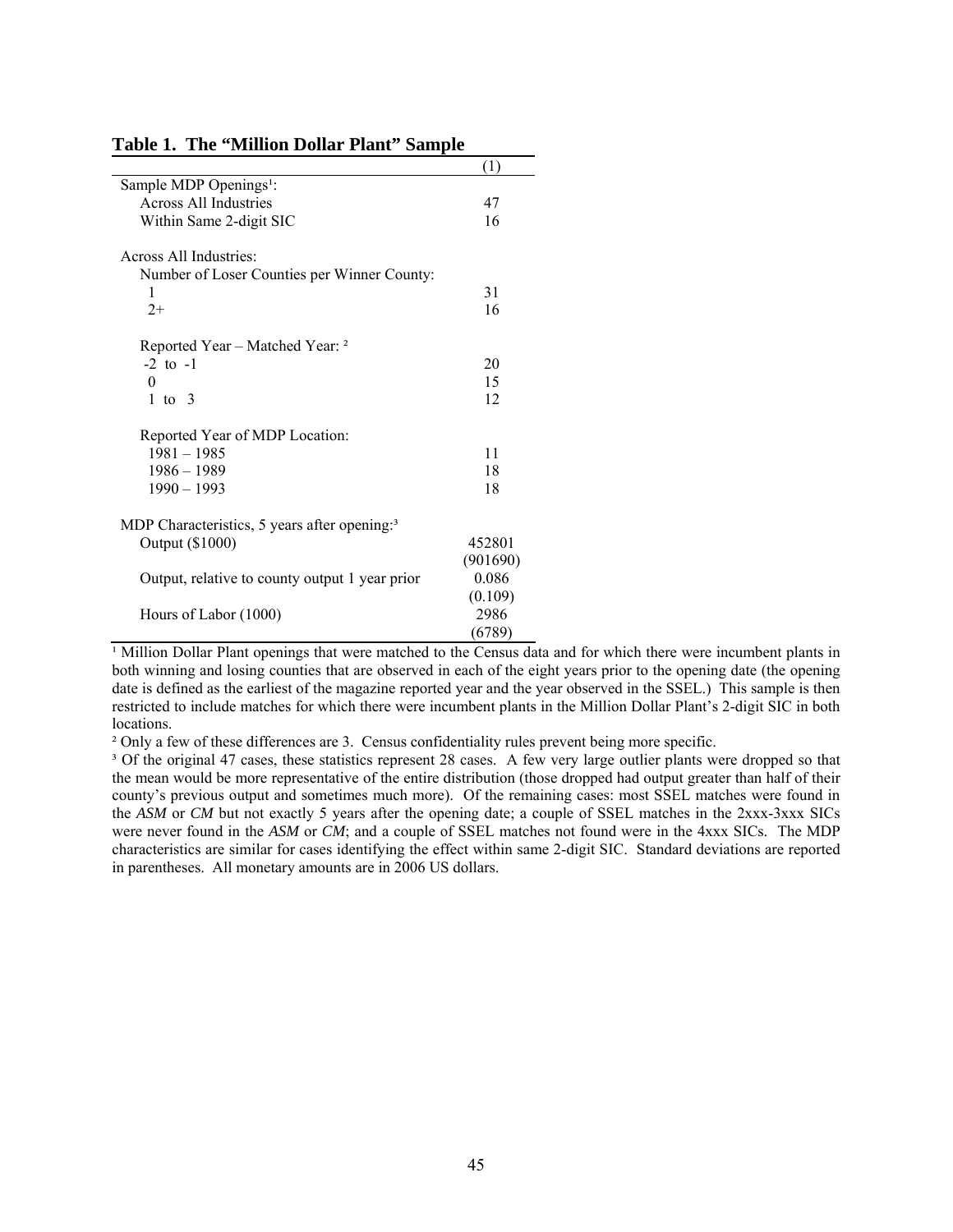|                                        |                                         |            | Mean       |               |           |
|----------------------------------------|-----------------------------------------|------------|------------|---------------|-----------|
| Measure of                             |                                         |            | Only $1st$ | Only $4^{th}$ | Standard  |
| <b>Industry Linkage</b>                | Description                             | All Plants | Quartile   | Quartile      | Deviation |
| Labor Market Pooling:                  |                                         |            |            |               |           |
| CPS Worker                             | Proportion of workers leaving a job     | 0.119      | 0.002      | 0.317         | 0.249     |
| Transitions                            | in this industry that move to the       |            |            |               |           |
|                                        | MDP industry (15 months later)          |            |            |               |           |
| Intellectual or Technology Spillovers: |                                         |            |            |               |           |
| Citation pattern                       | Percentage of manufactured industry     | 0.022      | 0.001      | 0.057         | 0.033     |
|                                        | patents that cite patents manufactured  |            |            |               |           |
|                                        | in MDP industry                         |            |            |               |           |
| Technology                             | R&D flows from MDP industry, as a       | 0.022      | 0.000      | 0.106         | 0.084     |
| Input                                  | percentage of all private sector        |            |            |               |           |
|                                        | technological expenditures              |            |            |               |           |
| Technology                             | R&D flows to MDP industry, as a         | 0.011      | 0.000      | 0.042         | 0.035     |
| Output                                 | percentage of all original research     |            |            |               |           |
|                                        | expenditures                            |            |            |               |           |
| Proximity to Customers and Suppliers:  |                                         |            |            |               |           |
| Manufacturing                          | Industry inputs from MDP industry,      | 0.017      | 0.000      | 0.075         | 0.061     |
| Input                                  | as a percentage of its manufacturing    |            |            |               |           |
|                                        | inputs                                  |            |            |               |           |
| Manufacturing                          | Industry output used by MDP             | 0.042      | 0.000      | 0.163         | 0.139     |
| Output                                 | industry, as a percentage of its output |            |            |               |           |
|                                        | to manufacturers                        |            |            |               |           |

# **Table 2. Summary Statistics for Measures of Industry Linkages**

Notes: *CPS* Worker Transitions was calculated from the frequency of worker industry movements in the rotating *CPS* survey groups. This variation is by Census Industry codes, matched to 2-digit SIC. The last 5 measures of cross-industry relationships were provided by Ellison, Glaeser, and Kerr (NBER Working Paper 13068). These measures are defined in a 3-digit SIC by 3-digit SIC matrix, though much of the variation is at the 2-digit level. In all cases, more positive values indicate a closer relationship between industries. Column 1 reports the mean value of the measure for all incumbent plants matched to their respective MDP. Column 2 reports the mean for the lowest 25% and column 3 reports the mean for the highest 25%. Column 4 reports the standard deviation across all observations. The sample of plants is all incumbent plants, as described for Table 1, for which each industry linkage measure is available for the incumbent plant and its associated MDP. These statistics are calculated when weighting by the incumbent plant's total value of shipments eight years prior to the MDP opening.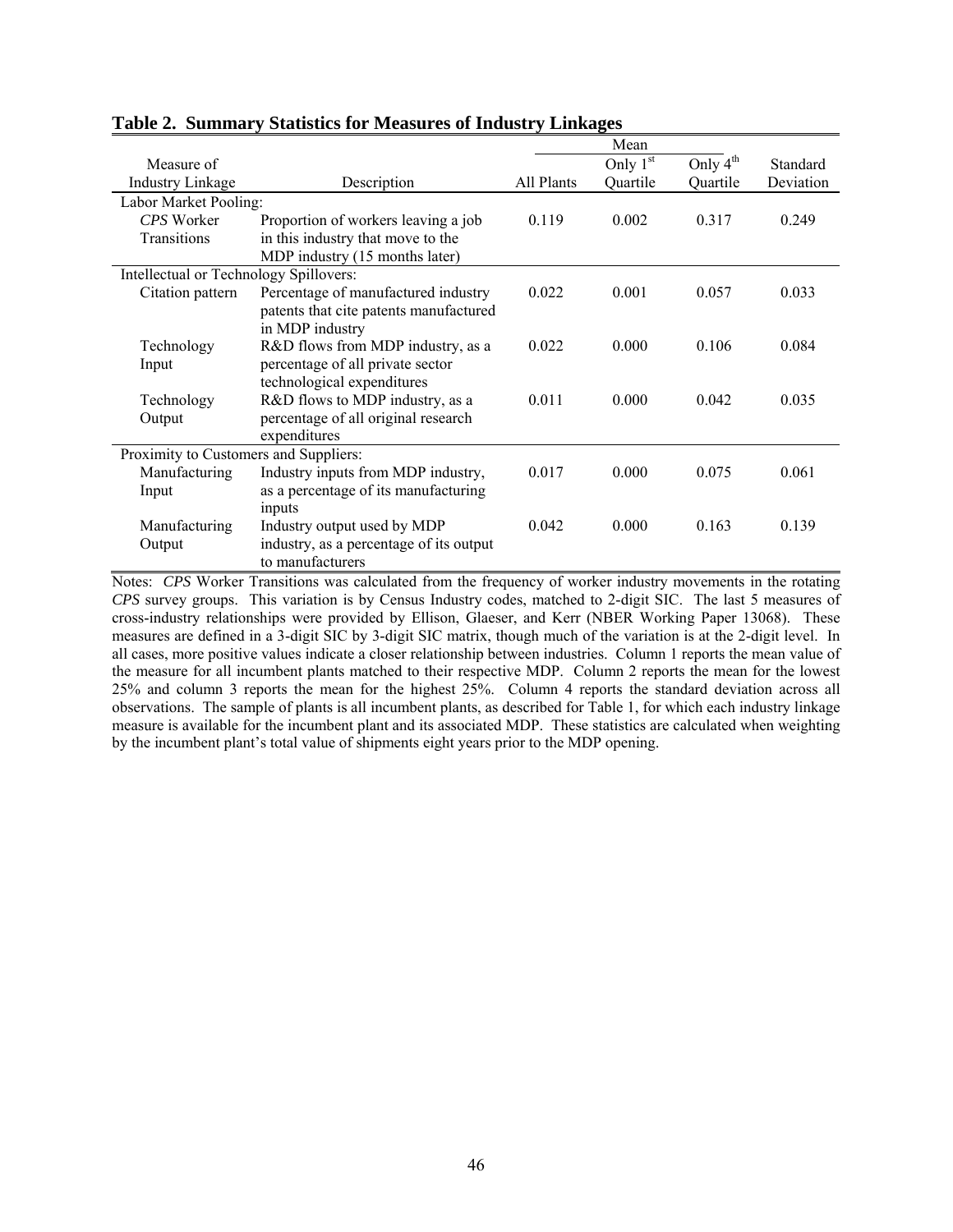|                                |          |          | All Plants |           |             |          |          | Within Same Industry (2-digit SIC) |           |           |
|--------------------------------|----------|----------|------------|-----------|-------------|----------|----------|------------------------------------|-----------|-----------|
|                                | Winning  | Losing   | All US     | $(1)-(2)$ | $(1) - (3)$ | Winning  | Losing   | All US                             | $(6)-(7)$ | $(6)-(8)$ |
|                                | Counties | Counties | Counties   | t-stat    | t-stat      | Counties | Counties | Counties                           | t-stat    | t-stat    |
|                                | (1)      | (2)      | (3)        | (4)       | (5)         | (6)      | (7)      | (8)                                | (9)       | (10)      |
| # of Counties                  | 47       | 73       |            |           |             | 16       | 19       |                                    |           |           |
| County Characteristics:        |          |          |            |           |             |          |          |                                    |           |           |
| Total Per-capita Earnings (\$) | 17,418   | 20,628   | 11,259     | $-2.05$   | 5.79        | 20,230   | 20,528   | 11,378                             | $-0.11$   | 4.62      |
|                                |          |          |            |           |             |          |          |                                    |           |           |
| % Change, over last 6 years    | 0.074    | 0.096    | 0.037      | $-0.81$   | 1.67        | 0.076    | 0.089    | 0.057                              | $-0.28$   | 0.57      |
| Population                     | 322,745  | 447,876  | 82,381     | $-1.61$   | 4.33        | 357,955  | 504,342  | 83,430                             | $-1.17$   | 3.26      |
|                                |          |          |            |           |             |          |          |                                    |           |           |
| % Change, over last 6 years    | 0.102    | 0.051    | 0.036      | 2.06      | 3.22        | 0.070    | 0.032    | 0.031                              | 1.18      | 1.63      |
|                                |          |          |            |           |             |          |          |                                    |           |           |
| Employment-Population ratio    | 0.535    | 0.579    | 0.461      | $-1.41$   | 3.49        | 0.602    | 0.569    | 0.467                              | 0.64      | 3.63      |
|                                |          |          |            |           |             |          |          |                                    |           |           |
| Change, over last 6 years      | 0.041    | 0.047    | 0.023      | $-0.68$   | 2.54        | 0.045    | 0.038    | 0.028                              | 0.39      | 1.57      |
|                                |          |          |            |           |             |          |          |                                    |           |           |
| Manufacturing Labor Share      | 0.314    | 0.251    | 0.252      | 2.35      | 3.12        | 0.296    | 0.227    | 0.251                              | 1.60      | 1.17      |
|                                |          |          |            |           |             |          |          |                                    |           |           |
| Change, over last 6 years      | $-0.014$ | $-0.031$ | $-0.008$   | 1.52      | $-0.64$     | $-0.030$ | $-0.040$ | $-0.007$                           | 0.87      | $-3.17$   |
| # of Sample Plants             | 18.8     | 25.6     | 7.98       | $-1.35$   | 3.02        | 2.75     | 3.92     | 2.38                               | $-1.14$   | 0.70      |
| <b>Plant Characteristics:</b>  |          |          |            |           |             |          |          |                                    |           |           |
| Output (\$1000)                | 190,039  | 181,454  | 123,187    | 0.25      | 2.14        | 217,950  | 178,958  | 132,571                            | 0.41      | 1.25      |
|                                |          |          |            |           |             |          |          |                                    |           |           |
| % Change, over last 6 years    | 0.082    | 0.082    | 0.118      | 0.01      | $-0.97$     | $-0.061$ | 0.177    | 0.182                              | $-1.23$   | $-3.38$   |
|                                |          |          |            |           |             |          |          |                                    |           |           |
| Hours of labor (1000s)         | 1,508    | 1,168    | 877        | 1.52      | 2.43        | 1,738    | 1,198    | 1,050                              | 0.92      | 1.33      |
|                                |          |          |            |           |             |          |          |                                    |           |           |
| % Change, over last 6 years    | 0.122    | 0.081    | 0.115      | 0.81      | 0.14        | 0.160    | 0.023    | 0.144                              | 0.85      | 0.13      |

**Table 3. County & Plant Characteristics by Winner Status, One Year Prior to a "Million Dollar Plant" Opening**

Notes: For each case to be weighted equally, counties are weighted by the inverse of their number per-case. Similarly, plants are weighted by the inverse of their number per-county multiplied by the inverse of the number of counties per-case. The sample includes all plants reporting data in the *ASM* for each year between the MDP opening and eight years prior. Excluded are all plants owned by the firm opening a MDP. Also excluded are all plants from two uncommon 2-digit SIC values so that subsequently estimated clustered variance matrices would always be positive definite. The sample of all United States counties excludes winning counties and counties with no manufacturing plant reporting data in the *ASM* for nine consecutive years. These other United States counties are given equal weight within years and are weighted across years to represent the years of MDP openings. Reported t-statistics are calculated from standard errors clustered at the county level. All monetary amounts are in 2006 US dollars.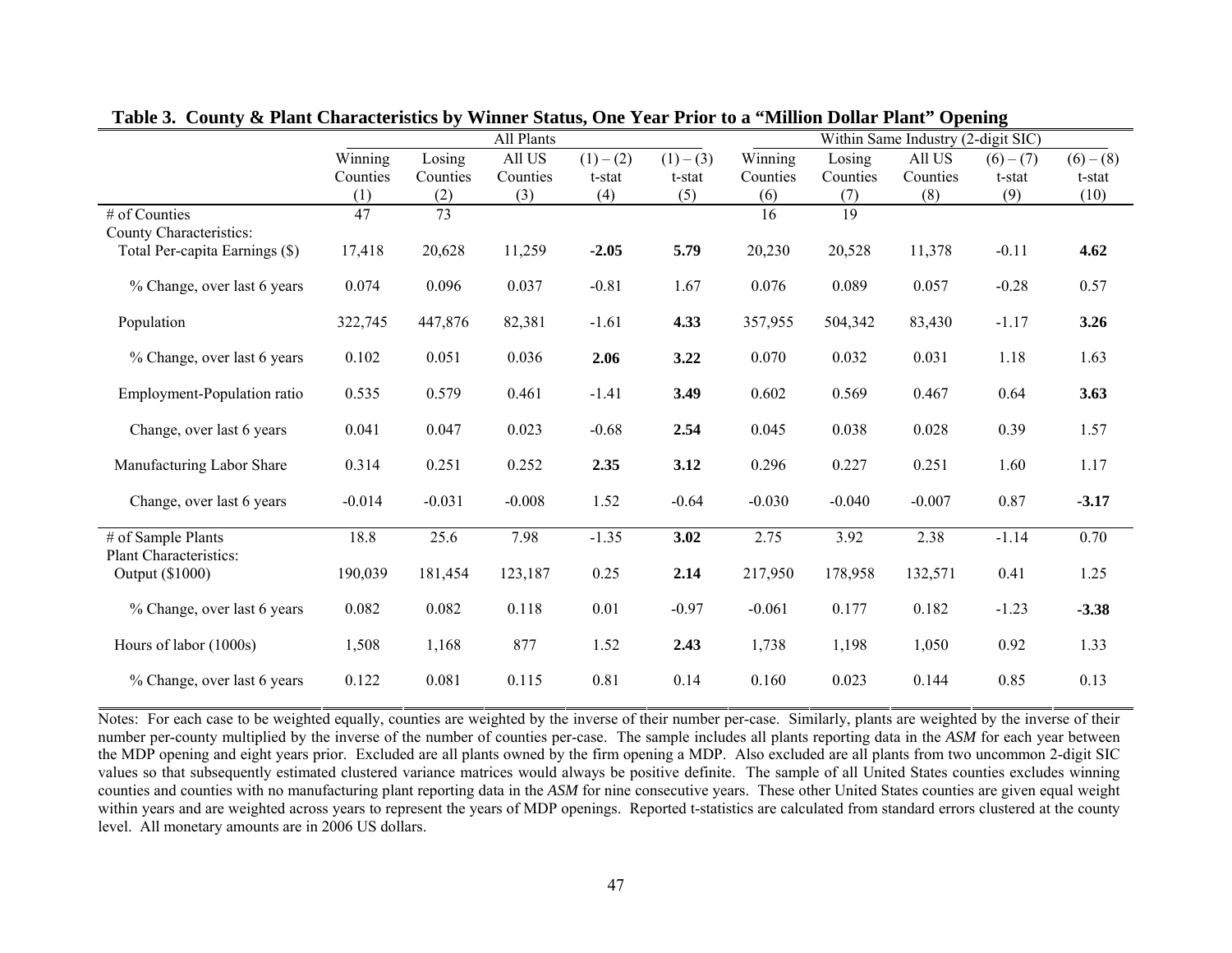| Event Year   | In Winning       | In Losing | Difference |
|--------------|------------------|-----------|------------|
|              | Counties         | Counties  | $(1)-(2)$  |
|              | (1)              | (2)       | (3)        |
| $\tau = -7$  | 0.067            | 0.040     | 0.027      |
|              | (0.058)          | (0.053)   | (0.032)    |
| $\tau = -6$  | 0.047            | 0.028     | 0.018      |
|              | (0.044)          | (0.046)   | (0.023)    |
| $\tau = -5$  | 0.041            | 0.021     | 0.020      |
|              | (0.036)          | (0.040)   | (0.025)    |
| $\tau = -4$  | $-0.003$         | 0.012     | $-0.015$   |
|              | (0.030)          | (0.030)   | (0.024)    |
| $\tau = -3$  | 0.011            | $-0.013$  | 0.024      |
|              | (0.022)          | (0.022)   | (0.021)    |
| $\tau = -2$  | $-0.003$         | 0.001     | $-0.005$   |
|              | (0.027)          | (0.011)   | (0.028)    |
| $\tau = -1$  | $\boldsymbol{0}$ | $\theta$  | $\theta$   |
|              |                  |           |            |
| $\tau = 0$   | 0.013            | $-0.010$  | 0.023      |
|              | (0.018)          | (0.011)   | (0.019)    |
| $\tau = 1$   | 0.023            | $-0.028$  | $0.051*$   |
|              | (0.026)          | (0.024)   | (0.023)    |
| $\tau = 2$   | 0.004            | $-0.046$  | 0.050      |
|              | (0.036)          | (0.046)   | (0.033)    |
| $\tau = 3$   | 0.003            | $-0.073$  | $0.076+$   |
|              | (0.047)          | (0.057)   | (0.043)    |
| $\tau = 4$   | 0.004            | $-0.072$  | $0.076*$   |
|              | (0.053)          | (0.062)   | (0.033)    |
| $\tau = 5$   | $-0.023$         | $-0.100$  | $0.077*$   |
|              | (0.069)          | (0.067)   | (0.035)    |
| R-squared    | 0.9861           |           |            |
| Observations | 28732            |           |            |

**Table 4. Incumbent Plant Productivity, Relative to the Year of a MDP Opening** 

Notes: Standard errors are clustered at the county level. Columns 1 and 2 report coefficients from the same regression: the natural log of output is regressed on the natural log of inputs (all worker hours, building capital, machinery capital, materials), year x 2-digit SIC fixed effects, plant fixed effects, case fixed effects, and the reported dummy variables for whether the plant is in a winning or losing county in each year relative to the MDP opening. When a plant is a winner or loser more than once, it receives a dummy variable for each incident. Plant-year observations are weighted by the plant's total value of shipments eight years prior to the MDP opening. Data on plants in all cases is only available 8 years prior to the MDP opening and 5 years after. Capital stocks were calculated using the permanent inventory method from early book values and subsequent investment. The sample of incumbent plants is the same as in columns  $1 - 2$  of Table 3. \*\* denotes significance at 1% level, \* denotes significance at 5% level, + denotes significance at 10% level.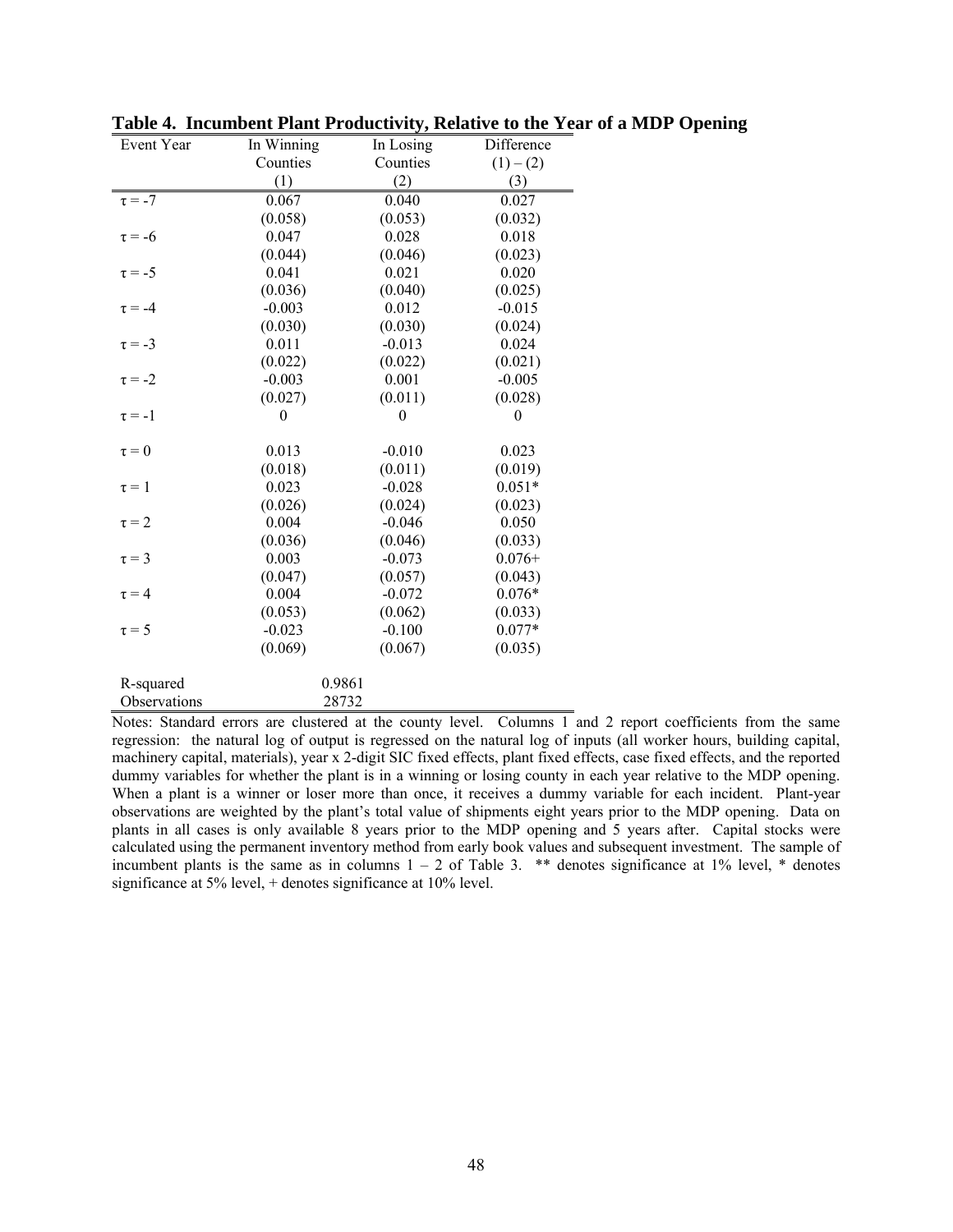|                                       | <b>All Counties</b> |                   | <b>MDP</b> Counties | <b>All Counties</b>   |             |  |
|---------------------------------------|---------------------|-------------------|---------------------|-----------------------|-------------|--|
|                                       |                     | $MDP$ Winners $-$ |                     | MDP Winners -         |             |  |
|                                       |                     | <b>MDP</b> Losers |                     | <b>MDP</b> Losers     | Winners     |  |
|                                       | (1)                 | (2)               | (3)                 | (4)                   | (5)         |  |
| Model 1:                              |                     |                   |                     |                       |             |  |
| Mean Shift                            | $0.0442+$           | $0.0435+$         | $0.0524*$           | $0.0477*$             | $-0.0824**$ |  |
|                                       | (0.0233)            | (0.0235)          | (0.0225)            | (0.0231)              | (0.0177)    |  |
|                                       |                     |                   |                     | $[$170m]$             |             |  |
|                                       |                     | 0.9812            |                     |                       |             |  |
| R-squared                             | 0.9811              |                   | 0.9812              | 0.9860                | 0.9828      |  |
| Observations<br>(plant x year)        | 418064              | 418064            | 50842               | 28732                 | 426853      |  |
| Model 2:                              |                     |                   |                     |                       |             |  |
| Effect after 5 years                  | $0.1301*$           | $0.1324*$         | $0.1355**$          | $0.1203*$             | $-0.0559+$  |  |
|                                       | (0.0533)            | (0.0529)          | (0.0477)            | (0.0517)              | (0.0299)    |  |
|                                       |                     |                   |                     | $[$429m]$             |             |  |
|                                       |                     |                   |                     |                       |             |  |
| Level Change                          | 0.0277              | 0.0251            | 0.0255              | 0.0290                | $-0.0197$   |  |
|                                       | (0.0241)            | (0.0221)          | (0.0186)            | (0.0210)              | (0.0312)    |  |
| <b>Trend Break</b>                    | $0.0171+$           | $0.0179*$         | $0.0183*$           | $0.0152+$             | $-0.0060$   |  |
|                                       | (0.0091)            | (0.0088)          | (0.0078)            | (0.0079)              | (0.0072)    |  |
| Pre-trend                             | $-0.0057$           | $-0.0058$         | $-0.0048$           | $-0.0044$             | $-0.0057**$ |  |
|                                       | (0.0046)            | (0.0046)          | (0.0046)            | (0.0044)              | (0.0029)    |  |
|                                       |                     |                   |                     |                       |             |  |
| R-squared                             | 0.9811              | 0.9812            | 0.9813              | 0.9861                | 0.9828      |  |
| <b>Observations</b><br>(plant x year) | 418064              | 418064            | 50842               | 28732                 | 426853      |  |
| Plant & Ind-Year FEs                  | <b>YES</b>          | <b>YES</b>        | <b>YES</b>          | <b>YES</b>            | <b>YES</b>  |  |
| Case FEs                              | N <sub>O</sub>      | YES               | YES                 | <b>YES</b>            | N/A         |  |
| Years Included                        | All                 | All               | All                 | $-7 \leq \tau \leq 5$ | All         |  |

**Table 5. The Effect of the Opening of a MDP Plant on the Productivity of Incumbent Plants** 

Notes: The table reports results from the fitting of several versions of equation (8). Specifically, entries are from a regression of the natural log of output on the natural log of inputs, year x 2-digit SIC fixed effects, plant fixed effects, and case fixed effects. In Model 1, two additional dummy variables are included for whether the plant is in a winning county 7 to 1 years before the MDP opening or 0 to 5 years after. The reported mean shift indicates the difference in these two coefficients, i.e., the average change in TFP following the opening. In Model 2, the same two dummy variables are included along with preand post-trend variables. The shift in level and trend are reported, along with the pre-trend and the total effect evaluated after 5 years. In columns (1), (2), and (5), the sample is composed of all manufacturing plants in the *ASM* that report data for 14 consecutive years, excluding all plants owned by the MDP firm. In these models, additional control variables are included for the event years outside the range from  $\tau = -7$  through  $\tau = 5$  (i.e., -20 to -8 and 6 to 17). Column (2) adds the case fixed effects that equal 1 during the period that  $\tau$  ranges from -7 through 5. In columns (3) and (4), the sample is restricted to include only plants in counties that won or lost a MDP. This forces the industry-year fixed effects to be estimated solely from plants in these counties. Incumbent plants are now required to be in the data only when the MDP opens and all 8 years prior (not also for 14 consecutive years, though this does not change the results). For column (4), the sample is restricted further to include only plant-year observations within the period of interest (where  $\tau$  ranges from -7 to 5). This forces the industry-year fixed effects to be estimated solely on plant by year observations that identify the parameters of interest. In column (5), a set of 47 plant openings in the entire country were randomly chosen from the *ASM* in the same years and industries as the MDP openings. For all regressions, plant-year observations are weighted by the plant's total value of shipments eight years prior to the opening. Plants not in a winning or losing county are weighted by their total value of shipments in that year. All plants from two uncommon 2-digit SIC values were excluded so that estimated clustered variance-covariance matrices would always be positive definite. In brackets is the value in 2006 US\$ from the estimated increase in productivity: the percent increase is multiplied by the total value of output for the affected incumbent plants in the winning counties. Standard error clustered at the county level in parenthesis. \*\* denotes significance at 1% level, \* denotes significance at 5% level, + denotes significance at 10% level.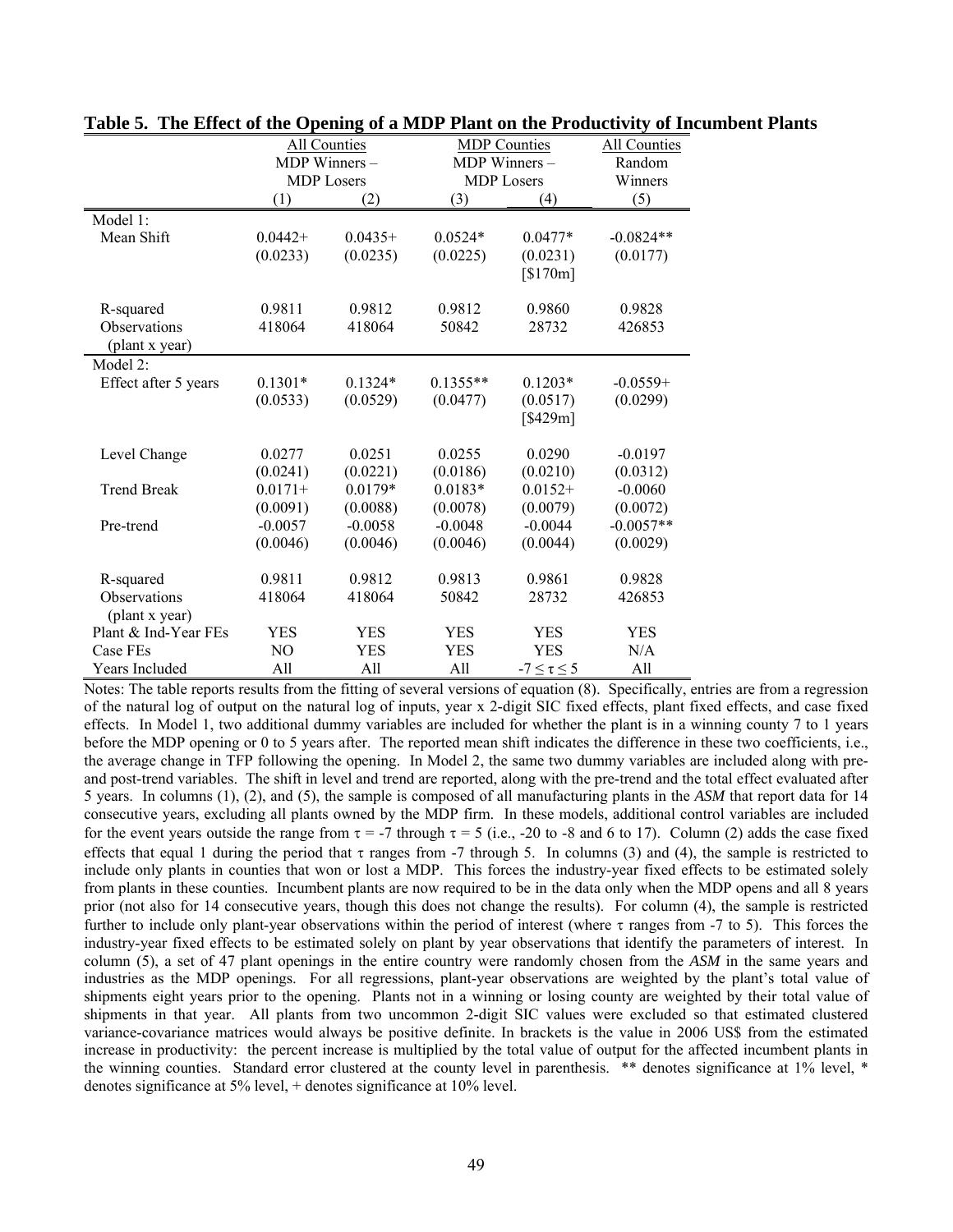|                        | Baseline<br>specification<br>$\left(1\right)$ | Translog<br>functional<br>form<br>(2) | Input -<br>industry<br>interactions<br>(3) | Input-<br>winner,<br>input-post<br>(4) | Region -<br>Year FE<br>(5) | Region -<br>Year -<br>Industry FE<br>(6) | Fixed Input<br>Cost Shares:<br>plant level | Fixed Input<br>Cost Shares:<br>SIC-3 level<br>(8) |
|------------------------|-----------------------------------------------|---------------------------------------|--------------------------------------------|----------------------------------------|----------------------------|------------------------------------------|--------------------------------------------|---------------------------------------------------|
| Model 1: Mean Shift    | $0.0477*$                                     | $0.0471*$                             | $0.0406+$                                  | $0.0571*$                              | $0.0442+$                  | $0.0369+$                                | 0.0364                                     | 0.0325                                            |
|                        | (0.0231)                                      | (0.0226)                              | (0.0220)                                   | (0.0245)                               | (0.0230)                   | (0.0215)                                 | (0.0228)                                   | (0.0241)                                          |
| Model 2: After 5 years | $0.1203*$                                     | $0.1053+$                             | $0.0977*$                                  | $0.1177*$                              | $0.1176*$                  | $0.0879*$                                | 0.0971                                     | $0.0938+$                                         |
|                        | (0.0517)                                      | (0.0535)                              | (0.0487)                                   | (0.0538)                               | (0.0520)                   | (0.0442)                                 | (0.0656)                                   | (0.0538)                                          |

**Table 6 The Effect of the Opening of a MDP Plant on the Productivity of Incumbent Plants. Robustness to Different Specifications** 

Notes: The table reports results from the fitting of several versions of equation (8). Column 1 reports estimates from the same specification as in column 4 of Table 5. Column 2 uses a translog functional form. Column 3 allows the effect of each input to differ at the 2-digit SIC level. Column 4 allows for the effect of inputs to differ in winning/losing counties and before/after the MDP opening. Column 5 controls for region (9 census divisions) by year fixed effects. Column 6 includes census division by year by industry fixed effects. Column 7 reports estimates when fixing the coefficient on each input to be its average cost share for each plant over the sample period. Per-period capital costs were calculated from capital rental rates using BLS data. Column 8 fixes the coefficient to be the average across all plants in each 3-digit SIC. Standard error clustered at the county level in parenthesis. \*\* denotes significance at 1% level, \* denotes significance at 5% level, + denotes significance at 10% level.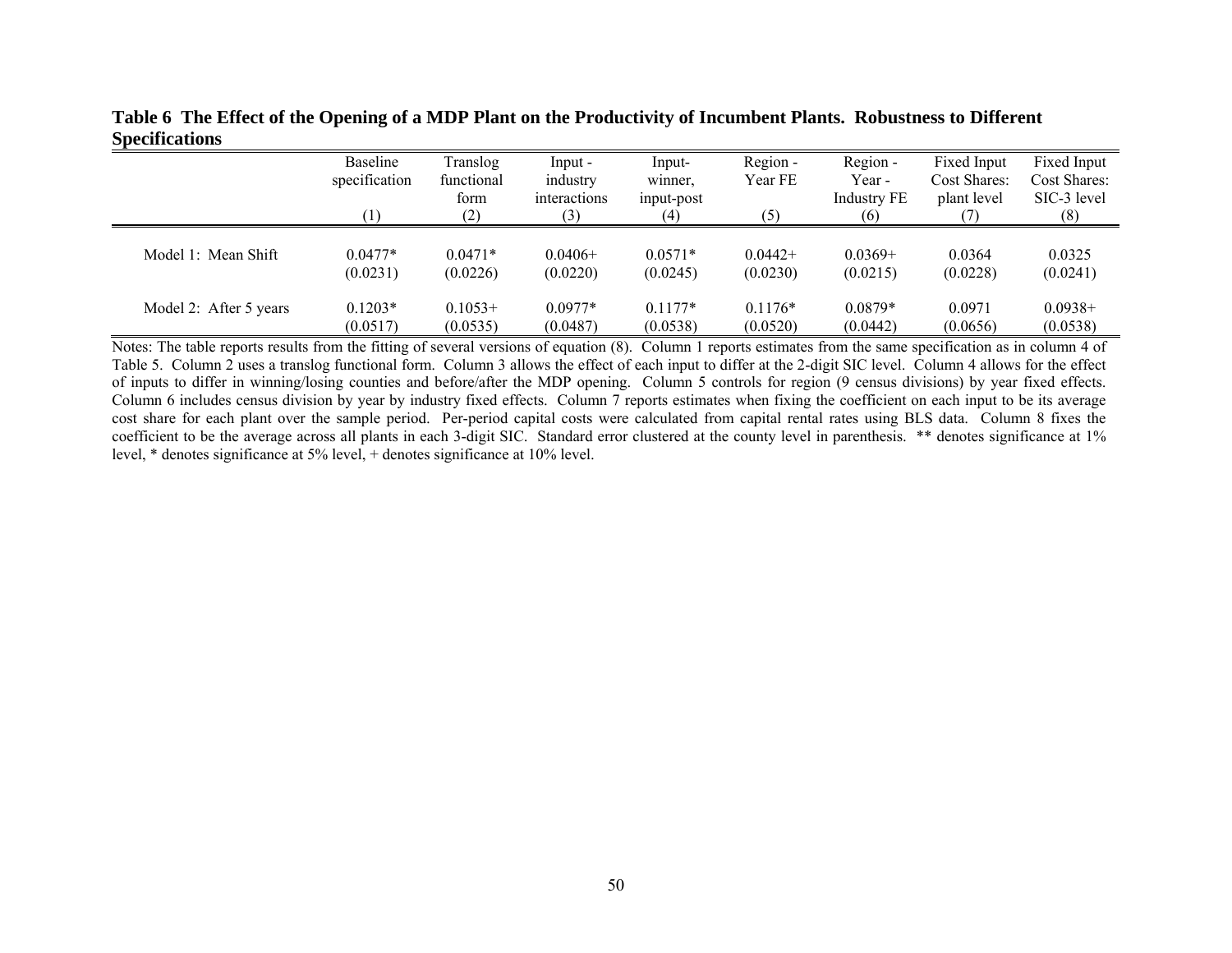|                        | Baseline<br>specification | Investment | Investment,<br>Capital | Investment-<br>Capital<br>Interactions | Materials | Materials-<br>Capital<br>Interactions | Investment.<br>Materials,<br>Capital | Materials-<br>Capital and<br>Investment-<br>Capital<br>Interactions |
|------------------------|---------------------------|------------|------------------------|----------------------------------------|-----------|---------------------------------------|--------------------------------------|---------------------------------------------------------------------|
|                        |                           |            | (3)                    | (4)                                    | (5)       | (6)                                   |                                      | (8)                                                                 |
| Model 1: Mean Shift    | $0.0477*$                 | $0.0460*$  | $0.0431+$              | $0.0399 +$                             | $0.0451+$ | $0.0399 +$                            | $0.0410+$                            | $0.0397*$                                                           |
|                        | (0.0231)                  | (0.0230)   | (0.0226)               | (0.0213)                               | (0.0230)  | (0.0216)                              | (0.0222)                             | (0.0199)                                                            |
| Model 2: After 5 years | $0.1203*$                 | $0.1149*$  | $0.0971*$              | $0.0989*$                              | $0.1153*$ | $0.1004*$                             | $0.0919+$                            | $0.1004*$                                                           |
|                        | (0.0517)                  | (0.0529)   | (0.0490)               | (0.0482)                               | (0.0526)  | (0.0487)                              | (0.0493)                             | (0.0487)                                                            |

**Table 7. The Effect of the Opening of a MDP Plant on the Productivity of Incumbent Plants. Olley-Pakes (1996) and Levinsohn-Petrin (2003) Specifications.** 

Notes: The table reports results from the fitting of several versions of equation (8). Column (1) reports estimates from the same specification as in column 4 of Table 5. To this baseline specification, the column (2) specification adds 4<sup>th</sup> degree polynomial functions of log building investment and log machinery/equipment investment. The column (3) specification adds 4<sup>th</sup> degree polynomials in the two different capital stocks to the polynomials in investment in the column (2) equation. The column (4) specification adds all the "own" interactions between polynomials in current investment and capital (i.e., the building investment polynomial is interacted with the building capital stock polynomial, but is not also interacted with the machinery/equipment polynomials for stocks or investment). Column (5) adds a  $4<sup>th</sup>$  degree function of log materials to the baseline specification. In the column (6) specification, a  $4<sup>th</sup>$  degree polynomial in materials is fully interacted with  $4<sup>th</sup>$  degree polynomials in building capital and machinery capital. Column (7) includes fourth-degree polynomials in log materials and in log investment, and log capital stock for both types of capital (not interacted). Finally, column (8) includes the controls from the columns (4) and (6) specifications. Standard error clustered at the county level in parenthesis. \*\* denotes significance at 1% level, \* denotes significance at 5% level, + denotes significance at 10% level.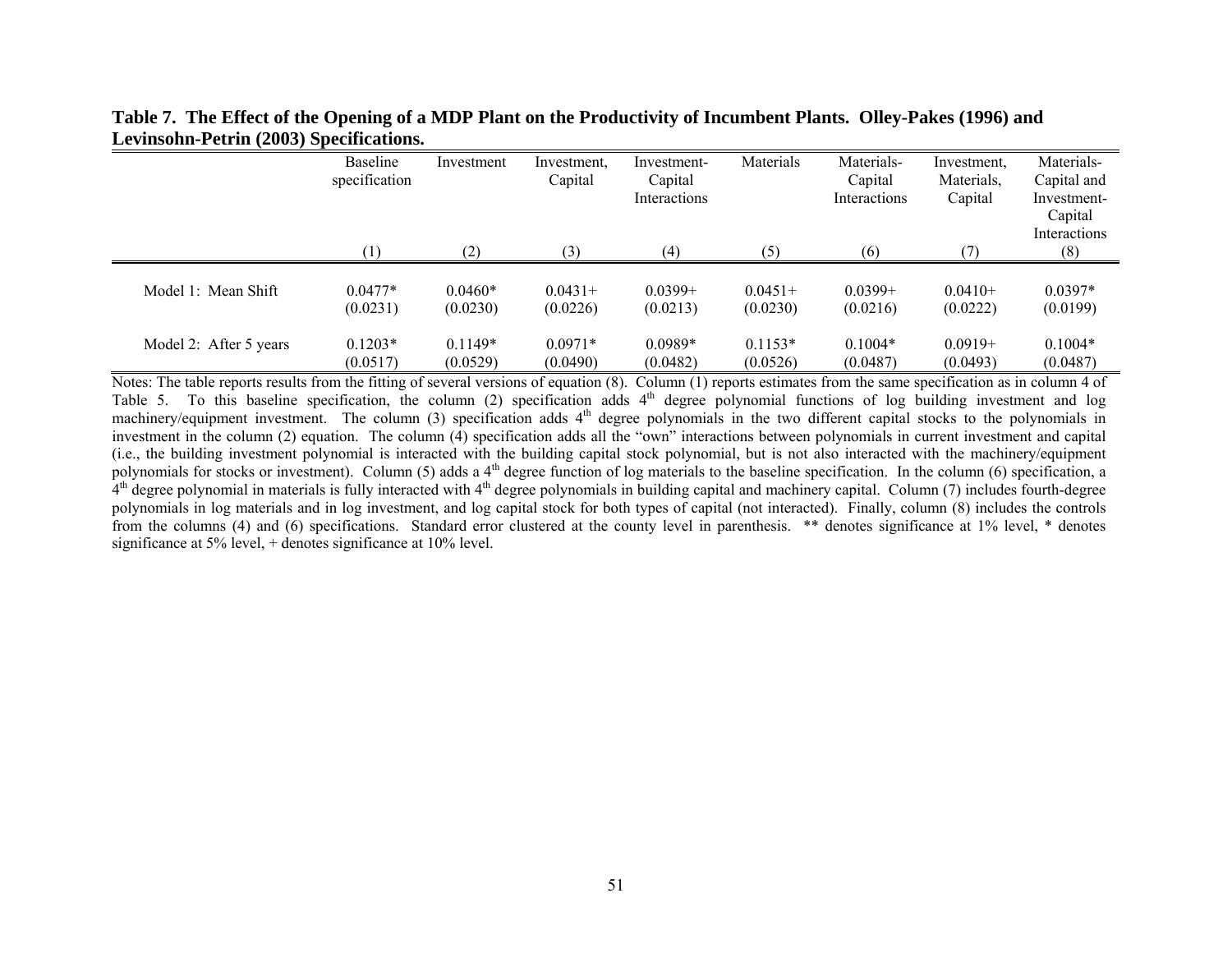|                      | All Industries        | MDP's                 | All Other          |  |  |
|----------------------|-----------------------|-----------------------|--------------------|--|--|
|                      |                       | 2-digit Industry      | 2-Digit Industries |  |  |
|                      | (1)                   | (2)                   | (3)                |  |  |
| Model 1:             |                       |                       |                    |  |  |
| Mean Shift           | $0.0477*$             | $0.1700*$             | 0.0326             |  |  |
|                      | (0.0231)              | (0.0743)              | (0.0253)           |  |  |
|                      | $\lceil $170m \rceil$ | [\$102m]              | $[$104m]$          |  |  |
| R-squared            | 0.9860                |                       | 0.9861             |  |  |
| Observations         | 28732                 | 28732                 |                    |  |  |
| Model 2:             |                       |                       |                    |  |  |
| Effect after 5 years | $0.1203*$             | 0.3289                | $0.0889 +$         |  |  |
|                      | (0.0517)              | (0.2684)              | (0.0504)           |  |  |
|                      | [\$429m]              | $\lceil $197m \rceil$ | [\$283m]           |  |  |
| Level Change         | 0.0290                | $0.2814**$            | 0.0004             |  |  |
|                      | (0.0210)              | (0.0895)              | (0.0171)           |  |  |
| <b>Trend Break</b>   | $0.0152+$             | 0.0079                | $0.0147 +$         |  |  |
|                      | (0.0079)              | (0.0344)              | (0.0081)           |  |  |
| Pre-trend            | $-0.0044$             | $-0.0174$             | $-0.0026$          |  |  |
|                      | (0.0044)              | (0.0265)              | (0.0036)           |  |  |
| R-squared            | 0.9861                |                       | 0.9862             |  |  |
| Observations         | 28732                 |                       | 28732              |  |  |

**Table 8 The Effect of the Opening of a MDP Plant on the Productivity of Incumbent Plants, For Incumbent Plants in the MDP's 2-digit Industry and All Other Industries**   $\overline{\phantom{0}}$ 

Notes: The table reports results from the fitting of several versions of equation (8). For comparison, Column 1 reports the same results as column 4 of Table 5. Columns 2 and 3 report estimates from the same regression, which fully interacts the winner/loser and pre/post variables with indicators for whether the incumbent plant is in the same 2-digit industry as the MDP or a different industry. Standard error clustered at the county level in parenthesis. The numbers in brackets are the value (2006 US\$) from the estimated increase in productivity: the percent increase is multiplied by the total value of output for the affected incumbent plants in the winning counties. \*\* denotes significance at 1% level, \* denotes significance at 5% level, + denotes significance at 10% level.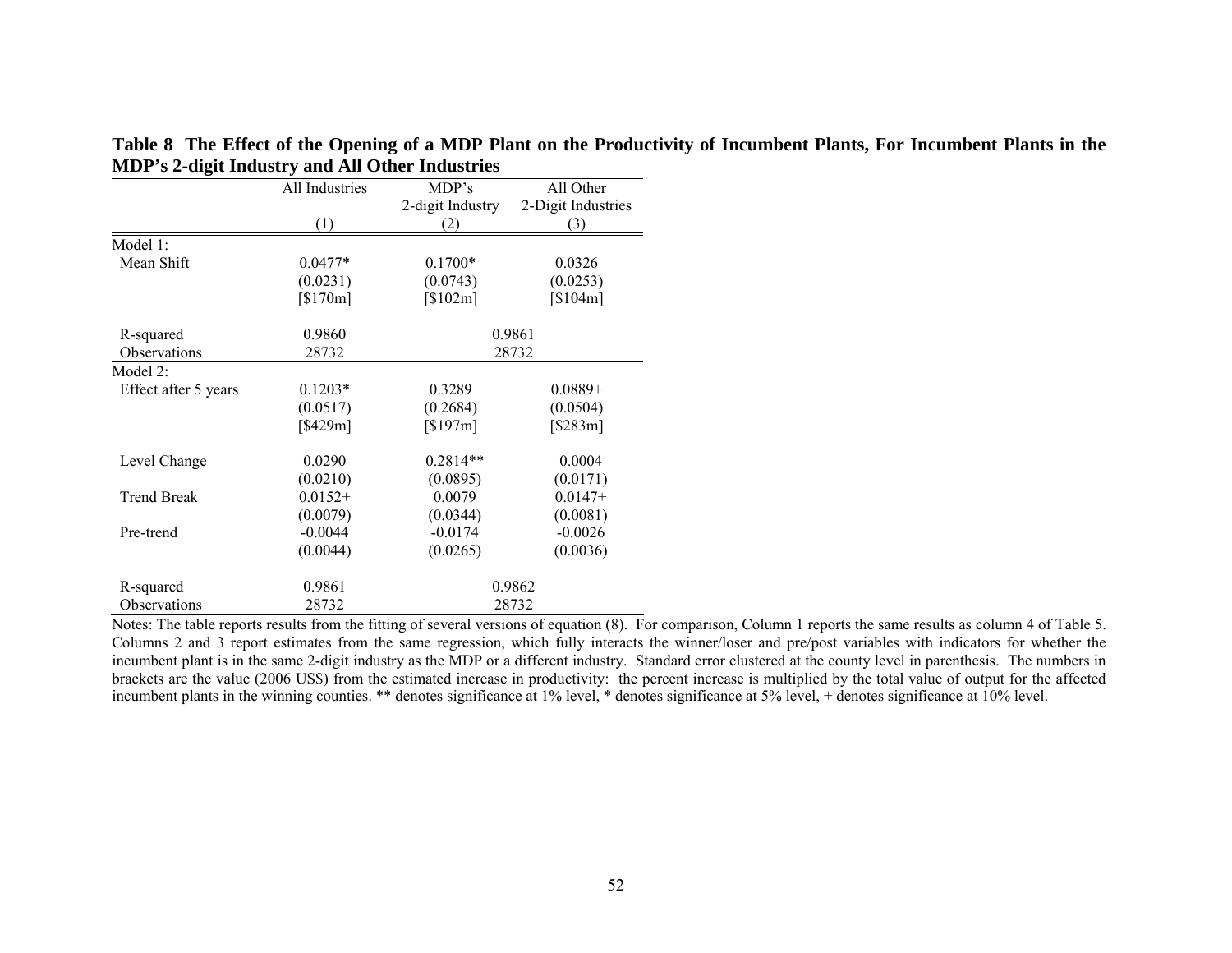| Table 9. How the Effect of the Opening of a MDP Plant on the Productivity of Incumbent Plants Varies with Measures of |  |
|-----------------------------------------------------------------------------------------------------------------------|--|
| <b>Economic Distance</b>                                                                                              |  |

|                               | (1)        | (2)        | (3)       | (4)        | (5)      | (6)      | (7)       |
|-------------------------------|------------|------------|-----------|------------|----------|----------|-----------|
| <b>CPS</b> Worker Transitions | $0.0701**$ |            |           |            |          |          | 0.0374    |
|                               | (0.0237)   |            |           |            |          |          | (0.0260)  |
|                               |            |            |           |            |          |          |           |
| Citation pattern              |            | $0.0545**$ |           |            |          |          | 0.0256    |
|                               |            | (0.0192)   |           |            |          |          | (0.0208)  |
| <b>Technology Input</b>       |            |            | $0.0320+$ |            |          |          | 0.0501    |
|                               |            |            | (0.0173)  |            |          |          | (0.0421)  |
|                               |            |            |           |            |          |          |           |
| <b>Technology Output</b>      |            |            |           | $0.0596**$ |          |          | 0.0004    |
|                               |            |            |           | (0.0216)   |          |          | (0.0434)  |
|                               |            |            |           |            |          |          |           |
| Manufacturing Input           |            |            |           |            | 0.0060   |          | $-0.0473$ |
|                               |            |            |           |            | (0.0123) |          | (0.0289)  |
| Manufacturing Output          |            |            |           |            |          | 0.0150   | $-0.0145$ |
|                               |            |            |           |            |          | (0.0196) | (0.0230)  |
|                               |            |            |           |            |          |          |           |
| R-squared                     | 0.9852     | 0.9852     | 0.9851    | 0.9852     | 0.9851   | 0.9852   | 0.9853    |
| Observations                  | 23397      | 23397      | 23397     | 23397      | 23397    | 23397    | 23397     |

Notes: The table reports results from the fitting of several versions of equation (8). Building on the Model 1 specification in column 4 of Table 5, each column adds the reported interaction terms between winner/loser and pre/post status with the indicated measures of how an incumbent plant's industry is linked to its associated MDP's industry. For assigning this linkage measure, the incumbent plant's industry is held fixed at its industry the year prior to the MDP opening. Whenever a plant is a winner or loser more than once, it receives an additive dummy variable and interaction term for each occurrence. These industry linkage measures are defined and described in Table 2 and here the measures are normalized to have a mean of zero and a standard deviation of one. The sample of plants is that in column 4 of Table 5, but it is restricted to plants that have industry linkage data for each measure. Standard errors clustered at the county level are reported in parentheses. \*\* denotes significance at 1% level, \* denotes significance at 5% level, + denotes significance at 10% level.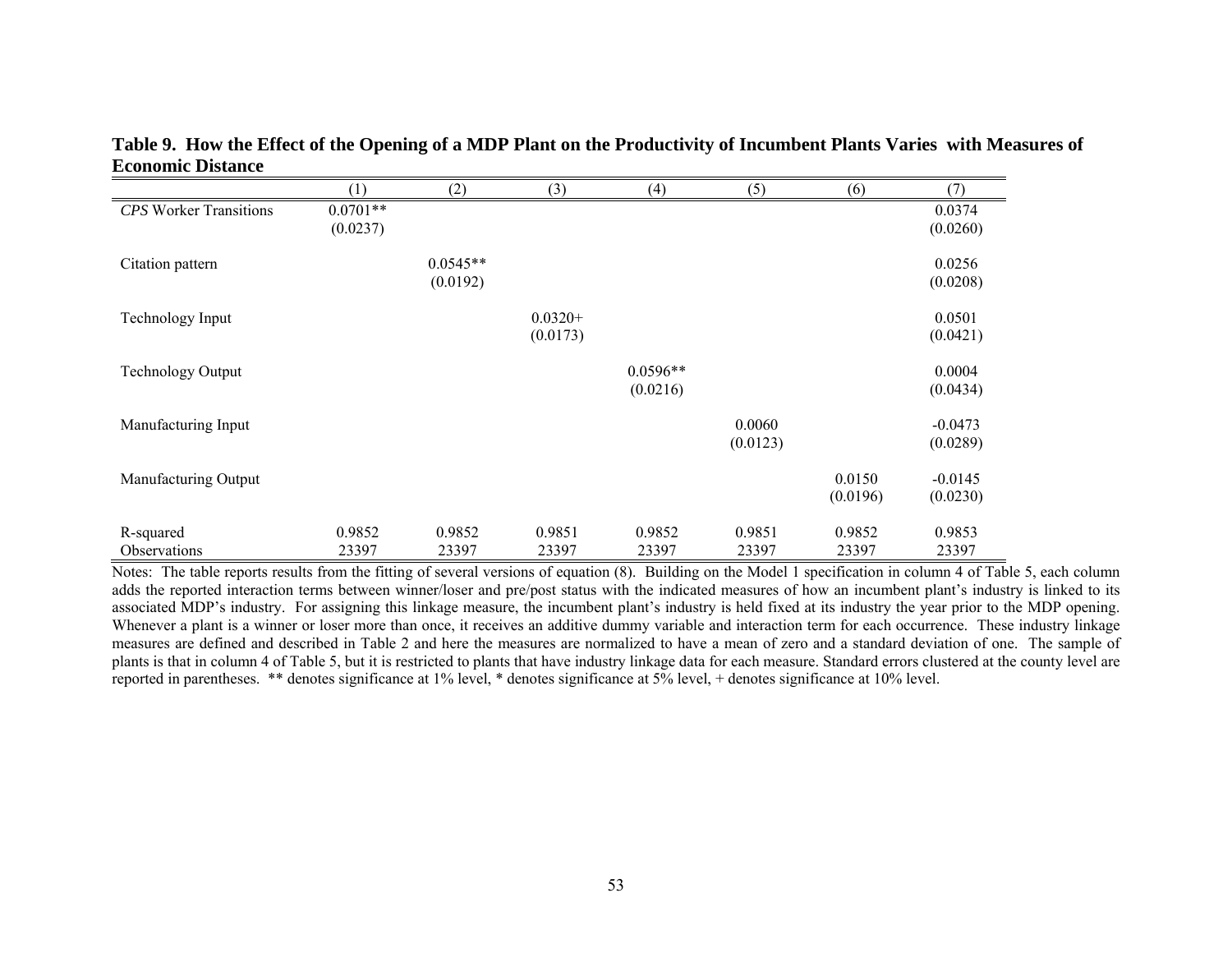|                          | Panel 1                |                           | Panel 2                |  |
|--------------------------|------------------------|---------------------------|------------------------|--|
|                          |                        | (Census of Manufacturers) |                        |  |
|                          | Dep. Var.: Log(Plants) | Dep. $Var$ .:             | Dep. Var.: $log(Wage)$ |  |
|                          |                        | Log(Total Output)         |                        |  |
|                          |                        | (2)                       | (3)                    |  |
|                          |                        |                           |                        |  |
| Difference-in-difference | $0.1255*$              | 0.1454                    | $0.0268+$              |  |
|                          | (0.0550)               | (0.0900)                  | (0.0139)               |  |
| R-squared                | 0.9984                 | 0.9931                    | 0.3623                 |  |
| Observations             | 209                    | 209                       | 1057999                |  |

| Table 10. The Effect of the Opening of a MDP Plant on Wages and Number of Plants in the County |  |  |  |  |  |
|------------------------------------------------------------------------------------------------|--|--|--|--|--|
|------------------------------------------------------------------------------------------------|--|--|--|--|--|

Notes: The table reports results from the fitting of three regressions. In Panel 1, the dependent variables are the log of number of establishments and the log of total manufacturing output in the county, respectively. Controls include case effects, county, and year fixed effects. Entries are the county-level diff in diff estimates for winning a MDP, based on data from the Census of Manufacturers. Because data is available every 5 years, depending on the Census year relative to the MDP opening, the sample years are  $1 - 5$  years before the MDP opening and  $4 - 8$  years after the MDP opening. Thus, each MDP opening is associated with one earlier date and one later date. The column (1) model is weighted by the number of plants in the county in years -6 to -10 and the column (2) model is weighted by the county's total manufacturing output in years -6 to -10. In Panel 2, the dependent variable is log wage and controls include dummies for age\*year, age-squared\*year, education\*year, sex\*race\*Hispanic\*citizen, and case fixed effects. The entry is the county-level diff in diff estimate for winning a MDP. The pre-period is defined as the most recent census before the MDP opening. The post-period is defined as the most recent census 3 or more years after the MDP opening. Thus, the sample years are  $1 - 10$  years before the MDP opening and  $3 - 12$  years after the MDP opening. The sample is limited to individuals who worked last year, worked more than 26 weeks, usually work more than 20 hours per week, are not in school, are at work, and who work for wages in the private sector. The number of observations reported refers to unique individuals – some IPUMS county groups include more than one FIPS, so all individuals in a county group were matched to each potential FIPS. The same individual may then appear in more than one FIPS and observations are weighted to give each unique individual the same weight (i.e., an individual appearing twice receives a weight of  $\frac{1}{2}$ ).

Standard errors clustered at the county level are reported in parentheses. \*\* denotes significance at 1% level, \* denotes significance at 5% level, + denotes significance at 10% level.